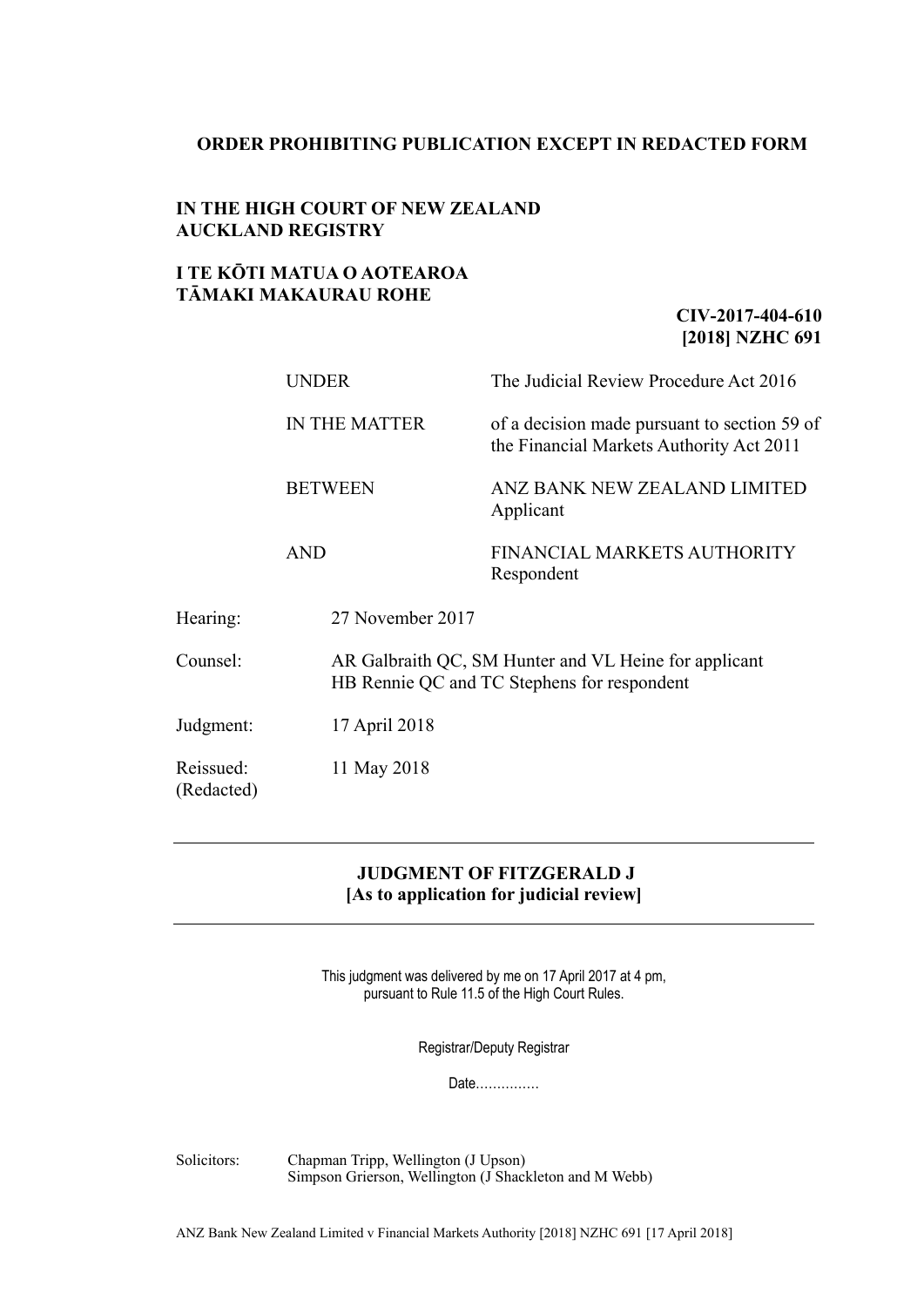<span id="page-1-0"></span>

| <b>Contents</b>                                                            |  |  |
|----------------------------------------------------------------------------|--|--|
|                                                                            |  |  |
|                                                                            |  |  |
|                                                                            |  |  |
|                                                                            |  |  |
|                                                                            |  |  |
|                                                                            |  |  |
|                                                                            |  |  |
|                                                                            |  |  |
|                                                                            |  |  |
| <b>Submissions</b>                                                         |  |  |
|                                                                            |  |  |
|                                                                            |  |  |
| <b>Analysis</b>                                                            |  |  |
|                                                                            |  |  |
| The broader context to the statutory scheme regarding confidentiality [73] |  |  |
|                                                                            |  |  |
|                                                                            |  |  |
|                                                                            |  |  |
|                                                                            |  |  |
|                                                                            |  |  |
|                                                                            |  |  |
| <b>Result and costs</b>                                                    |  |  |
|                                                                            |  |  |
|                                                                            |  |  |
| <b>Schedule: Key Provisions of the Act</b>                                 |  |  |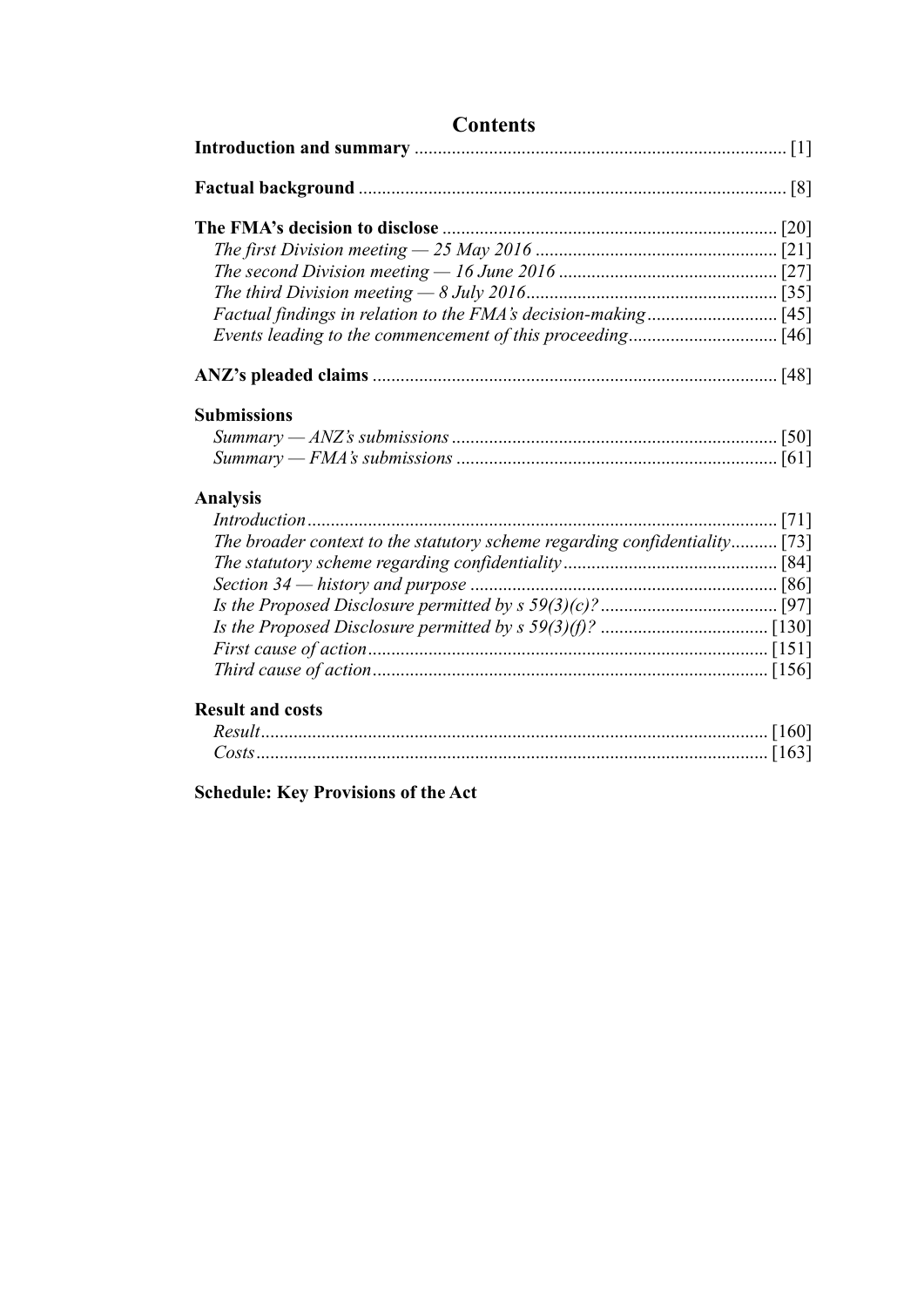## **Introduction and summary**

[1] In this proceeding, ANZ Bank New Zealand Limited ("ANZ") challenges the Financial Markets Authority's ("FMA") decision to disclose to third parties documents and information the FMA obtained from ANZ through the exercise of its statutory powers.

[2] In summary, the FMA obtained documents and information from ANZ pursuant to six notices issued under s 25 of the Financial Markets Authority Act 2011  $(the "Act")$ .<sup>1</sup> The FMA issued the notices in connection with its inquiry and then investigation into [Company X], and its subsequent inquiry into [Redacted]. The FMA proposes to disclose some of the information it received from ANZ to a [third party] as a proxy representing the interests of [Company X] investors generally (the "Proposed Disclosure").

<span id="page-2-0"></span>[3] The FMA says there are three reasons for the Proposed Disclosure:

- (a) first, to obtain responses and any additional information from the [Company X] investors to the information received from ANZ;
- (b) secondly, to determine the next steps that should occur to enable the [Company X] investors to evaluate the merits of a claim against ANZ and consider their position with respect to any such claim; and
- (c) thirdly, to enable the FMA to consider and determine whether to exercise its powers under s 34 of the Act, which permits the FMA, in certain circumstances, to exercise the right of action a party has against a market participant.

[4] Pursuant to s 59 of the Act, the FMA is prohibited from disclosing any information or documents obtained by it pursuant to a s 25 notice, other than in the context of seven prescribed circumstances. The FMA says the Proposed Disclosure

 $\overline{a}$ 

<sup>&</sup>lt;sup>1</sup> The full text of s 25 is set out in the schedule at the end of this judgment.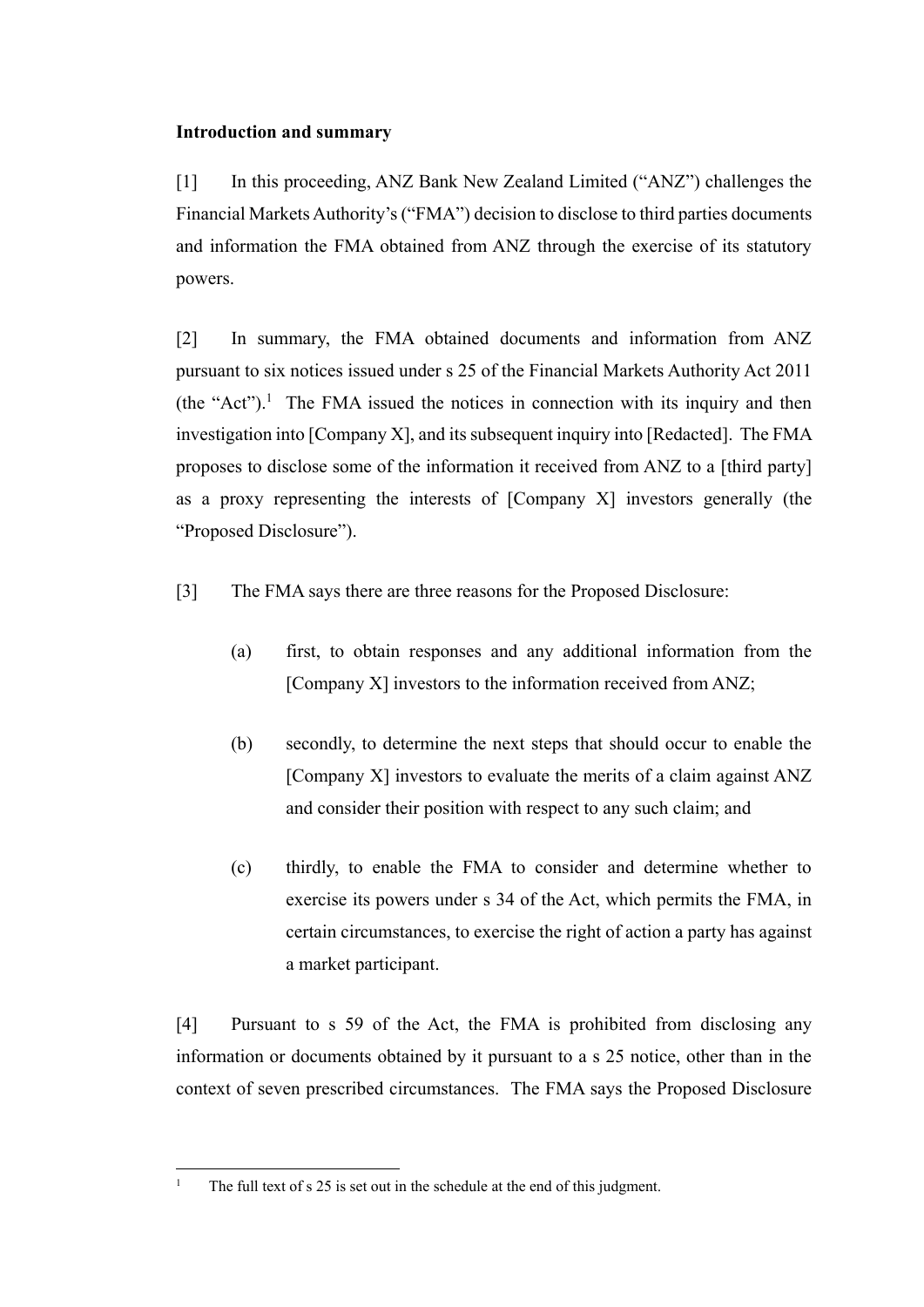falls within the scope of two of the seven permitted disclosures under s 59, because the Proposed Disclosure is:

- (a) for the purposes of, or in connection with, the performance or exercise of any function, power, or duty conferred or imposed on the FMA by the Act (or any other enactment); $^2$  and/or
- (b) to a person who the FMA is satisfied has a "proper interest" in receiving the information which is the subject of the Proposed Disclosure.<sup>3</sup>

[5] ANZ, on the other hand, says the FMA's stated purposes of the Proposed Disclosure fall outside the scope of s 59(3)(c) and (f) and thus disclosure would be unlawful. It accordingly seeks a declaration that the Proposed Disclosure is unlawful, and orders quashing the FMA's decision to disclose and prohibiting the Proposed Disclosure. There is also an associated claim based on breach of confidence, in respect of which similar relief is sought.

[6] For convenience, the key provisions of the Act referred to in this judgment are set out in the attached schedule.

[7] It will be apparent that this proceeding concerns (what is not disputed to be) confidential information and whether there are proper grounds for the FMA to disclose it to third parties. Reference in the hearing and in this judgment to certain facts, and the nature and substance of the information which the FMA proposes to disclose, would likely render ANZ's claims moot. For that reason, orders currently prohibit third parties accessing the court file without further order of the Court. And while the hearing took place in open court (at which members of the media were present), I made orders at the outset of the hearing restricting what could be reported. This judgment is also being issued to the parties prior to being publicly issued, so that appropriate redactions can be made to protect the confidentiality of the information in issue. An unredacted copy of the judgment will remain on the court file.

 $\overline{c}$ <sup>2</sup> Financial Markets Authority Act 2011, s 59(3)(c).<br>Section 59(3)(f)

Section  $59(3)(f)$ .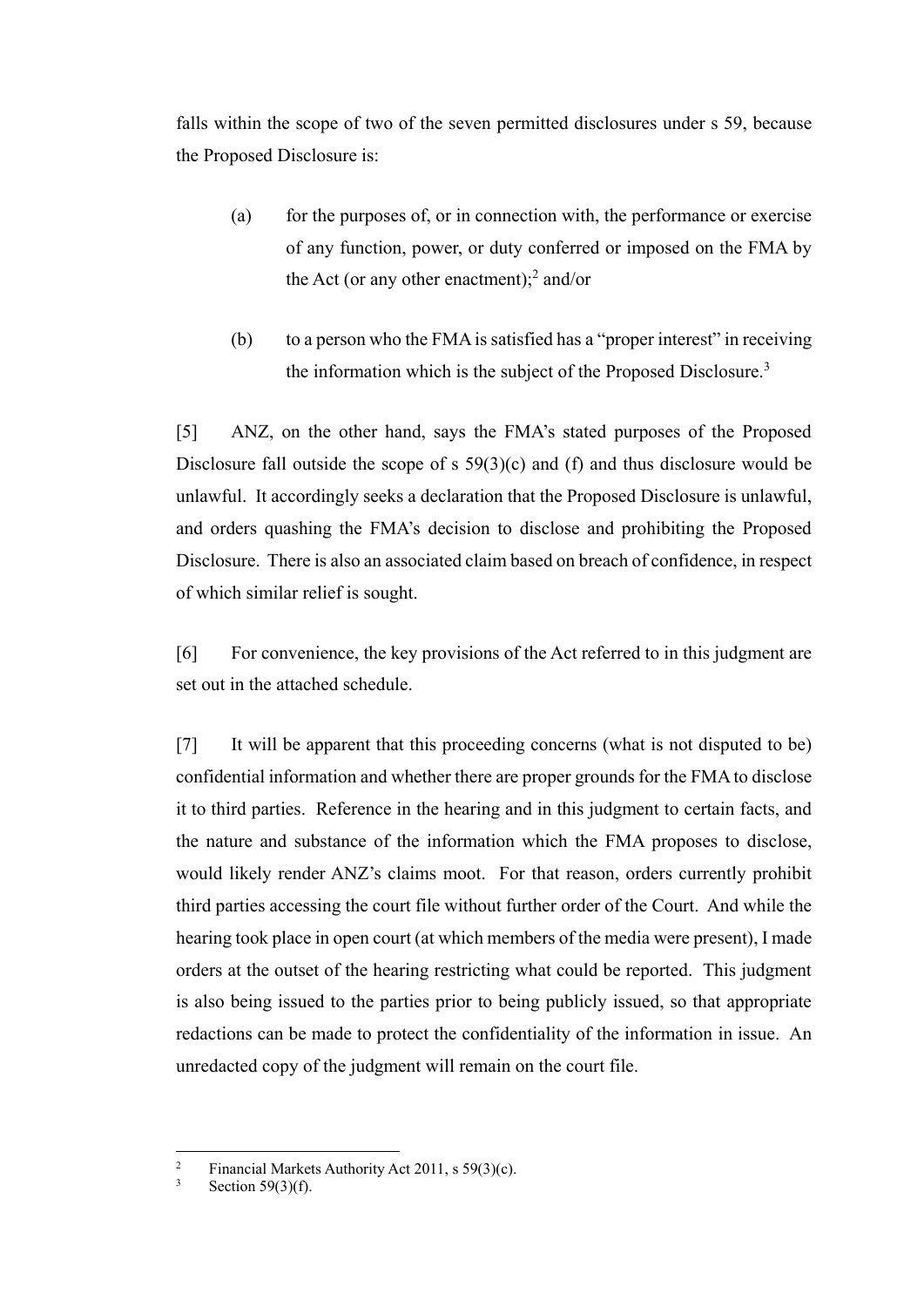## <span id="page-4-0"></span>**Factual background**

- [8] [Redacted].
- [9] [Redacted].
- [10] [Redacted].

[11] [Company X was placed in liquidation. The] liquidators thereafter set about carrying out their investigations, with a view to maximising investors' recoveries. The liquidators took legal advice. Part of that legal advice considered claims [Redacted] against [Company X] and identified that there may also be potential claims against ANZ for participating in those breaches (for example, [Redacted]). However, the effect of the advice to the liquidators was that it was not the liquidators' role to bring such claims against ANZ; rather those types of claim were properly brought by investors or, potentially, by the FMA pursuant to s  $34$  of the Act.<sup>4</sup>

[12] In parallel to the liquidators' work, the FMA continued its investigation into [Company X]. In this context, it issued four notices to ANZ under s 25 of the Act. The second of these was issued on [date redacted] (the "second notice"). Some of the documents the FMA intends to disclose to the [third party] were provided by ANZ in response to the second notice. The FMA's internal paper supporting the issue of the notice highlights that it was issued in the context of the FMA's concerns that [Company X], [Redacted] and related entities had been or were engaging in conduct that constituted a contravention of [financial markets legislation] [Redacted].

[13] The paper concluded that the information requested under the notice was necessary for the purposes of performing the FMA's functions, powers or duties, namely: inquiring into conduct that may contravene the financial markets legislation; and monitoring a matter relating to the financial markets and financial markets participants.

 $\overline{a}$ 

<sup>4</sup> Section 34 is reproduced in the schedule at the end of this judgment.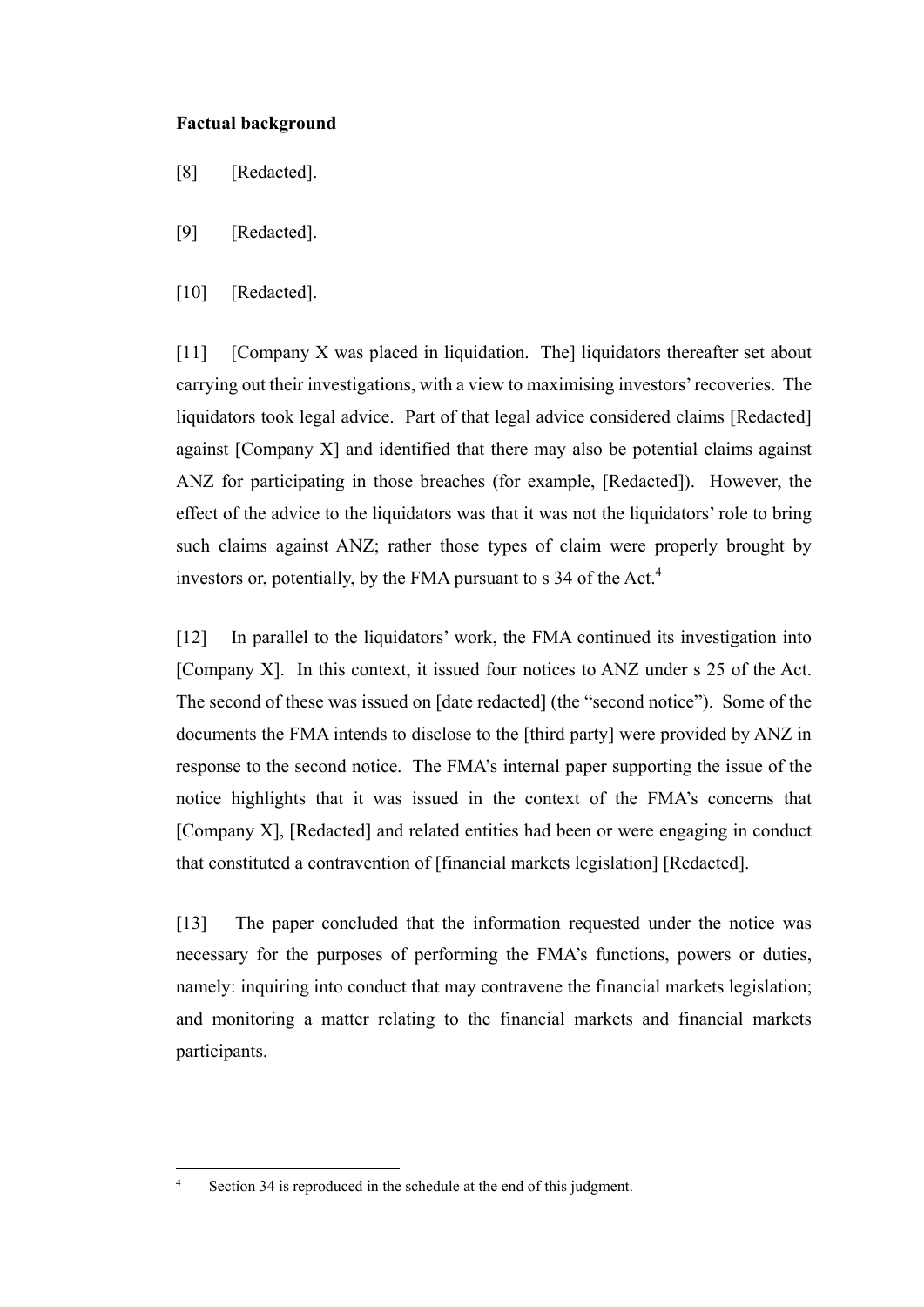<span id="page-5-0"></span>[14] [Redacted]. After an initial review of the liquidators' analysis, [Redacted], the FMA opened an inquiry into a potential claim against ANZ [Redacted].

[15] In the context of its inquiry into ANZ, the FMA issued two further s 25 notices to ANZ. The notices were headed [Redacted]. It seems that at the time of receiving the notices, ANZ did not appreciate that it was itself the focus of the inquiry.

[16] The balance of the ANZ information the FMA proposes to disclose to the [third party] was produced by ANZ in response to the first of these two notices, issued on [date redacted] (the "fifth notice" issued by the FMA to ANZ). The FMA's internal paper supporting the issue of the fifth notice stated that the notice was necessary to:

…obtain further documentation from ANZ to determine whether there has been a breach of the financial markets legislation, and if so, the extent of the breach. **It will also enable FMA to ascertain whether any claims on behalf of investors might lie against ANZ which the FMA may wish to consider pursuing under s 34 of the FMA Act**.

(Emphasis added)

[17] The FMA subsequently took legal advice in relation to the information received from ANZ. That advice was considered by the Enforcement Division of the FMA board on 24 November 2015. In January 2016, the FMA's inquiry into ANZ [Redacted] became an investigation.

[18] In February 2016, the FMA wrote to ANZ, outlining its findings from its investigation and the FMA's position that ANZ may be liable to [Company X] investors [Redacted]. The letter also stated that:

The FMA considers it appropriate to share its findings with [Company X] investors **as any decision about whether a claim is brought will necessarily need to have their input**. We would like to meet with you to discuss our findings and how we see this process operating.

(Emphasis added)

[19] ANZ refuted the FMA's allegations, and its conclusion that a claim might lie against ANZ. It also challenged the FMA's proposal to share its findings with the [Company X] investors.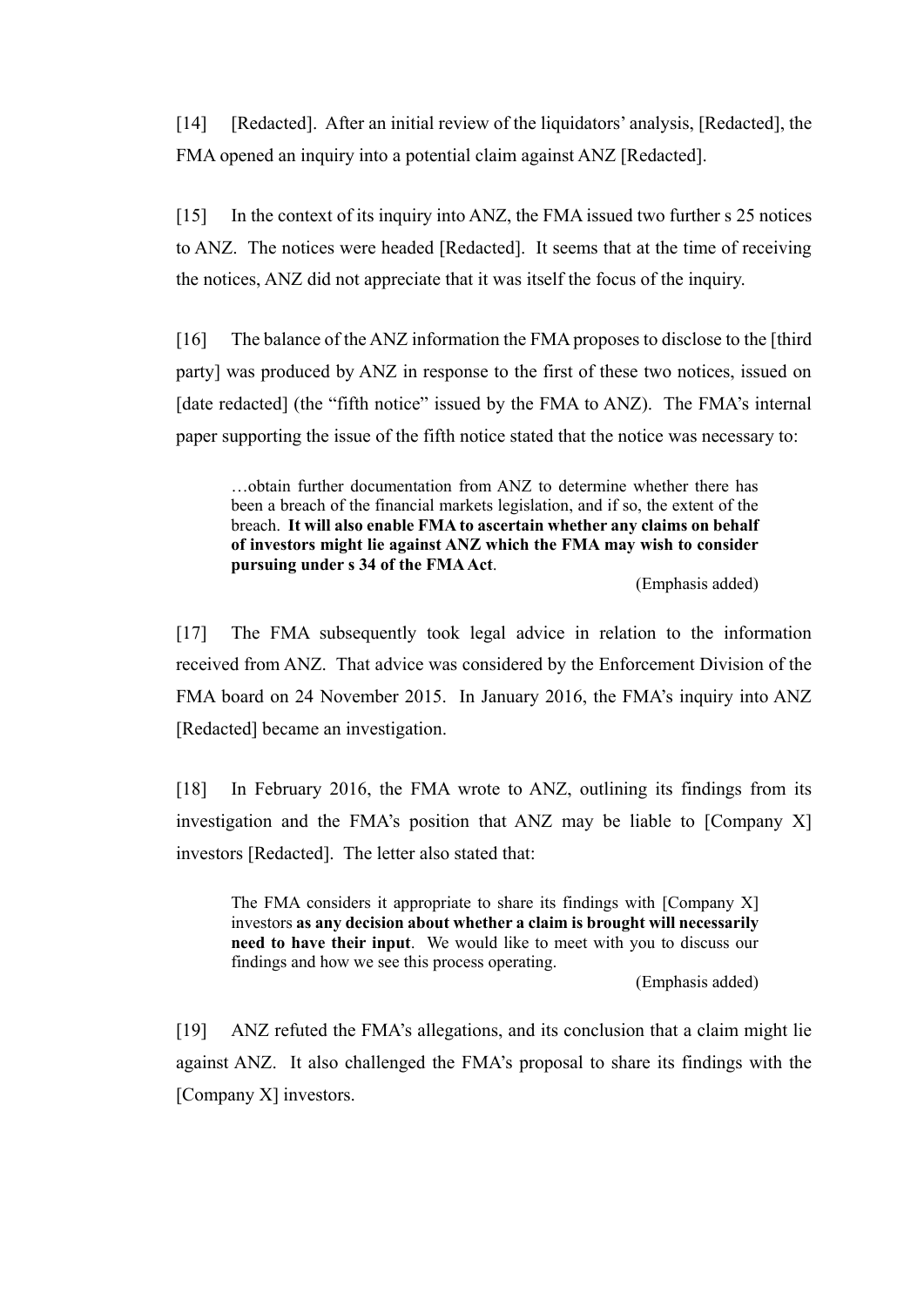## <span id="page-6-0"></span>**The FMA's decision to disclose**

[20] Following these initial communications, the Enforcement Division of the FMA board met three times to consider the question of disclosure. A "Division Paper" was prepared by FMA staff in advance of each meeting, which was then tabled and discussed at the relevant meeting.<sup>5</sup> The Division's formal decision taken at the third of these meetings, namely to disclose certain information to the [Company X] investors, is the subject of ANZ's application for judicial review. Given the Division's decision was made in the context of and against the backdrop of the prior meetings and recommendations, it is necessary to consider each paper and meeting.

## <span id="page-6-1"></span>*The first Division meeting — 25 May 2016*

[21] The first meeting took place on 25 May 2016. A Division Paper dated 25 May 2016 was tabled at the meeting. The paper:

- (a) updated the Division on the FMA's recent engagement with ANZ regarding the FMA's inquiries into potential claims against ANZ; and
- (b) sought the Division's view on disclosing information gathered by the FMA during its inquiries to the [Company X] investors.

[22] In relation to the latter topic, the paper recommended the Division approve the FMA confirming with ANZ the FMA's intent to share information with the [Company X] investors "for the purposes of enabling them to consider their position with respect to a claim against ANZ."

[23] The meeting minutes record that the Division members identified four possible purposes to the proposed "engagement" with the [Company X] investors, recorded in the minutes as follows:

- (a) To *assist* the FMA's on-going investigation;
- (b) To allow the investors to decide whether they can take action;

 $\overline{5}$ The three Division papers have been produced in evidence in this proceeding. They are heavily redacted, primarily on the basis of legal advice privilege.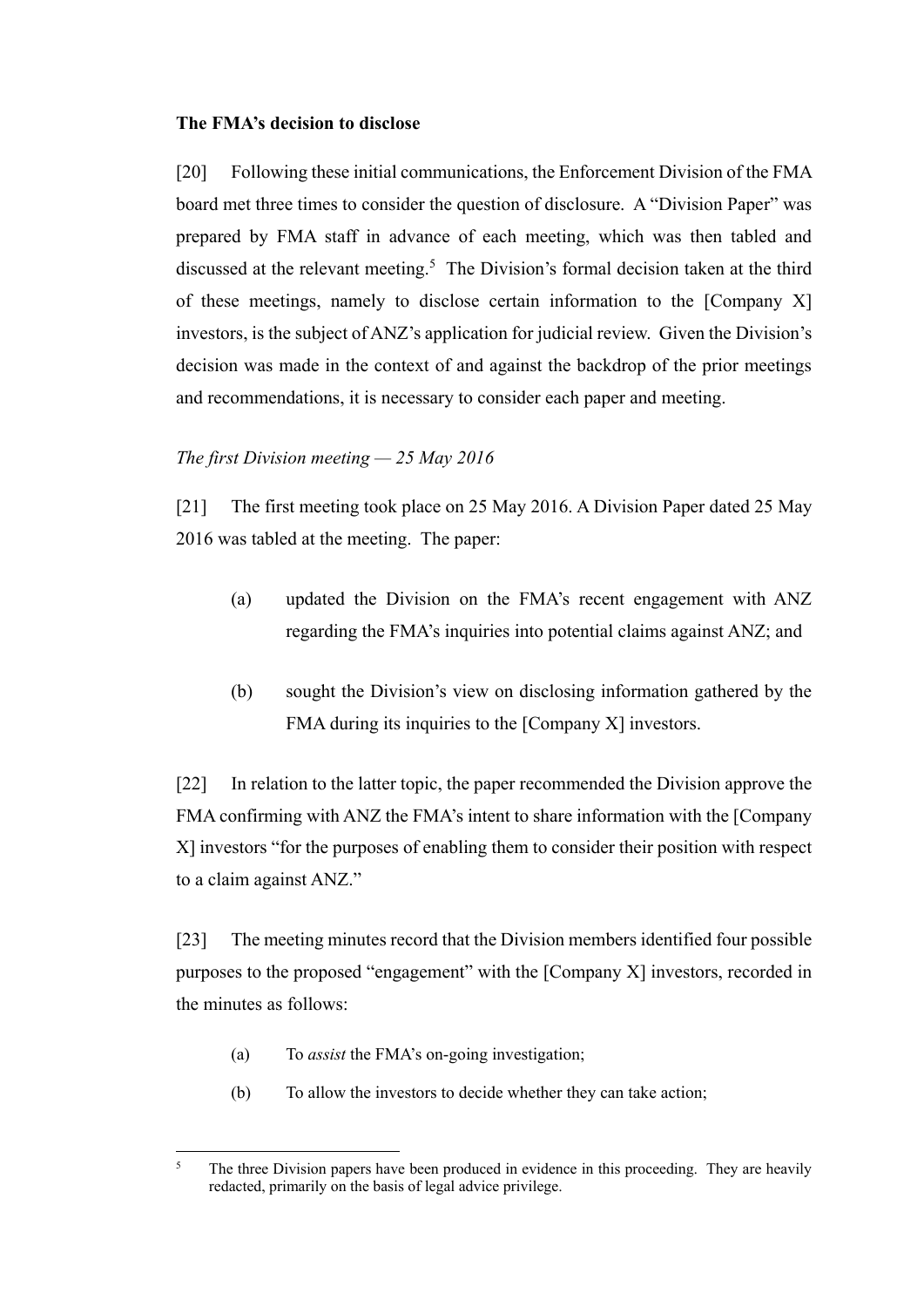- (c) To allow the FMA to make a decision as to whether to take action pursuant to section 34 FMA Act; and
- (d) To obtain judicial clarity about the operation of s59 FMA Act (and the related exercise of the FMA's statutory powers). It was noted that to the extent the FMA resolves *not* to disclose the material, the investors will likely make an application to compel the exercise of the FMA's powers enabled by s59(f). It was noted that clarifying the law was not a reason to support disclosure in itself, but clarity on the law would be an ancillary benefit of the right to disclose for one or more of the other reasons being challenged.

(Emphasis in original)

[24] The minutes record that there was at that point insufficient information to enable a decision to be made as to whether the FMA would take action pursuant to s 34 of the Act. In this context, the meeting minutes record:

The decision as to whether the FMA would exercise its powers under s34 would be influenced by whether investors decided to take action and no decision could be made by the FMA until investors decide whether to take action. The key question was to establish whether we could share the information with the investors (as it is their claim).

[25] As can be seen from the above, at least at this stage, the FMA saw the second and third of the three purposes of the Proposed Disclosure as being linked.

[26] The minutes concluded that a further meeting should be called as soon as practical, so that members could decide whether to disclose the material under s  $59(3)(f)$  of the Act.<sup>6</sup>

# <span id="page-7-0"></span>*The second Division meeting — 16 June 2016*

 $\overline{a}$ 

[27] The second meeting took place on 16 June 2016. A Division paper dated 10 June 2016 was tabled and considered at the meeting.

[28] The paper focused on the proposed disclosure to [Company X] investors, including what should be disclosed, the purpose of disclosure and the process for disclosure. The paper noted that the following information would be disclosed (if a decision to that effect were taken by the Division):

<sup>&</sup>lt;sup>6</sup> At that stage, no reference was made to disclosure pursuant to s  $59(3)(c)$ .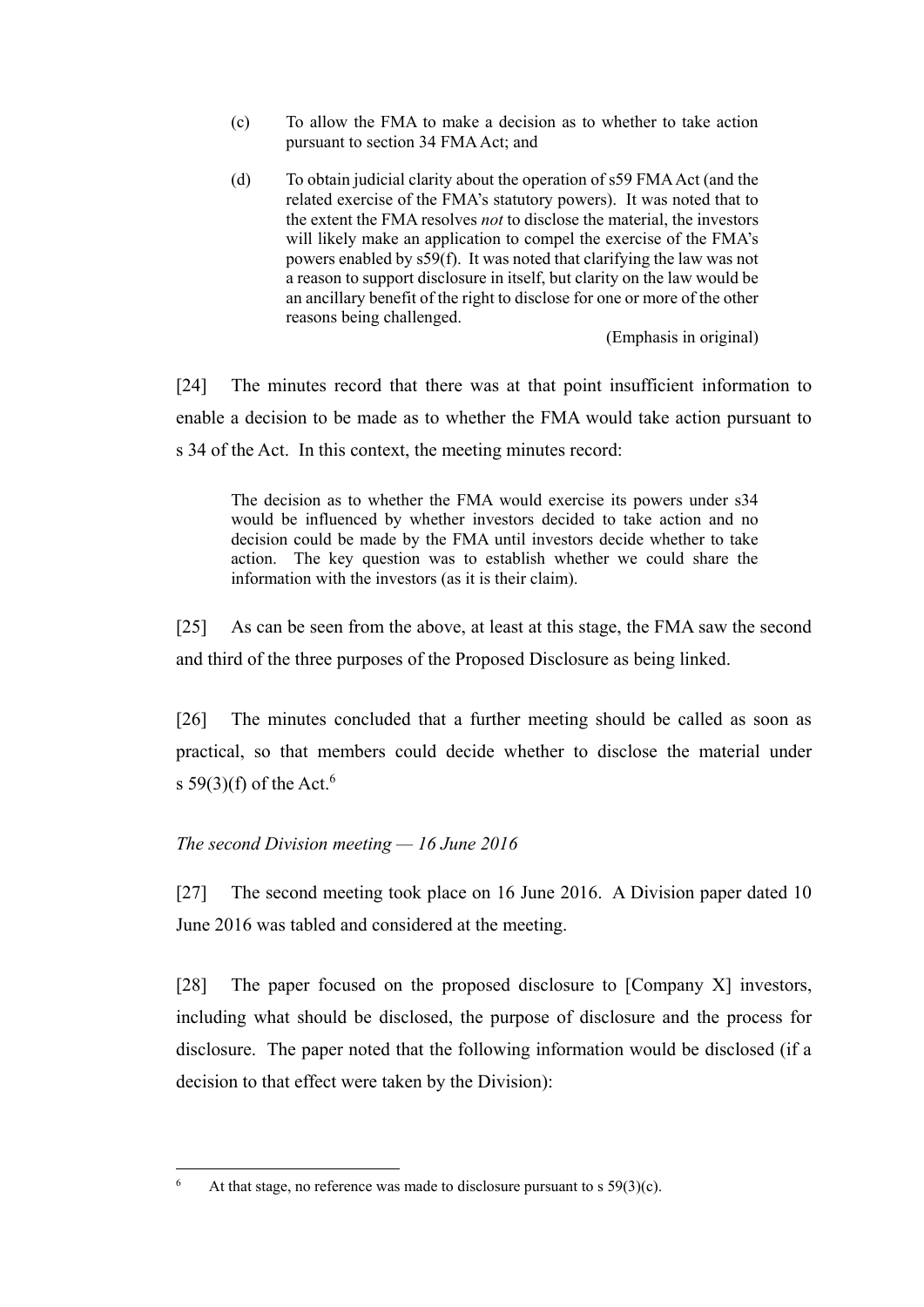- (a) External legal advice obtained by the FMA in relation to ANZ's potential liability to [Company X] investors;
- (b) Information obtained by the FMA from ANZ through the issue of notices under s 25 of the Act and referred to in the external legal advice; and
- (c) Internal information held by the FMA, including the FMA's findings based on the information obtained and inquiries undertaken.
- [29] The paper went on to recommend that:

If the Division considers any of the [above] information **should be disclosed**, [the Division should] discuss and determine what may be disclosed and **the purpose of such disclosure, including whether it is for the purpose of**:

- (i) Obtaining responses and any additional information from the [Company X] investors to the information received from ANZ; and/or
- (ii) Determining the next steps that should occur to enable the [Company X] investors to evaluate the merits of a claim against ANZ and consider their position with respect to any such claim; and/or
- (iii) Enabling FMA to consider and determine whether to exercise its powers under section 34 of the FMA Act. (Emphasis added)
- [30] I interpolate to note two points:
	- (a) First, the above seems to envisage that a decision would first be made that disclosure to the [Company X] investors *should* be made, before determining the purpose of any such disclosure; and
	- (b) Secondly, the three possible purposes for disclosure are in the same form as the three purposes on which the FMA now relies for making the Proposed Disclosure.

[31] The paper then summarised the FMA's engagement with ANZ on the issue of disclosure and set out a potential disclosure process. In this context, the paper noted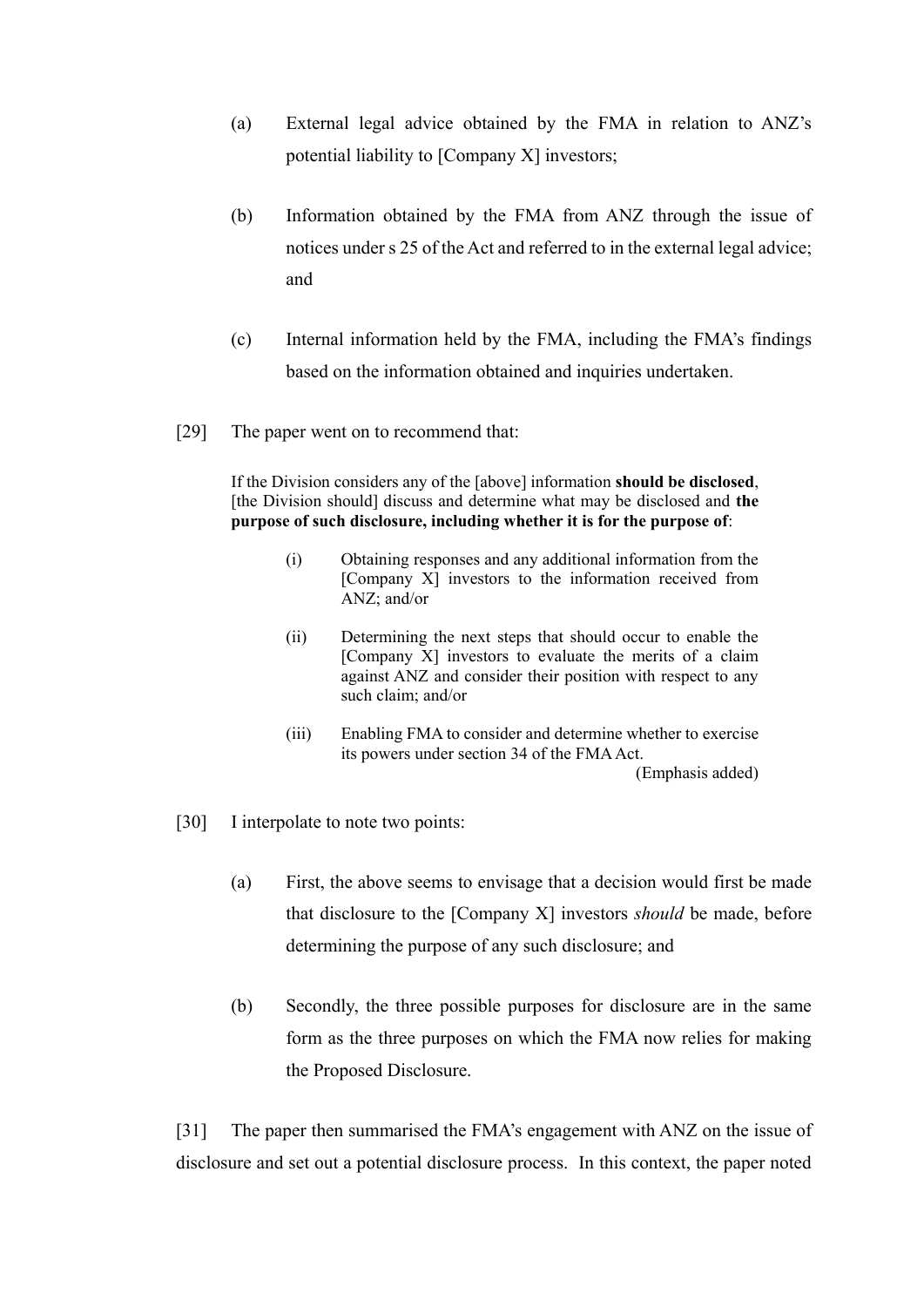that in accordance with s 59(4) of the Act,<sup>7</sup> confidentiality agreements would need to be secured with [the third party], and that any such agreements:

…will also include a clause restricting the [third party] from using any of the disclosed information for any purpose **other than considering a potential claim against ANZ and liaising with the FMA**.

(Emphasis added)

[32] The paper concluded that FMA staff remained of the view that there was a proper basis for disclosing the information to [Company X] investors (via the [third party]) under ss  $59(3)(c)$  and (f) of the Act.

[33] The minutes of the Division meeting record that the Division members set out the questions for answering as follows:

- (a) Should a disclosure be made;
- (b) What is the purpose of such disclosure;
- (c) What is the scope of such disclosure; and
- (d) How disclosure may be made.

[34] Most of the balance of the minutes is redacted, but they conclude by noting that a further paper had been requested on what information should be disclosed, to whom disclosure should be made and the details of the process for that to occur.

# <span id="page-9-0"></span>*The third Division meeting — 8 July 2016*

[35] The third meeting took place on 8 July 2016. A Division paper dated 4 July 2016 was tabled and considered at the meeting.

[36] The paper noted that at the 16 June 2016 meeting, the Division was "minded" to disclose information to [Company X] investors "for the following purposes":

 $\overline{a}$ <sup>7</sup> Section 59(4) provides that the FMA must not disclose any information under s 59(3)(f) (to a person the FMA is satisfied has a proper interest in receiving the information or document) unless the FMA is satisfied that appropriate protections are or will be in place for maintaining the confidentiality of the information or document.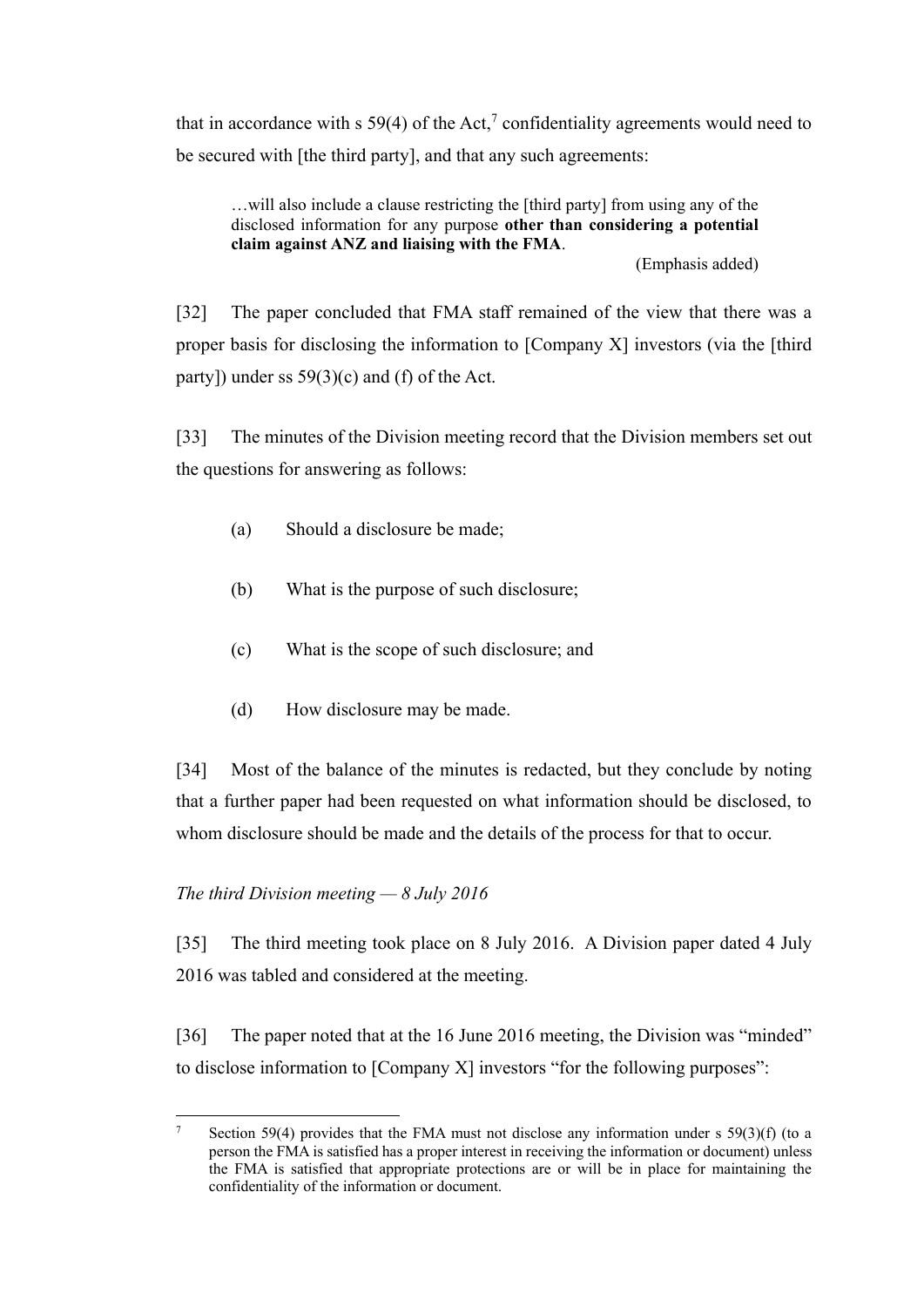- (a) For the purpose of, or in connection with, the performance or exercise of any function, power, or duty conferred on the FMA;<sup>8</sup> and
- (b) Disclosure to persons whom the FMA is satisfied have a proper interest in receiving the document or information.<sup>9</sup>

[37] I note that the above are not strictly *purposes* for which the documents are to be disclosed, but rather are *circumstances* in which disclosure is permitted by the Act. $^{10}$ 

<span id="page-10-1"></span>[38] The balance of the paper discussed what information should be disclosed, noting that the minimum amount of material required to meet the purposes of disclosure ought to be disclosed. The paper also noted various categories of documents that should *not* be disclosed, including on the basis that they were not relevant to a potential claim against ANZ. The paper recommended that the advice received by the liquidators and which had been shared with the FMA (see [\[14\]](#page-5-0) above) not be disclosed, given it contained personal information protected by the Privacy Act 1993; information subject to legal professional privilege over which the liquidators maintained privilege; [Redacted].

<span id="page-10-0"></span>[39] The paper accordingly recommended any disclosure to the [third party] be limited to the following:<sup>11</sup>

- (a) The external legal advice obtained by the FMA in respect of potential claims against ANZ. The Division paper stated that "this advice is sufficient to allow the recipients to make informed decisions relate [sic] to any potential claim"; and
- (b) Underlying or source documents referred to in the external legal advice which had been obtained from ANZ. The paper stated that "in order

 $\overline{a}$ 

<sup>&</sup>lt;sup>8</sup> Financial Markets Authority Act 2011, s 59(3)(c).<br>
<sup>9</sup> Section 50(2)(6)

<sup>&</sup>lt;sup>9</sup> Section 59(3)(f).<br><sup>10</sup> Or as Mr Poppis

Or as Mr Rennie QC, counsel for the FMA, described them in his submissions, "gateways" to disclosure.

<sup>11</sup> This remains the information subject to the Proposed Disclosure.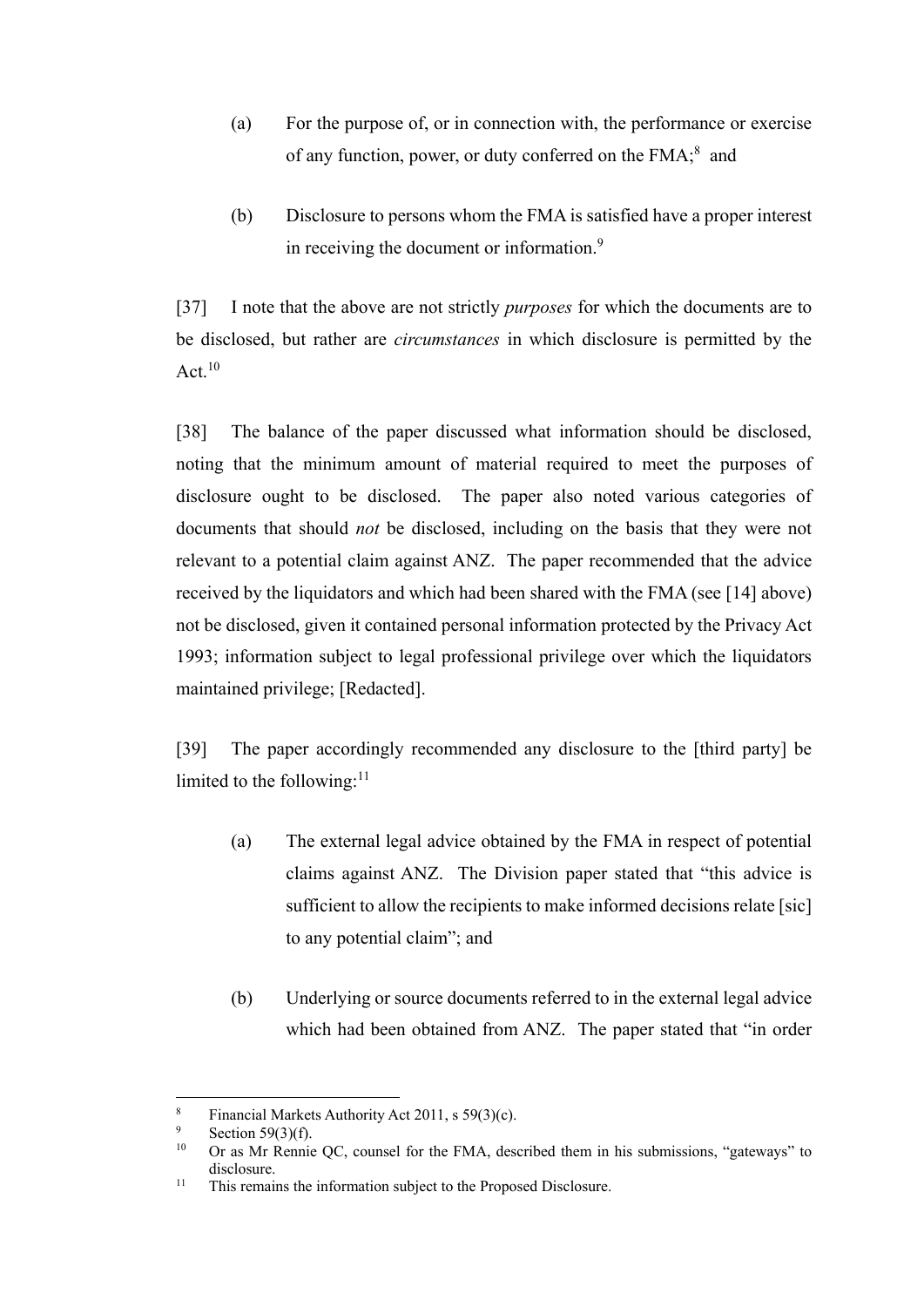for the advice to be read in its proper context, we consider it necessary for the documents referred to in the advice to be provided."

[40] The paper stated that the above two categories of documents represent "the minimum amount of material required to meet the purposes of disclosure".

- [41] The paper then set out the following process for the Proposed Disclosure:
	- (a) A meeting would be sought with the [third party], the liquidators and their legal counsel (if any).
	- (b) Before the meeting, signed confidentiality agreements with [the third party], the liquidators and any legal counsel engaged would be obtained.
	- (c) At the meeting, the FMA would give a verbal report and summary of a number of matters, including its findings as a result of its inquiries; the external legal advice received about potential claims against ANZ; the FMA's view that there may be claims against ANZ; and the FMA would inform the [third party] that it was prepared to disclose certain documents on the basis appropriate confidentiality protections could be put in place, and then only on a counsel-to-counsel basis with legal representatives engaged by the [Company X] investors and with the liquidators/their legal advisers.
	- (d) Once satisfied that appropriate confidentiality protections were in place, disclosure to counsel would be made. The paper noted that disclosure to counsel only was "at least initially, with discussion to follow in relation to a wider disclosure of the documents to the [third party]".
- [42] The paper also recorded the following:

We are not in a position to set out the steps that the [third party] would need to take for its decision making process (including the potential scope of any further disclosure that may be required) without engaging with the [third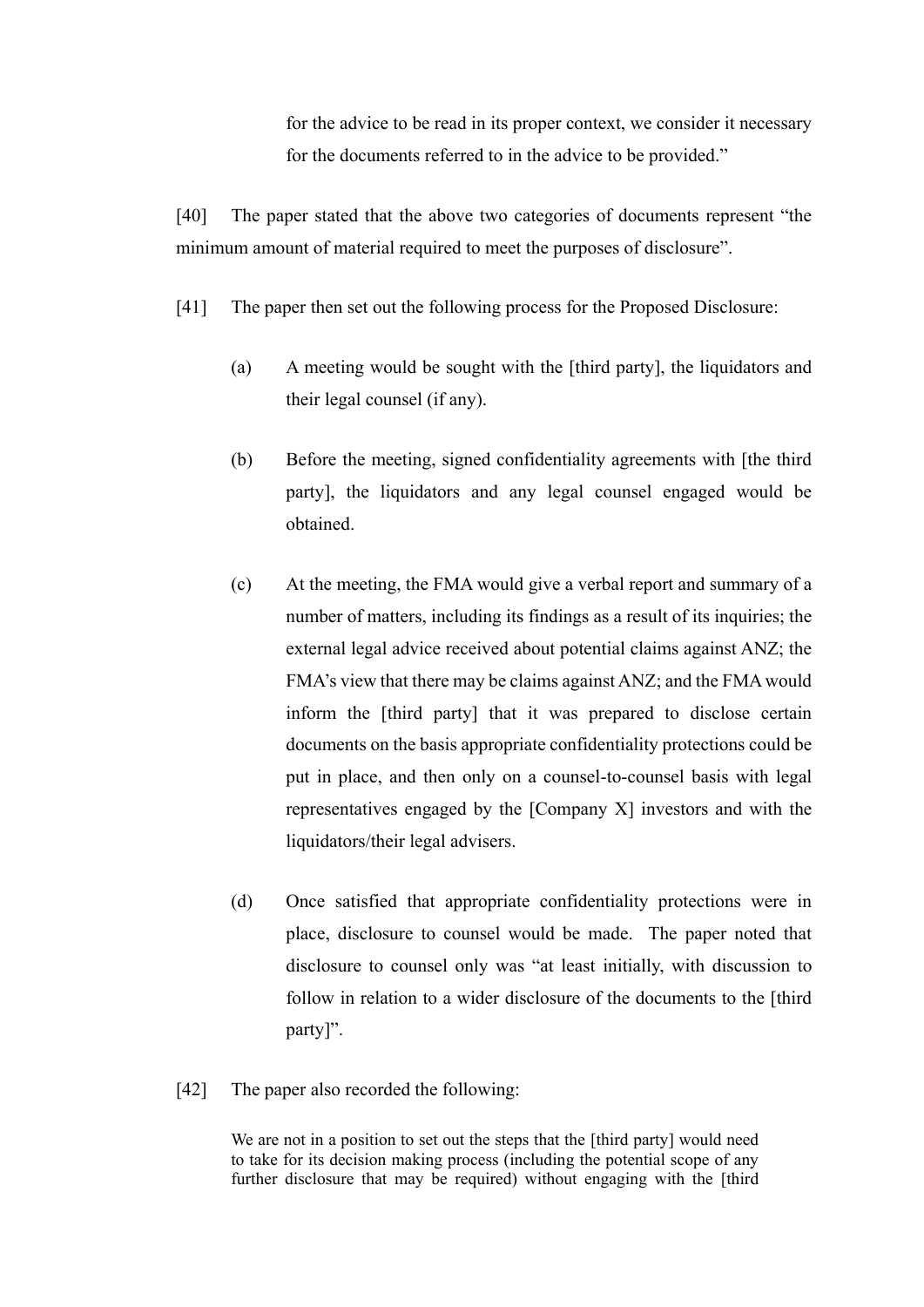party] and any advisers they engage. For this reason the disclosure process recommended … is an initial process only.

[43] The minutes of the third meeting recorded that the Division was satisfied it was appropriate to disclose information under ss 59(3)(c) and (f) for the three purposes set out at [\[3\]](#page-2-0) above. The Division also agreed that disclosure would be limited to the two categories of documents identified in the Division paper of 4 July 2016, for the reasons set out in that paper. The minutes record that the scope of the Proposed Disclosure "was enough for [Company X] investors to form their own view". In terms of the content of the proposed meeting with the [third party], the minutes recorded the following:

Members noted that if at the meeting between the FMA and the liquidators and the [third party] the FMA is questioned about whether it will take action under s 34 FMA Act, the FMA would advise [Company X] investors to make their own assessment, and to note that the advice received by the FMA is about *their* claim. Section 34(5) FMA Act is highly prescriptive and sets out clearly the high threshold that the FMA must meet before it takes such action. Moreover, it was noted that the Division has not turned its mind to whether action under s 34 FMA Act will be considered.

[44] Consistent with the last sentence of that extract, the minutes formally noted the Division paper's recommendation to keep open the option of the FMA bringing a claim against ANZ using its powers under s 34.

## <span id="page-12-0"></span>*Factual findings in relation to the FMA's decision-making*

- <span id="page-12-2"></span><span id="page-12-1"></span>[45] On the basis of the above, I am satisfied of the following matters:
	- (a) First, of the three stated purposes of the Proposed Disclosure, the first purpose ("to obtain responses and any additional information from the [Company X] investors to the information received from ANZ") is a secondary or non-operative purpose only. This purpose is not discussed in any detail or substance in the papers or meeting minutes referred to above, including what information or comments the [Company X] investors (via [the third party]) might be able to provide on the documents to be disclosed.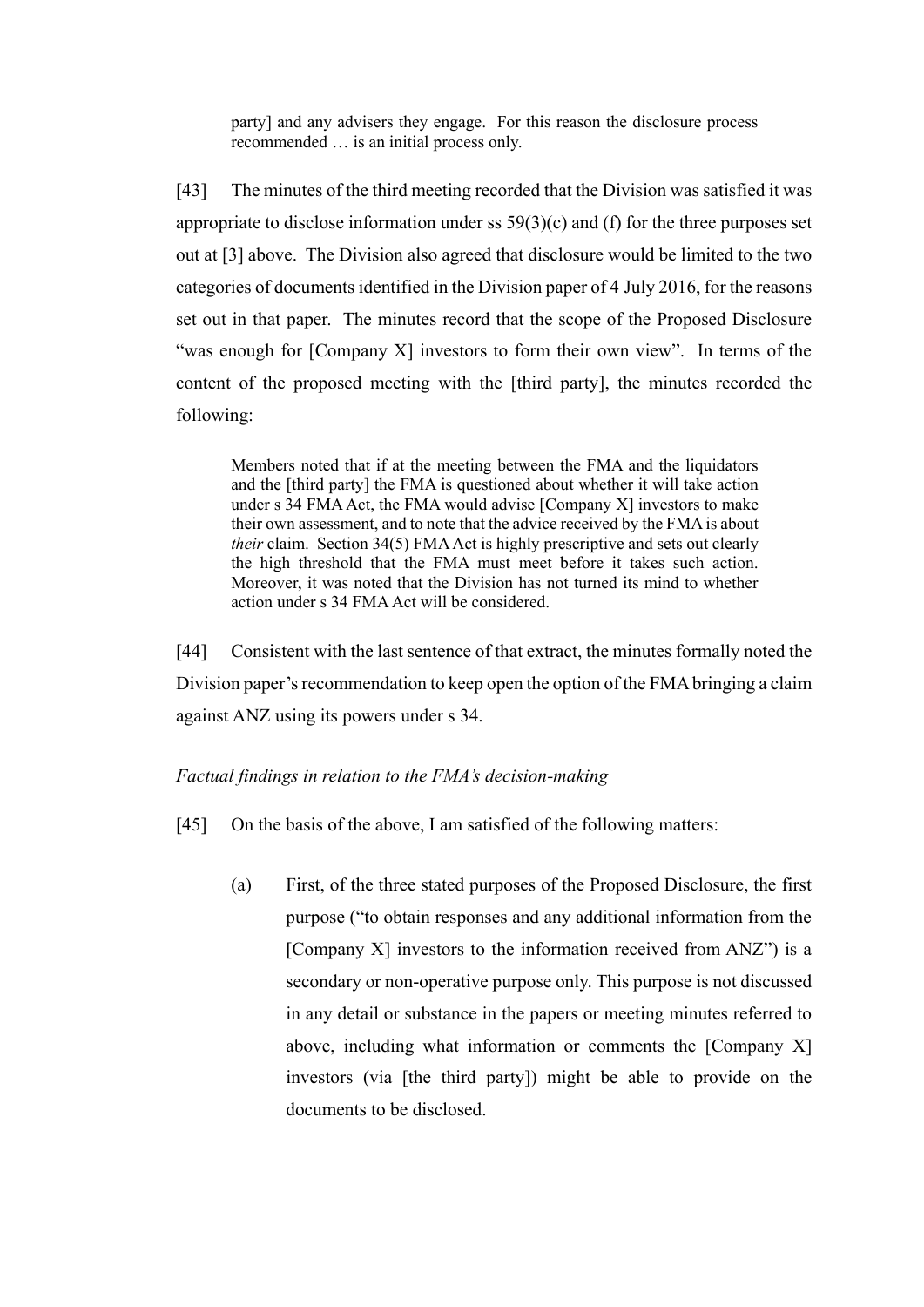- (b) Secondly, the scope of the information to be disclosed was determined by (and limited to) the recipients' ability to make an informed decision regarding a potential claim against ANZ. This further reinforces that the first purpose of the Proposed Disclosure is a secondary or limited purpose only.
- (c) Thirdly, given the above, the second and third purposes are the primary purposes of the Proposed Disclosure, and are linked to each other, for the reasons identified by the FMA and set out at [24] above. In other words, I am not satisfied that, absent the prospect of the FMA bringing a claim against ANZ pursuant to s 34 of the Act, the FMA would have nevertheless decided to make the Proposed Disclosure *solely* for the purpose of enabling the [Company X] investors to evaluate and potentially bring a claim against ANZ.
- (d) Fourthly, the FMA has not yet taken a decision on whether to bring a claim against ANZ pursuant to s 34 of the Act.
- (e) Finally, there is scope for further disclosure (that is, beyond the present Proposed Disclosure), depending on the steps the [third party] may need to take for its own decision-making process.

### <span id="page-13-0"></span>*Events leading to the commencement of this proceeding*

[46] As a consequence of the 8 July 2016 Division meeting, on 13 July 2016, the FMA advised ANZ that it had decided to disclose certain documents received from ANZ to the [Company X] investors, relying on s  $59(3)(c)$  and (f) of the Act. It confirmed the two categories of disclosure identified at [\[39\]](#page-10-0) above. The FMA also confirmed that the Proposed Disclosure was for the three purposes set out at [\[3\]](#page-2-0) above. ANZ again objected to the disclosure, stating it would be unlawful.

[47] The parties continued to engage on this issue over several months, but no resolution was reached. In March 2017, the FMA informed ANZ that it would be making the Proposed Disclosure. This prompted ANZ to commence this proceeding.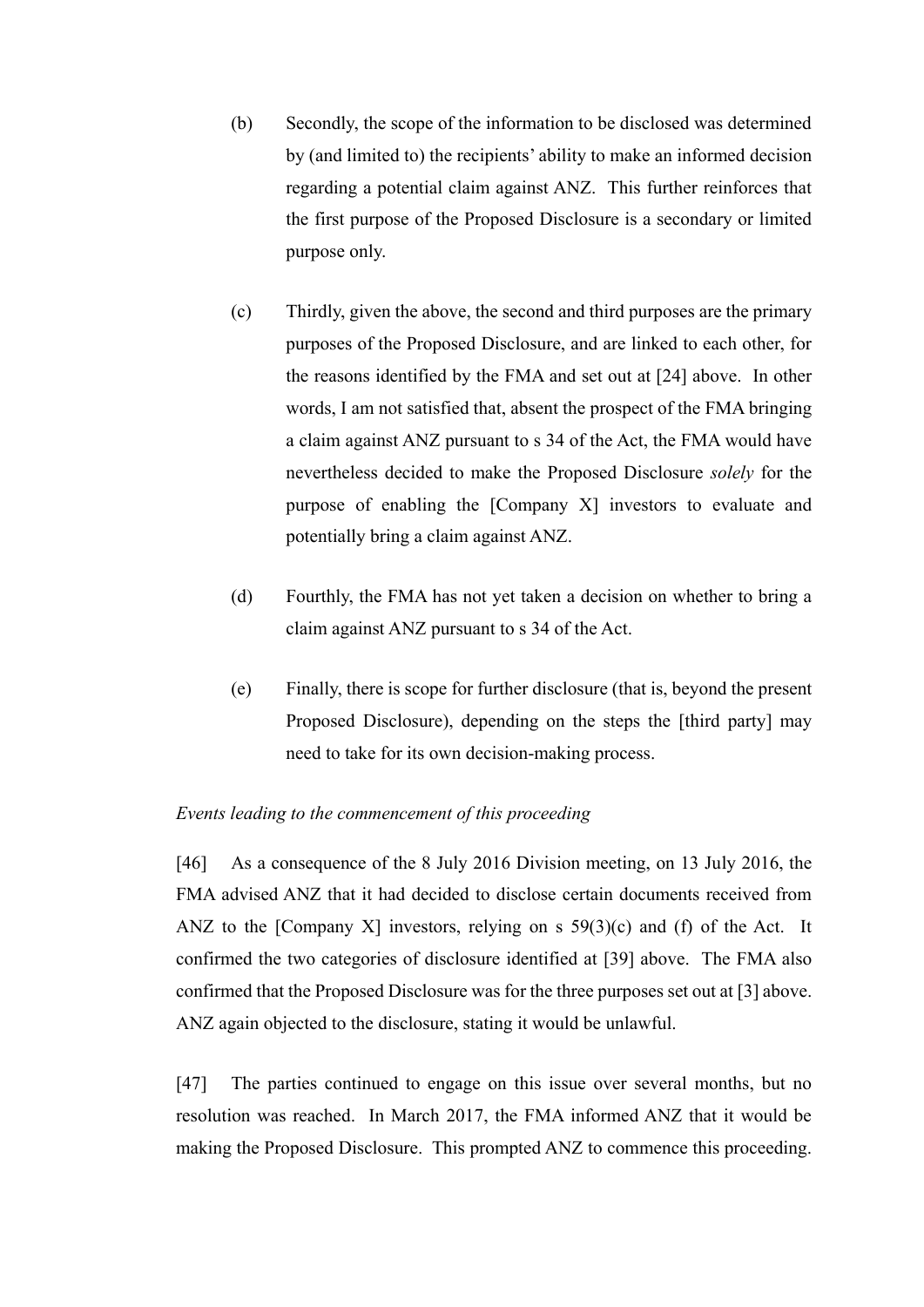The parties have agreed that the Proposed Disclosure will only occur after a final court determination permitting the disclosure (or discontinuance of the proceeding by ANZ).

## <span id="page-14-0"></span>**ANZ's pleaded claims**

- [48] ANZ pleads three causes of action:
	- (a) First, the Proposed Disclosure is outside the FMA's functions as conferred by the Act, and is inconsistent with the purpose for which the FMA's s 25 powers were granted and is thus unlawful.
	- (b) Secondly, the Proposed Disclosure is not permitted by s 59(3) of the Act and is thus unlawful.
	- (c) Thirdly, the Proposed Disclosure is in breach of confidence, given the information is confidential and there is no statutory basis for release.

[49] As will be appreciated, all three causes of action overlap. If, for example, the Proposed Disclosure is permitted by s 59(3) of the Act, then such disclosure could not be said to be outside the FMA's proper functions for the purposes of the first cause of action. Similarly, it could not be said to be in breach of any equitable duty of confidence for the purposes of the third cause of action. Accordingly, ANZ's claims all link to the same fundamental question, namely whether the FMA has a proper purpose or basis upon which to make the Proposed Disclosure.

### <span id="page-14-1"></span>**Submissions**

#### <span id="page-14-2"></span>*Summary — ANZ's submissions*

[50] ANZ submits the primary or driving purpose of the Proposed Disclosure is to allow the [Company X] investors to assess and pursue their own claims against ANZ. ANZ says that s 59(3) does not permit the FMA to disclose documents acquired in the exercise of its public functions to private parties for a private purpose.

[51] ANZ submits that its approach to the proper interpretation and application of s 59(3) of the Act is consistent with leading appellate authorities which have considered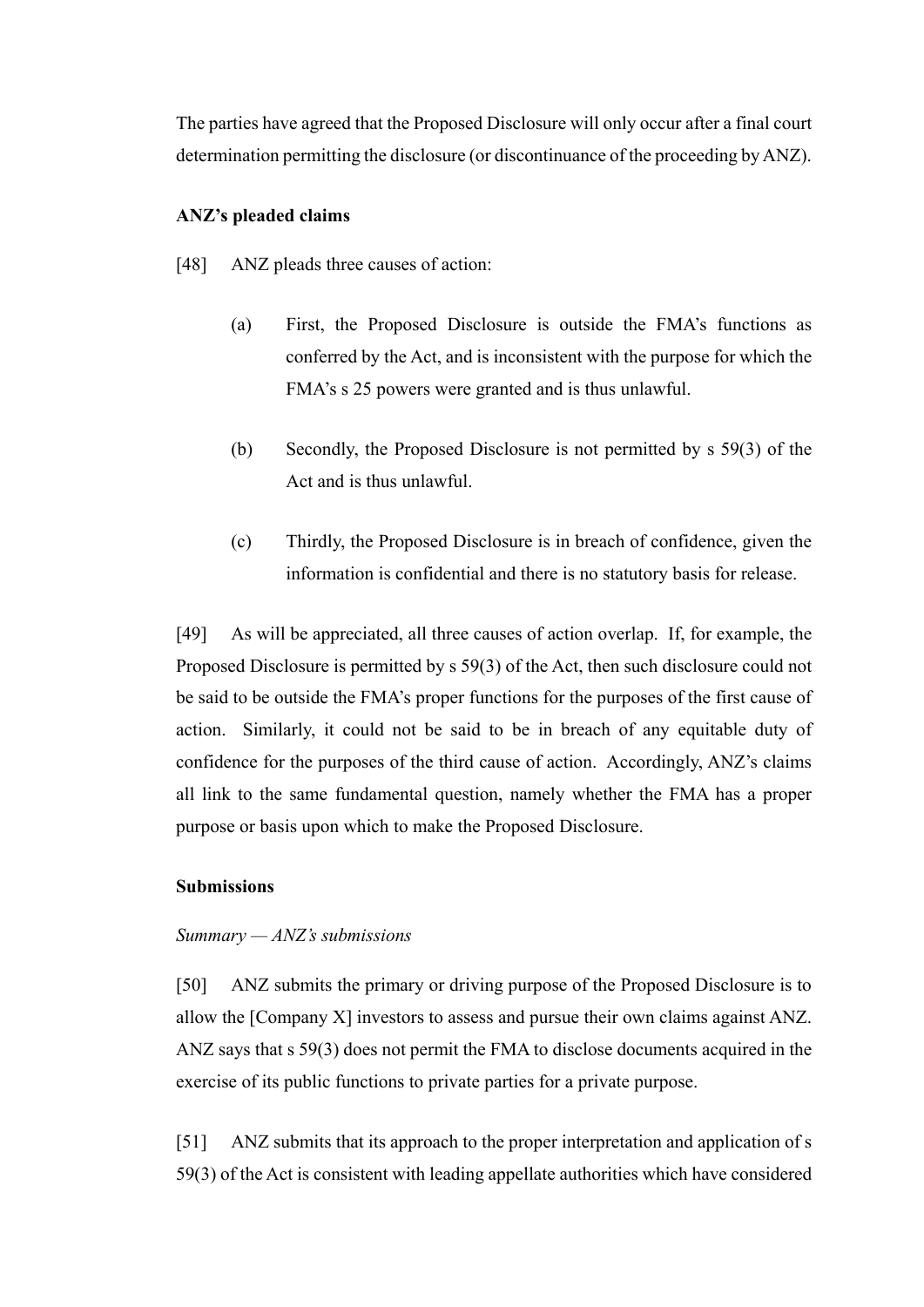<span id="page-15-0"></span>similar issues.<sup>12</sup> ANZ submits this approach has also been applied in similar circumstances by the New Zealand High Court in *The Stepping Stones Nursery Ltd v Attorney-General* ("*Stepping Stones*").<sup>13</sup> Relying in particular on Sir Nicholas Browne-Wilkinson VC's observations in *Marcel v Commissioner of Police of the Metropolis,* ANZ submits that the power of public bodies such the FMA to compulsorily acquire documents for *public* functions necessarily, in the absence of clear statutory words, exclude disclosure of that same information to *private* persons for their *private* purposes.<sup>14</sup>

[52] As noted, ANZ submits the primary purpose of the Proposed Disclosure is to enable [Company X] investors to consider and potentially bring a claim against ANZ. Given the authorities referred to above, and in light of the broad and general words used in s 59(3)(c), ANZ says disclosure for such a private purpose is not permitted. To the extent the FMA relies on s 59(3)(f) of the Act, ANZ submits that the concept of a "proper interest" is to be construed in accordance with its well understood common law meaning, namely a *public* interest defence to a claim of breach of confidentiality. ANZ therefore says the [Company X] investors do not have a "proper interest" in receiving the information, given their only interest is a purely private one.

[53] In terms of the disclosure said to be for the purpose of enabling the FMA to consider whether it will bring a claim against ANZ (pursuant to its powers under s 34), ANZ says, first, that the record of the FMA's decision making shows that the FMA is not currently exercising or considering whether to exercise its s 34 power; and, secondly, the Proposed Disclosure is not reasonably necessary for that purpose in any event. ANZ accepts that when considering its s 34 powers, the FMA must have regard to the likelihood of the proposed plaintiff (referred to in s 34 as "Person A") bringing the proceeding itself. However, Mr Galbraith QC submits on behalf of ANZ that s 59(3) does not envisage the FMA essentially *creating* that likelihood, by disclosing information to Person A which the FMA obtained through the exercise of its statutory powers.

 $12\,$ <sup>12</sup> *Marcel v Commissioner of Police of the Metropolis* [1992] Ch 225 (CA); *Johns v Australian Securities Commission* (1993) 178 CLR 408; and *R (Ingenious Media Holdings plc) v Revenue and Customs Commissioners* [2016] UKSC 54, [2016] 1 WLR 4164.

<sup>&</sup>lt;sup>13</sup> *The Stepping Stones Nursery Ltd v Attorney-General* [2002] 3 NZLR 414 (HC).

Marcel v Commissioner of Police of the Metropolis [1992] Ch 225 (CA) at 235.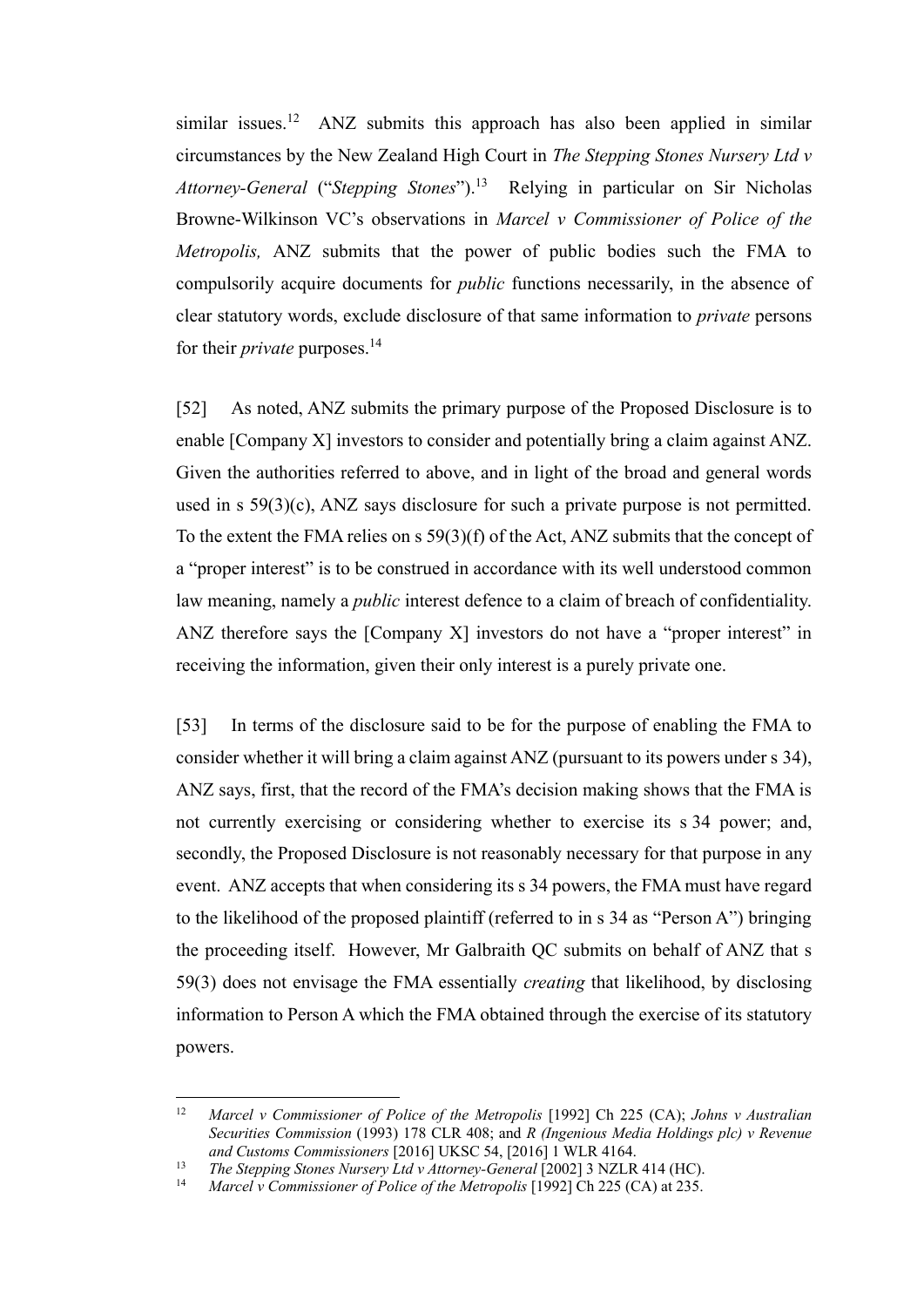[54] Finally, Mr Galbraith submits that the FMA's integrity in performing its functions would be seriously compromised if the FMA's position on the Proposed Disclosure were correct. This is because there is a "reciprocity" between the FMA's power to obtain information compulsorily under s 25 of the Act, and its power to use or disclose that information under s 59 of the Act, and in particular, s 59(3)(c).

[55] Mr Galbraith submits on the basis of leading authorities,  $15$  that if disclosure to private persons for private purposes were permitted as a part of the FMA's *own* powers and functions, then it would also be able to collect or acquire information for that same private purpose. Mr Galbraith submits that no-one suggests the FMA ought to be able to obtain information in such circumstances, but that is the logical consequence of the FMA's present stance that it is entitled to disclose the information to the [Company X] investors to enable them to consider and pursue a claim against ANZ. This in turn risks undermining cooperation from market participants, who will be conscious of the risk of the FMA voluntarily passing their documents to private parties for private purposes. ANZ submits such matters further reinforce that ss 59(3)(c) and (f) ought to be more narrowly interpreted than suggested by the FMA.

[56] For completeness, I note two further aspects of ANZ's claim.

[57] First, ANZ's submissions also addressed an alleged deficiency in the FMA's decision-making process (in addition to the decision itself being unlawful), on the basis that the record does not demonstrate that the FMA properly "satisfied" itself that the [Company X] investors have a "proper interest" in the Proposed Disclosure for the purpose of s 59(3)(f). ANZ submits that being "satisfied" is a high threshold, yet the record does not evidence the FMA ever turned its mind to the statutory test prior to making the decision to disclose.

[58] However, as I raised at the hearing (and Mr Galbraith acknowledged), any such alleged deficiency in the FMA's decision-making process is not pleaded as a ground of ANZ's application for judicial review.

 $\overline{a}$ 

 $15$  See above n [12.](#page-15-0)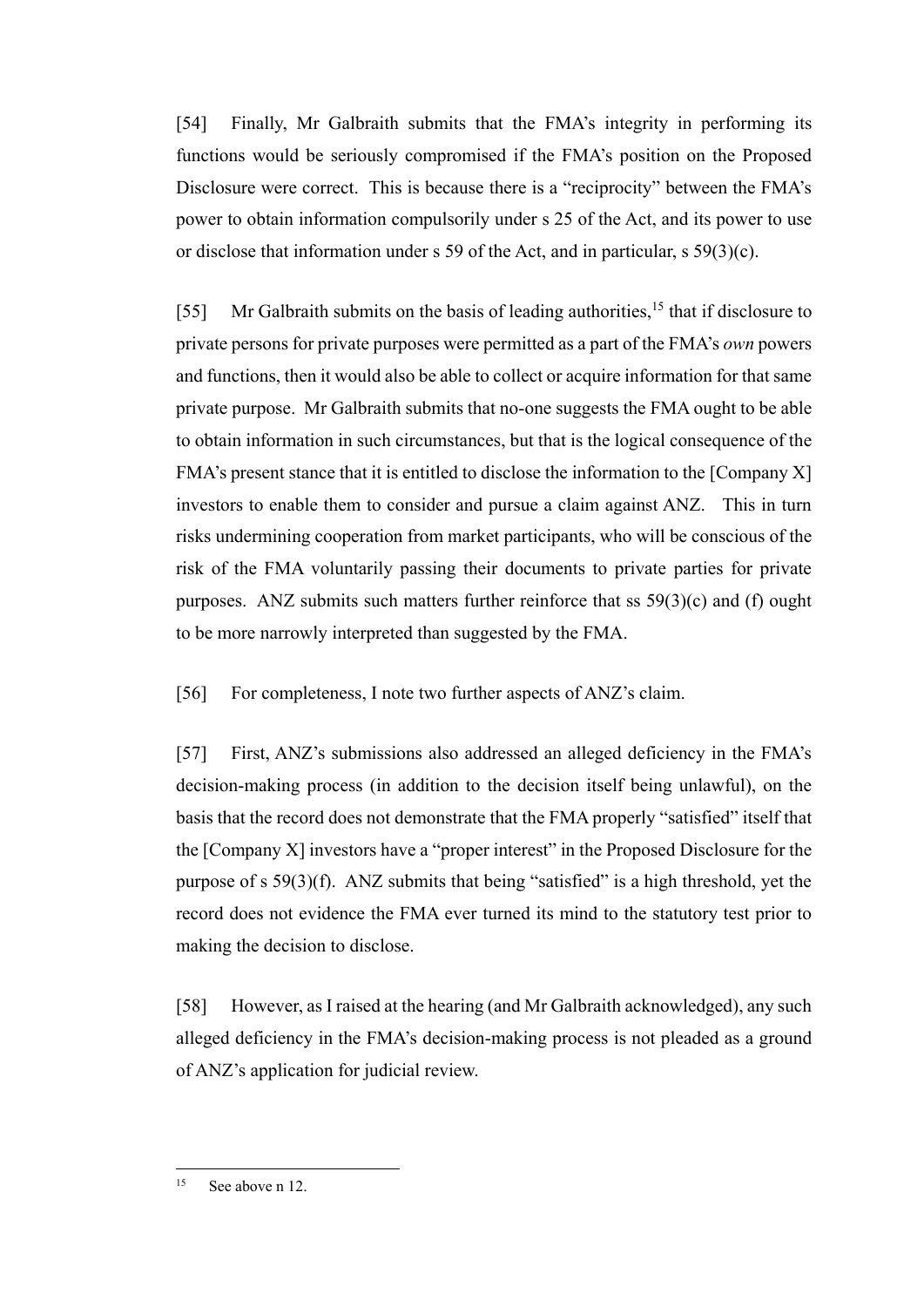[59] Secondly, ANZ's statement of claim alleges that in making the Proposed Disclosure, the FMA would be acting in breach of s 59 of the Act as it "could not be reasonably satisfied for the purposes of s 59(4) that appropriate protections to maintain confidentiality are or will be in place, given the potential use of the proposed disclosure in private proceedings". This point was not however, developed in ANZ's written or oral submissions.

[60] For these reasons, I do not consider these two aspects of ANZ's submissions or claim any further.

#### <span id="page-17-0"></span>*Summary — FMA's submissions*

[61] Mr Rennie QC for the FMA submits that ANZ's case is premised on three core propositions which ultimately do not survive scrutiny.

[62] First, ANZ's suggestion that the primary purpose of the Proposed Disclosure is to allow [Company X] investors to assess the merits of a claim against ANZ misrepresents the record of the FMA's decision-making. Mr Rennie submits the record clearly establishes the FMA has not pre-determined whether it will take action against ANZ pursuant to s 34 of the Act, and to assist the FMA's decision-making in that regard is a clear and fundamental purpose of the Proposed Disclosure. Accordingly, the FMA submits that "the s 34 purpose is clearly an operative purpose" of the Proposed Disclosure.

[63] Secondly, the FMA submits ANZ's reliance on the "public/private" divide is misplaced, as the FMA's objectives, powers and functions are not limited to "public" matters. The FMA submits the Act is replete with measures which assist private investors to recover money where they have wrongfully suffered loss. The FMA says that underlying these measures is a precept that the private interests of investors in financial markets are inherently bound up with the FMA's main objective of promoting and facilitating the development of fair, efficient and transparent financial markets, and the FMA's function of promoting confident participation in those markets.

[64] Thirdly, the FMA argues that ANZ's submission that s 59 should be interpreted narrowly does not reflect the proper approach to statutory interpretation in New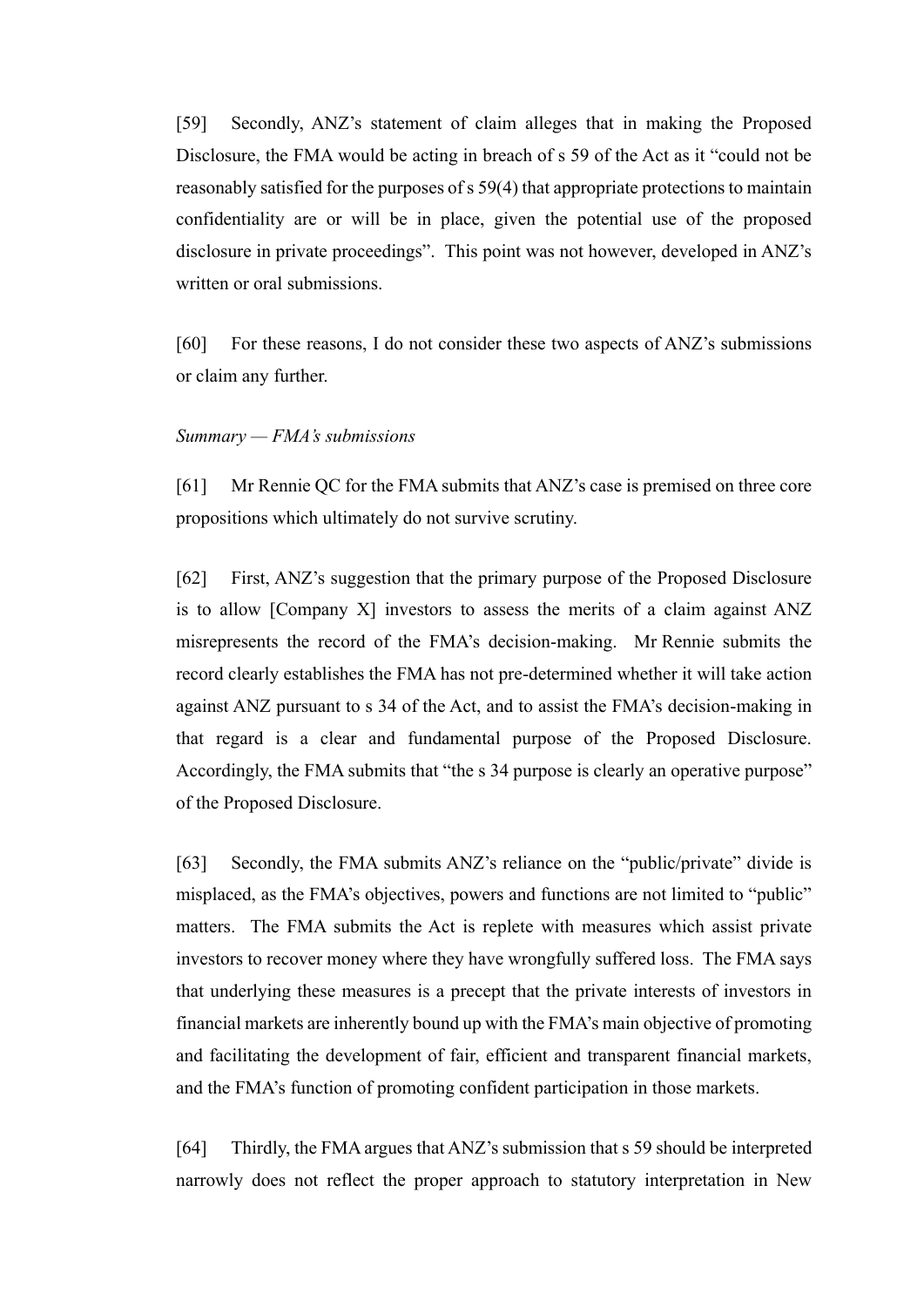Zealand. Rather, s 5 of the Interpretation Act 1999 makes a statute's text and purpose the key drivers of interpretation. In that context, the FMA says that the confidentiality regime in s 59 comprehensively balances the confidentiality, privacy and disclosure interests that are at stake in this case.

[65] In terms of the three stated purposes of the Proposed Disclosure, the FMA submits that the first purpose (to obtain responses and any additional information from the [Company X] investors to the information received from ANZ) is clearly connected to a function of the FMA (being the ongoing conduct of an investigation) and a power of the FMA (namely taking action under s 34).

[66] The FMA submits that the second purpose (to enable [Company X] investors to evaluate the merits of a claim against ANZ), is a permitted disclosure under s  $59(3)(c)$  and (f).

<span id="page-18-0"></span>[67] In terms of s  $59(3)(c)$ , the FMA submits the Proposed Disclosure is clearly connected with a power of the FMA, namely its consideration of whether to bring a claim against ANZ using its powers under s 34. The FMA further says that the s 34 regime contemplates, authorises and *requires* the FMA to engage with Person A, in the context of the FMA itself coming to a decision as to whether to exercise that power. Mr Rennie submits that disclosure of key information relating to the proposed cause of action must be able to be disclosed to Person A (subject to appropriate confidentiality arrangement being in place), to enable Person A to make a properly informed decision as to whether they will bring the contemplated proceeding. The FMA submits that the engagement process "wouldn't make sense" unless there is some disclosure. As such, it says it is rational and lawful for the FMA to try and assess the [Company X] investors' capacity and propensity to being the claim themselves, on the basis the investors are "adequately informed of the grounds on which their claim might be brought." Ultimately Mr Rennie stated that "the level of disclosure would have to be matched to the ability to get an informed answer from [Person A]".

[68] The FMA submits that the second purpose is also permitted by  $s\ 59(3)(f)$ , given the [Company X] investors' interest in the FMA's ongoing investigation and the prospect that the FMA might exercise their causes of action under s 34. The FMA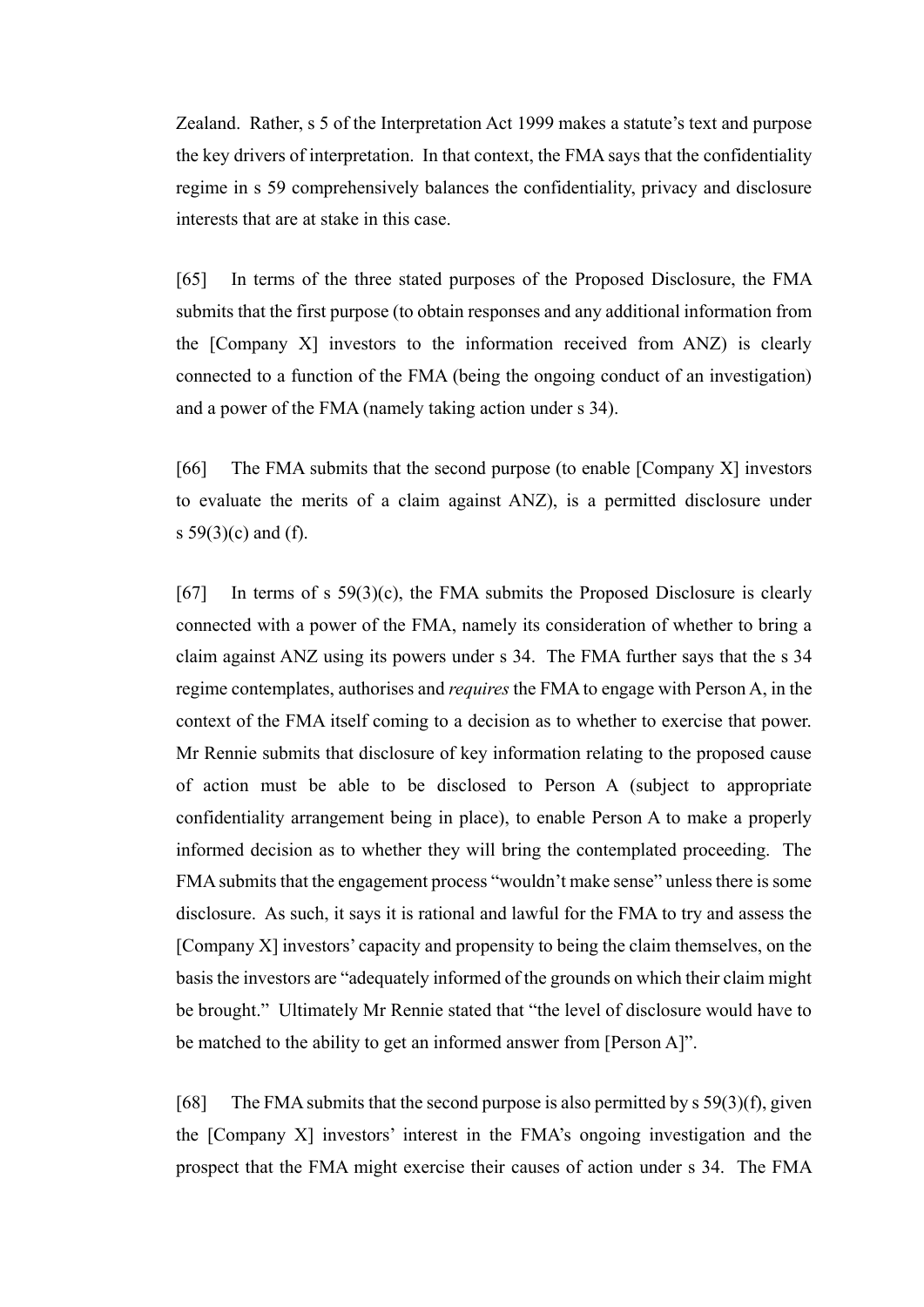further submits that [Company X] investors also have a "proper interest" in understanding what happened to their money. Thus disclosure to enable the [Company X] investors to evaluate [Redacted] causes of action is consistent with the policy and objectives of the Act. The FMA submits that "measures by the FMA that assist investors to obtain compensation for loss promotes confidence in participating in the financial markets, and contributing to those markets being fair and efficient."

[69] The FMA further submits that the third purpose of the Proposed Disclosure, namely to enable the FMA to consider and determine whether to exercise its powers under s 34, is "palpably" for the purpose of a power of the FMA under the Act and thus permitted by s  $59(3)(c)$ . In this context, the FMA refers to s  $34(5)$  and its obligation to consider the likelihood of Person A commencing proceedings and diligently continuing them, and Person A's right pursuant to  $s$  35(1)(c) to object to the FMA commencing a proceeding under s 34. For the same reasons as set out at [\[67\]](#page-18-0) above, the FMA says it is rational and lawful for the FMA to consider these matters, and for Person A to make a decision whether or not to object, on the basis of Person A being adequately informed of the basis upon which the claim is to be brought.

[70] Finally, in response to the concerns raised on behalf of ANZ by Mr Galbraith concerning the "reciprocity" point, Mr Rennie submits those issues have already been taken into account by the FMA in what is described as a "finely adjusted" decision to make the Proposed Disclosure. Mr Rennie points in particular to the FMA's detailed consideration of the mechanics and process by which the Proposed Disclosure will be made. He submits that this is accordingly not a case of converting confidential documents to non-confidential documents.

## <span id="page-19-0"></span>**Analysis**

#### <span id="page-19-1"></span>*Introduction*

[71] As noted earlier, ANZ pleads three causes of action, all of which overlap to a significant degree. Given the matters discussed at [49] above, I have found it helpful first to consider ANZ's second cause of action, namely whether the Proposed Disclosure is permitted by either or both of ss 59(3)(c) and (f) of the Act.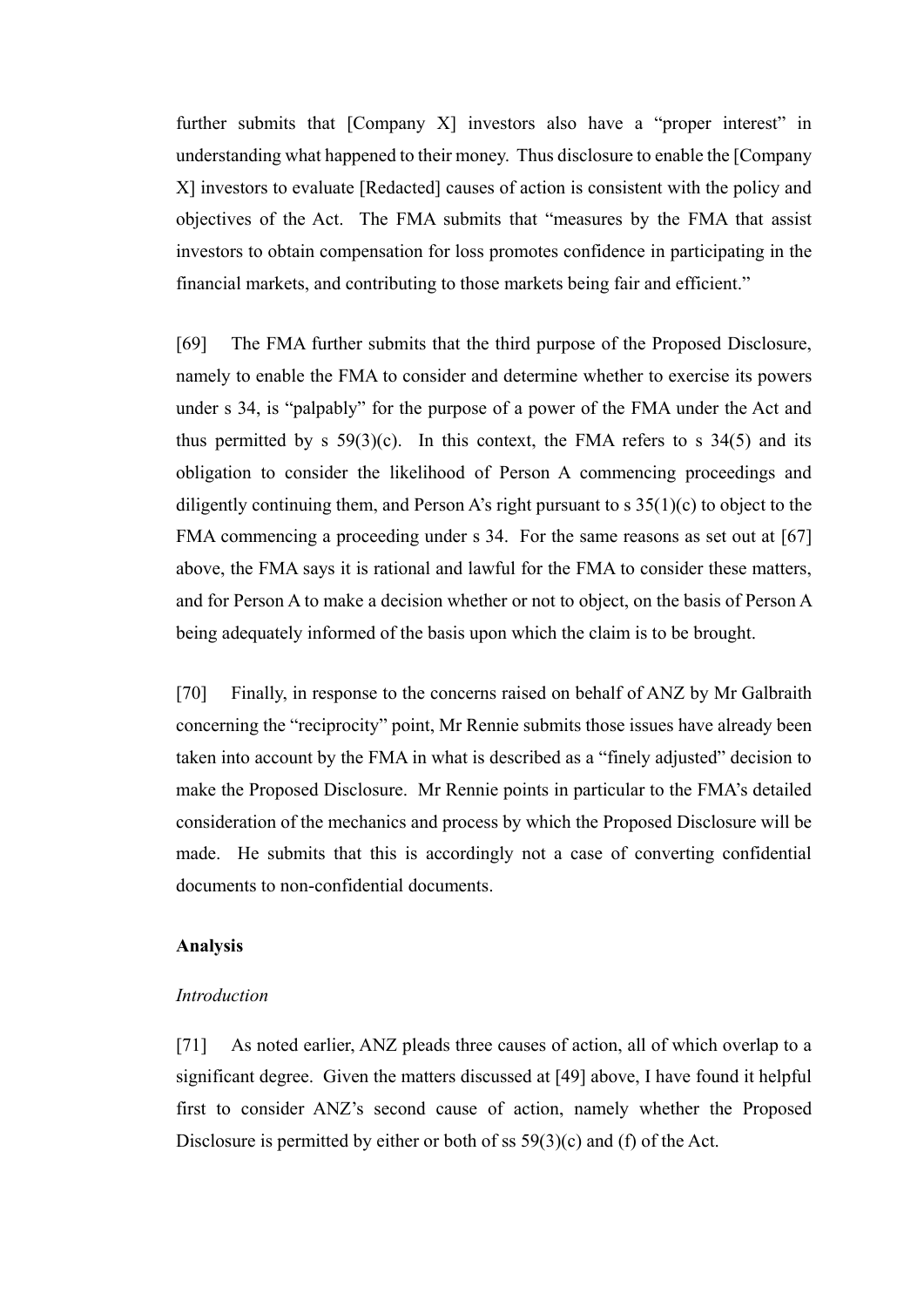[72] My analysis proceeds as follows:

- (a) First, I examine the broader context to the statutory scheme regarding confidentiality.
- (b) Secondly, I examine the statutory scheme itself.
- (c) Thirdly, I address the proper interpretation of ss  $59(3(c)$  and (f).
- (d) Fourthly, I address the proposed disclosure against s 59, so interpreted.
- (e) Finally, I address any residual matters arising under ANZ's first and third causes of action.

<span id="page-20-0"></span>*The broader context to the statutory scheme regarding confidentiality*

<span id="page-20-2"></span>[73] At its core, this is a case of statutory interpretation, concerning the proper interpretation of s 59(3) of the Act.

[74] As the Supreme Court observed in *Commerce Commission v Fonterra Cooperative Group Ltd:*<sup>16</sup>

[22] It is necessary to bear in mind that s 5 of the Interpretation Act 1999 makes text and purpose the key drivers of statutory interpretation. The meaning of an enactment must be ascertained from its text and in the light of its purpose. Even if the meaning of the text may appear plain in isolation of purpose, that meaning should always be cross-checked against purpose in order to observe the duel requirements of s 5. In determining purpose the Court must obviously have regard to both the immediate and the general legislative context. Of relevance too may be the social, commercial or other object of the enactment.

(Footnotes omitted)

<span id="page-20-1"></span>[75] Section 59 of the Act, as its title confirms, concerns confidentiality of documents and information obtained by the FMA through the exercise of its statutory

 $16$ <sup>16</sup> *Commerce Commission v Fonterra Co-operative Group Ltd* [2007] NZSC 36, [2007] 3 NZLR 767.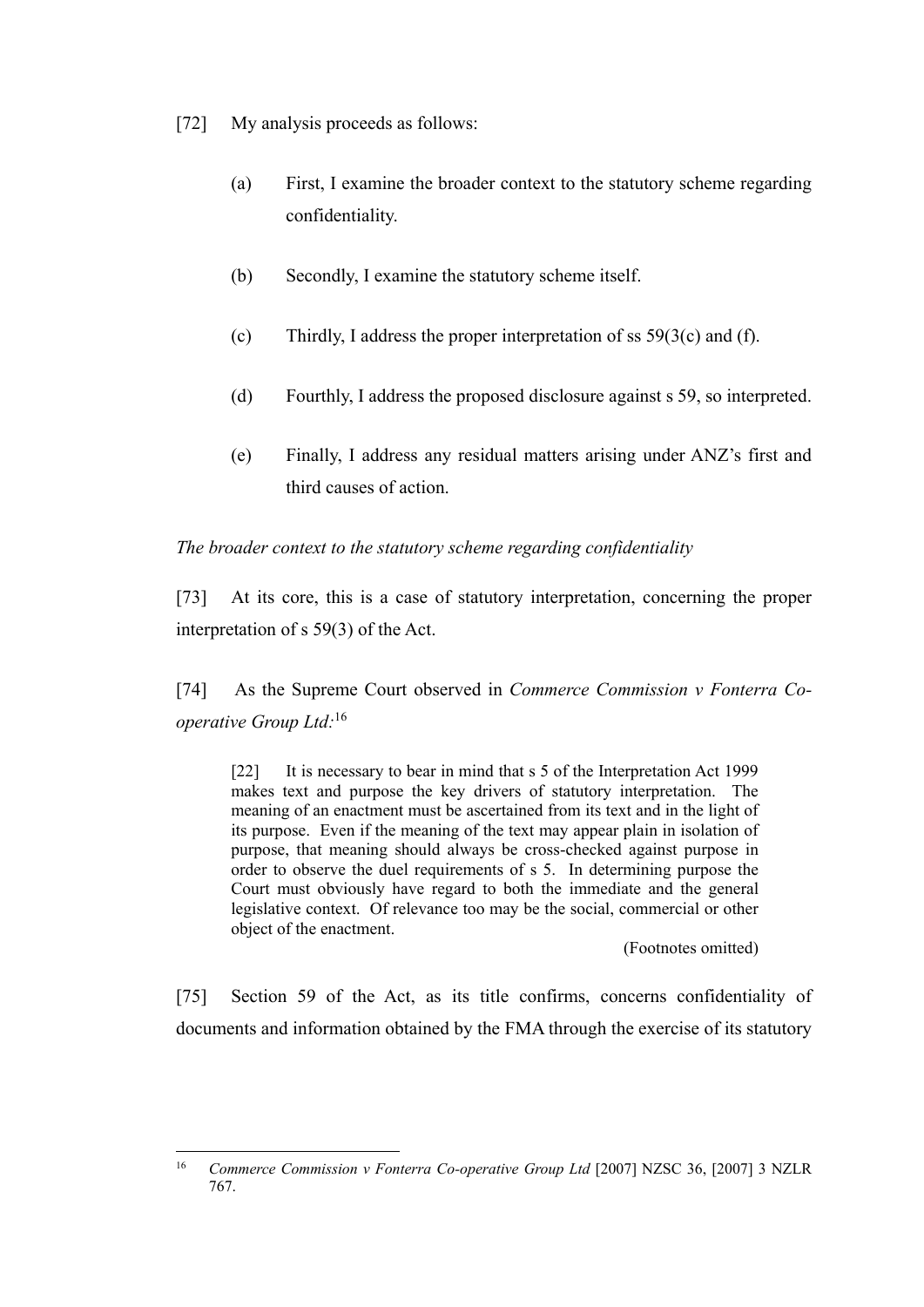powers. As Lord Toulson JSC, writing for the United Kingdom Supreme Court in *Ingenious Media, observed*:<sup>17</sup>

The duty of confidentiality owed by HMRC to individual taxpayers is not something which sprang fresh from the mind of the legislative drafter. It is a well-established principle of the law of confidentiality that where information of a personal or confidential nature is obtained or received in the exercise of a legal power or in furtherance of a public duty, the recipient will in general owe a duty to the person from whom it was received or to whom it relates not to use it for other purposes. The principle is sometimes referred to as the *Marcel* principle, after *Marcel v Comr of Police of the Metropolis* [1992] Ch 225*.*

[76] The *Marcel* principle reflects the courts' longstanding recognition of a citizen's right of enjoyment of their property and privacy free from intrusion or interference, described as "fundamental human rights".<sup>18</sup> Given this, Sir Nicholas Browne-Wilkinson VC stated in *Marcel* that "search and seizure under statutory powers constitute fundamental infringements of the individual's immunity from interference by the state with his property and privacy".<sup>19</sup>

[77] A similar approach is taken in leading Australian authority. In the Australian High Court's decision in *Johns*, Brennan J stated the following:<sup>20</sup>

Information is intangible. Once obtained, it can be disseminated or used without being impaired, though dissemination or use may reduce its value or the desire of those who do not have to obtain it. Once disseminated, it can be disseminated more widely. A person to whom information is disclosed in response to an exercise of statutory power is thus in a position to disseminate or to use it in ways which are alien to the purpose for which the power was conferred. But when a power to require disclosure of information is conferred for a particular purpose, the extent of dissemination or use of the information disclosed must itself be limited by the purpose for which the power was conferred. In other word, the purpose for which a power to require disclosure of information is conferred limits the purpose for which the information disclosed can lawfully be disseminated or used.

 $\overline{a}$ 

<sup>17</sup> *R (Ingenious Media Holdings plc) v Revenue and Customs Commissioners* [2016] UKSC 54, [2016] 1 WLR 4164 at [17].

<sup>18</sup> See Sir Nicholas Browne-Wilkinson VC's judgment in *Marcel v Commissioner of Police of the Metropolis* [1992] Ch 225 (CA) at 234. These principles are reflected in s 21 of the New Zealand Bill of Rights Act 1990. As the Court of Appeal observed in *Tranz Rail Ltd v Wellington District Court* [2002] 3 NZLR 780 (CA) at [28], corporations as well as human beings have legitimate privacy expectations, citing s 29 of the New Zealand Bill of Rights Act.

<sup>&</sup>lt;sup>19</sup> *Marcel v Commissioner of Police of the Metropolis* [1992] Ch 225 (CA) at 234.

<sup>20</sup> *Johns v Australian Securities Commission* (1993) 178 CLR 408 at 423, relying on *Marcel* and *Morris v Director of the Serious Fraud Office* [1993] Ch 372 (Ch).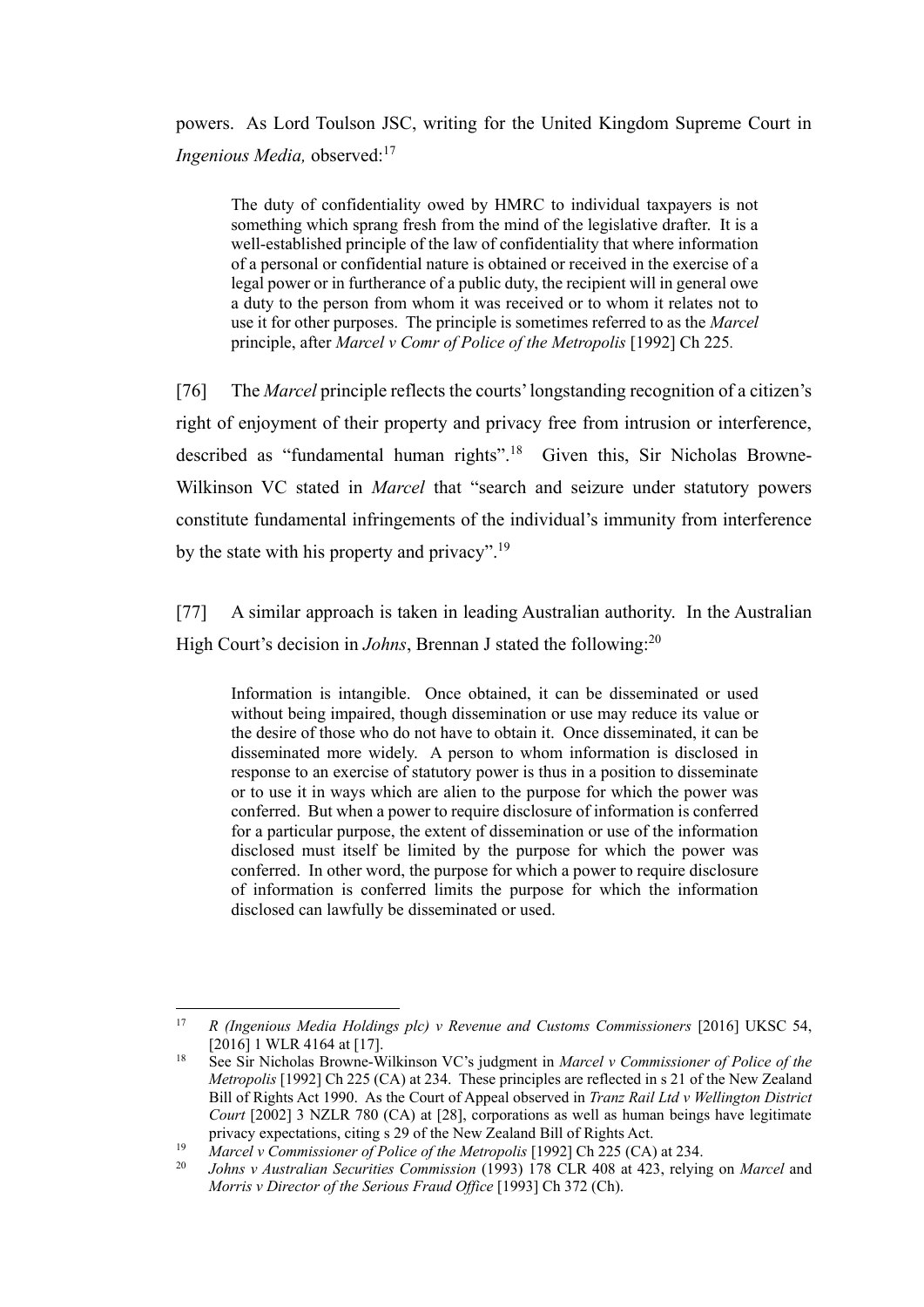[78] Also in *Johns*, Dawson J referred to the above approach as a "general rule", and that:<sup>21</sup>

Any other approach in relation to information gleaned under compulsion would encroach further than necessary upon the right of the individual to treat as confidential information in his or her possession.

[79] Finally, McHugh J stated in *Johns* that:<sup>22</sup>

A statute conferring compulsory powers of examination is strictly construed. It is construed as authorising only those actions which are necessary to give effect to the purpose for which the power is conferred and whatever is reasonably incidental to that purpose.

[80] The approach in New Zealand, however, is not one of a "strict" approach to construction of particular statutes or provisions.<sup>23</sup> Section 5 of the Interpretation Act 1999 makes that clear. McHugh J's observations nevertheless reinforce courts' acceptance that, absent clear wording to the contrary, the purpose for which documents may be compulsorily obtained by a public body will ordinarily limit the purpose for which they can be used and disclosed.

[81] These principles were, as noted at [\[75\],](#page-20-1) recently reinforced by the Supreme Court's judgment in *Ingenious Media.* As Lord Toulson noted, however, the *Marcel*  principle may be overridden by explicit statutory provisions.<sup>24</sup> Thus, in *Ingenious Media* itself, the relevant statutory provisions permitted disclosure of information obtained through the exercise of the statutory powers of Her Majesty's Revenue and Customs ("HMRC") in circumstances broader than only for the purposes of the HMRC's core functions and powers. Nevertheless, Lord Toulson cautioned against the long-established duty of confidentiality owed by public bodies such as HMRC being eroded by "words of the utmost vagueness".<sup>25</sup> For that reason, Lord Toulson adopted and applied the principle of construction known as the "principle of legality",

 $\overline{a}$ 

<sup>&</sup>lt;sup>21</sup> *Johns v Australian Securities Commission* (1993) 178 CLR 408 at 436.<br><sup>22</sup> At 467 aiting Morris v Director of the Servicus Fraud Office [1003] Ch

<sup>22</sup> At 467, citing *Morris v Director of the Serious Fraud Office* [1993] Ch 372 (Ch).<br>23 See for example *Terminals (NZ) I td.y Comptroller of Customs* [2013] NZSC 139

<sup>23</sup> See for example, *Terminals (NZ) Ltd v Comptroller of Customs* [2013] NZSC 139, [2014] 1 NZLR 121 at [39].

<sup>24</sup> *R (Ingenious Media Holdings plc) v Revenue and Customs Commissioners* [2016] UKSC 54, [2016] 1 WLR 4164 at [18].

 $25$  At [19].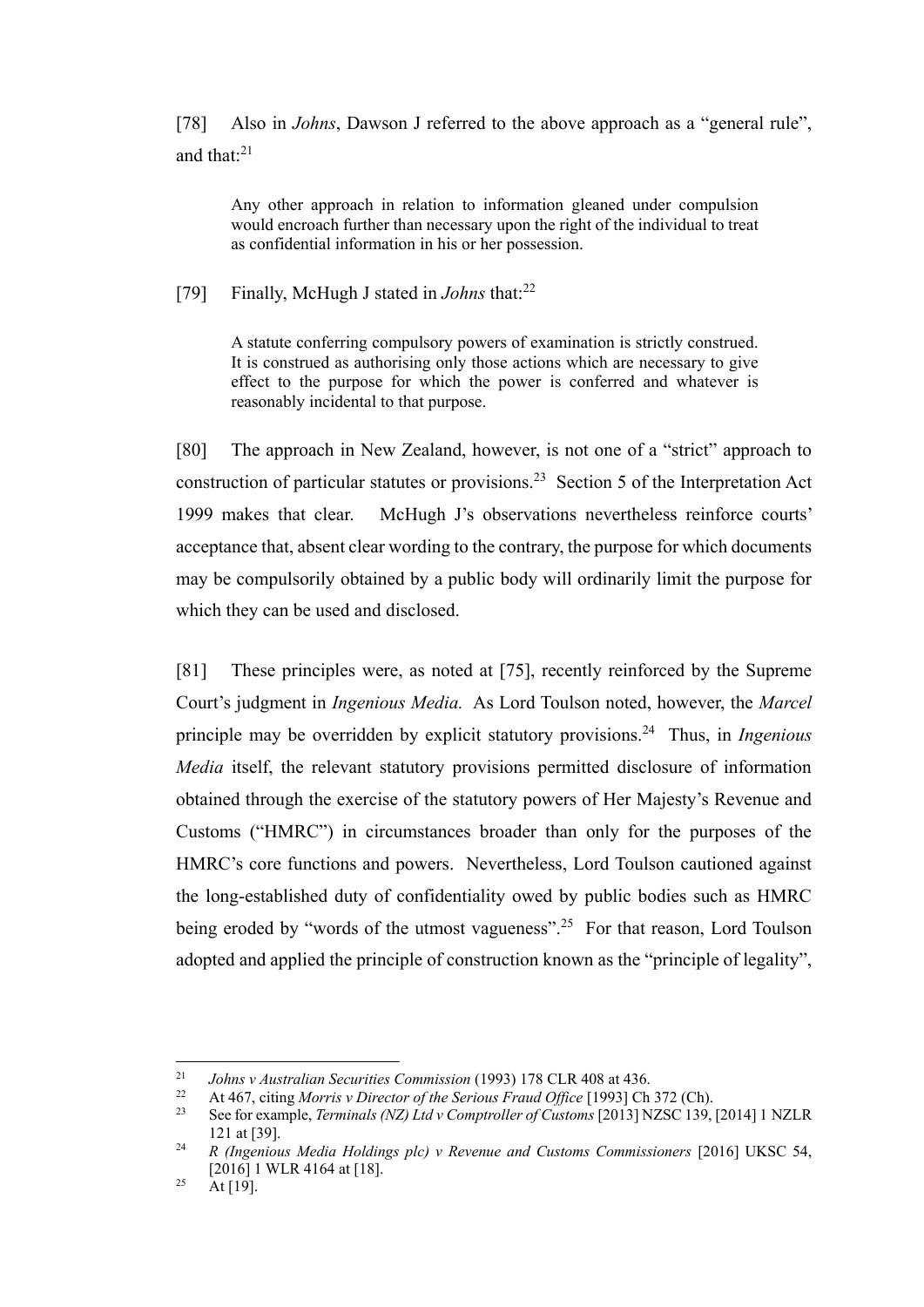as formulated by Lord Hoffmann in *R v Secretary of State for the Home Office, ex parte Simms*: 26

Fundamental rights cannot be overridden by general or ambiguous words. This is because there is too great a risk that the full implications of their unqualified meaning may have passed unnoticed in the democratic process. In the absence of express language or necessary implication to the contrary, the courts therefore presume that even the most general words were intended to be subject to the basic rights of the individual.

<span id="page-23-2"></span>[82] Lord Toulson accordingly construed the key provision in issue in *Ingenious Media* (namely disclosure being permitted "for the purposes of a function of the Revenue and Customs") as permitting disclosure only to the extent "reasonably necessary" for HMRC to fulfil its primary function.<sup>27</sup>

[83] The principle of legality discussed by Lord Toulson has been referred to with approval by the New Zealand Supreme Court. Courts will presume that general words in legislation were intended to be subject to the basic rights of the individual.<sup>28</sup>

## <span id="page-23-0"></span>*The statutory scheme regarding confidentiality*

<span id="page-23-1"></span>[84] The principles concerning confidentiality discussed in authorities such as *Marcel*, *Johns* and *Ingenious Media* are clearly embodied in the statutory scheme of the Act. In this context:

- (a) The FMA's power to compel the production of documents and information is, under s 25(1) of the Act, constrained to what it considers "necessary or desirable for the purposes of performing or exercising its functions, powers, or duties under this Act…".
- (b) While the FMA is permitted to disclose information it holds in relation to the performance or exercise of its functions, powers, or duties, to a law enforcement or regulatory agency or an overseas regulator, under s 30(2) of the Act, it may only do so if it is satisfied that appropriate

 $26$ 26 At [19]; *R v Secretary of State for the Home Office, ex parte Simms* [\[2000\] 2](https://www.iclr.co.uk/document/1991004603/casereport_27601/html) AC 115 (HL) at 131.<br>27 *P. Gragnious Media Holdings plc) y Revenue and Customs Commissioners* [2016] UKSC 54.

<sup>27</sup> *R (Ingenious Media Holdings plc) v Revenue and Customs Commissioners* [2016] UKSC 54, [2016] 1 WLR 4164 at [23].

<sup>28</sup> *Cropp v Judicial Committee* [2008] NZSC 46, [2008] 3 NZLR 774 at [26]–[27].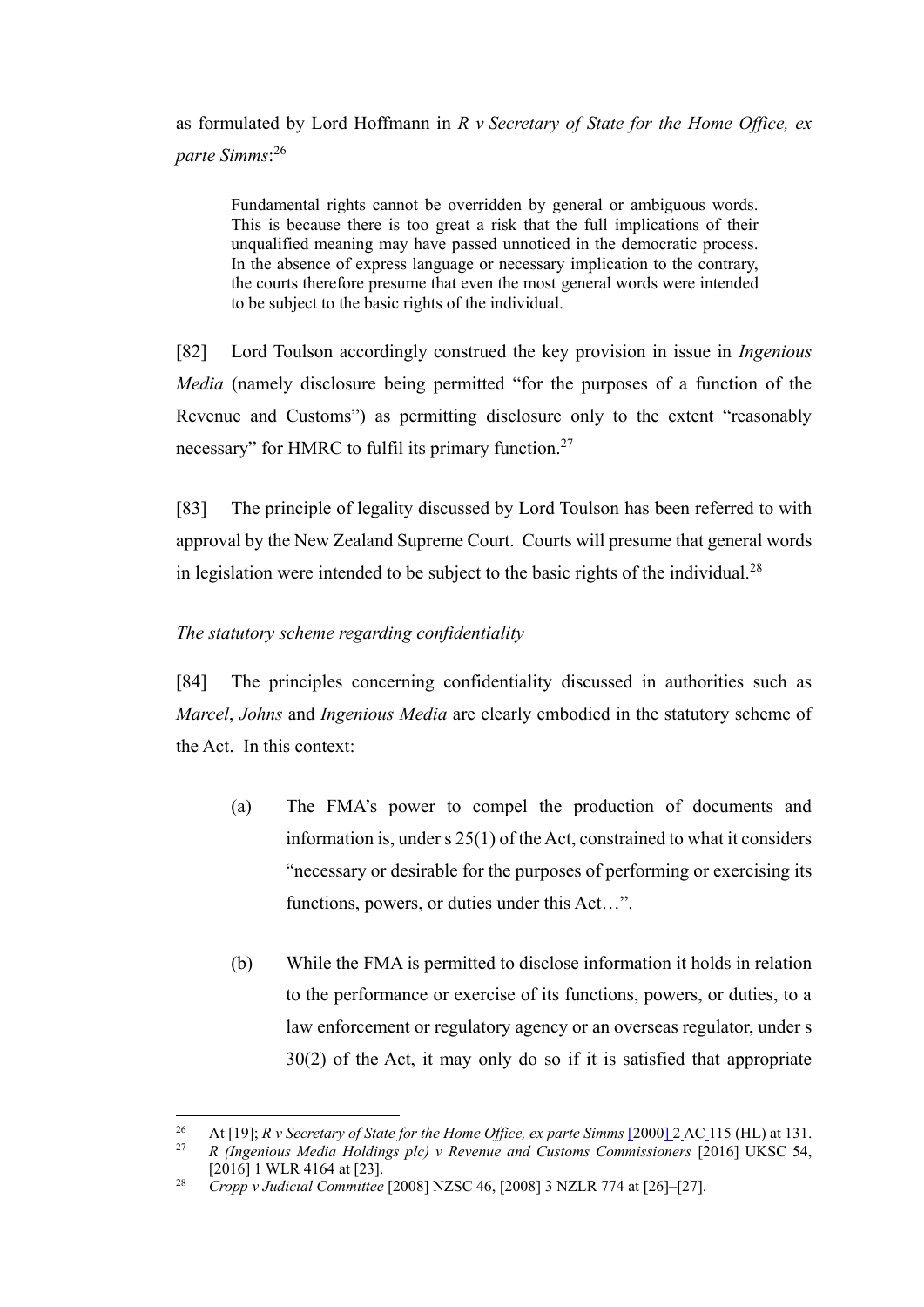protections are or will be in place for the purpose of maintaining the confidentiality of anything provided (and in particular, information that is personal information within the meaning of the Privacy Act 1993). This is despite anything to the contrary in any contract, deed or document.<sup>29</sup>

- (c) Similarly, while the FMA will assist an overseas regulator by utilising its powers under s 25 to obtain documents and information, it may only comply with a request if the FMA is satisfied that appropriate protections are or will be in place for the purpose of maintaining the confidentiality of anything provided (and in particular, information that is personal information within the meaning of the Privacy Act 1993).<sup>30</sup>
- (d) The FMA may also impose conditions in relation to providing information, documents or evidence to a law enforcement or regulatory agency, or to an overseas regulator, but must, when considering what conditions to impose, have regard to whether conditions are necessary or desirable to protect the privacy of any individual.<sup>31</sup> In addition, conditions may relate to maintaining the confidentiality of anything provided (and in particular, information that is personal information within the meaning of the Privacy Act 1993).<sup>32</sup>
- (e) The FMA has a specific power to make confidentiality orders (on its own initiative or on the application of any other person), prohibiting the publication or communication of any information it obtains in connection with an inquiry or investigation under the Act.<sup>33</sup> Wilful contravention of an order is an offence subject to a fine not exceeding \$300,000.

<sup>29</sup> <sup>29</sup> Financial Markets Authority Act 2011, s 30(4).<br>Section 32(1)(b)

 $30$  Section 32(1)(b).<br>31 Section 33(2)

 $31$  Section 33(2).

 $rac{32}{33}$  Section 33(3)(a).

Section 44.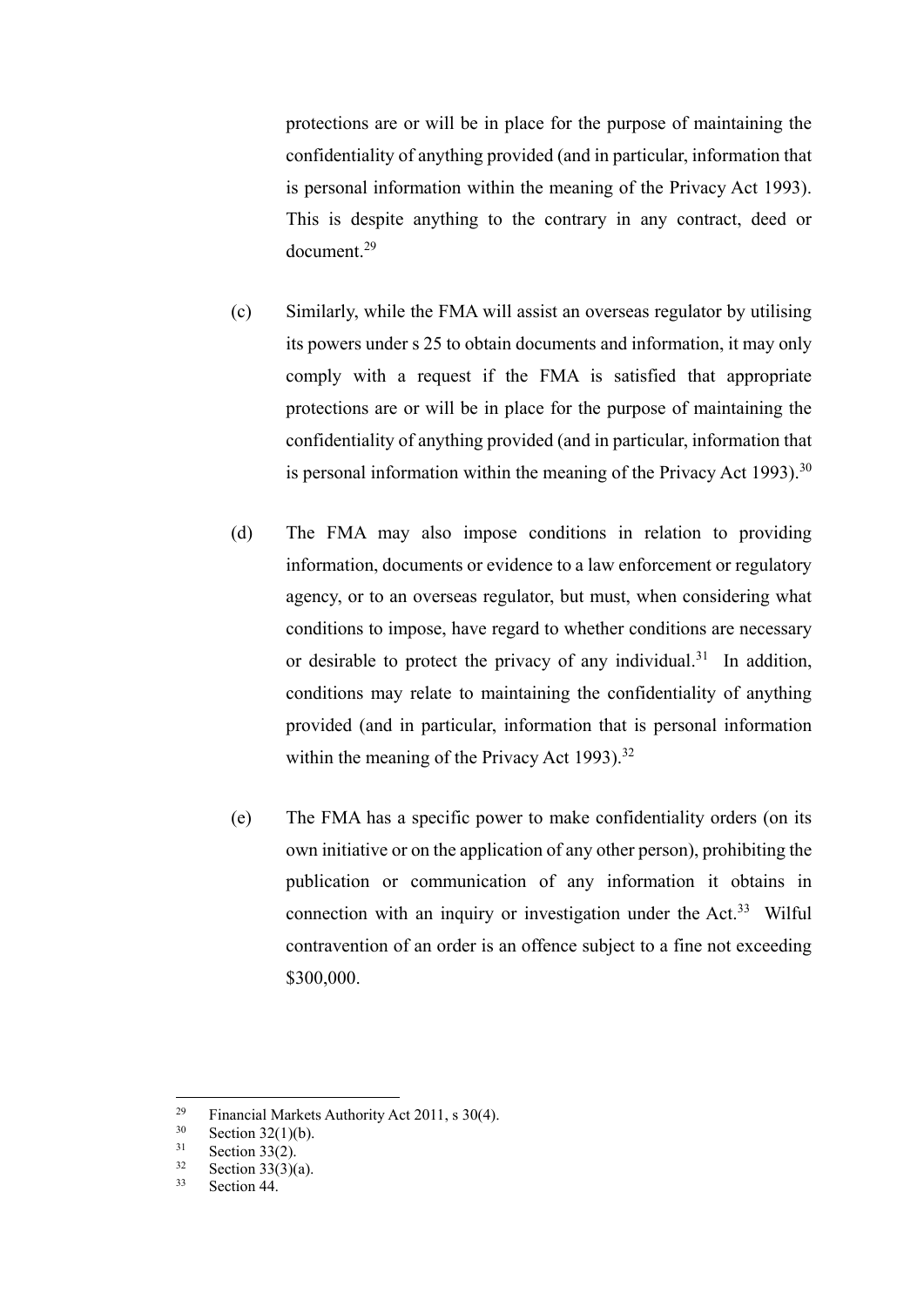- (f) The FMA may authorise another person to exercise its powers under s  $25(1)(a)$  to (c) of the Act.<sup>34</sup> If it does so, the person so authorised is subject to strict confidentiality obligations in relation to any documents or information acquired in the course of exercising those powers.<sup>35</sup> Wilful contravention of those obligations is also an offence, liable on conviction to a fine not exceeding \$200,000.<sup>36</sup>
- (g) As already noted, s 59 itself comprises a comprehensive scheme as to the confidentiality of information disclosed to or obtained by the FMA under the Act. It prohibits the FMA from publishing or disclosing any such information, save for in the prescribed circumstances set out in s 59(3). Those circumstances are as follows:
	- (i) **Section 59(3)(a)** permits disclosure where the information "is available to the public under any enactment or is otherwise publicly available". The FMA is subject to the Official Information Act 1992 and the Privacy Act 1993. Accordingly this exception will apply if the information is to be disclosed pursuant to either of those Acts. The FMA explains that "typical" good reasons for it to withhold information under the Official Information Act are the maintenance of the law; the privacy of natural persons; trade secrets and unreasonable prejudice to the commercial position of the supplier of the information; and that the information is subject to an obligation of confidence, or is information that any person has been or could be compelled to provide under statutory authority. A similar approach applies in relation to information requested from the FMA under the Privacy Act.
	- (ii) Under s 44 of the Act, the FMA is able to effectively "suspend" (in the FMA's words) the operation of the Official Information

 $\overline{a}$ 

 $rac{34}{35}$  Section 52.

Section  $54(1)$ .

<sup>36</sup> Section 54(2).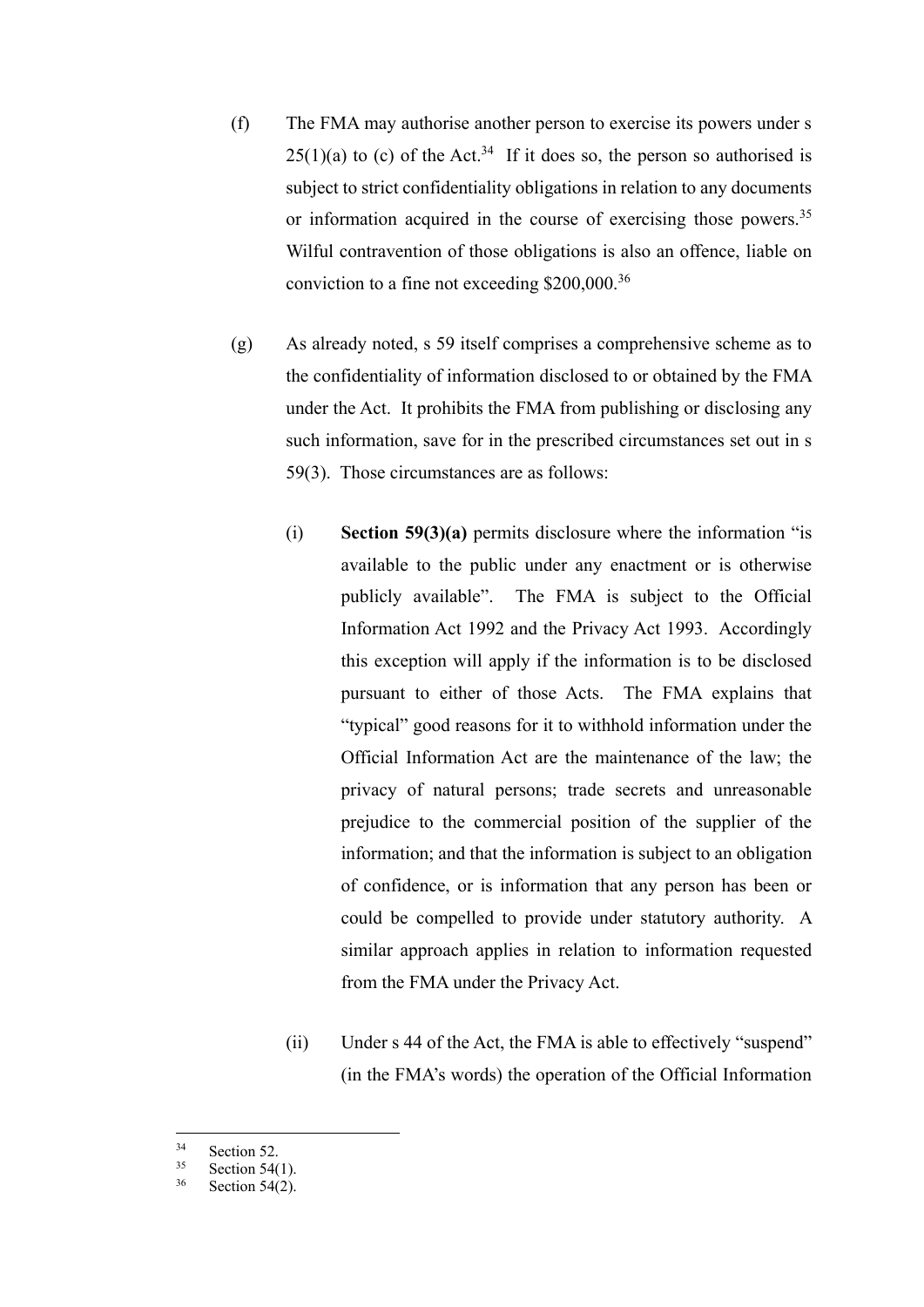Act and Privacy Act during the course of an inquiry or investigation, by making a confidentiality order.

- (iii) **Section 59(3)(b)** permits disclosure of information in statistical or summary form.
- (iv) **Section 59(3)(c)** is, as noted, of central relevance in this case. It permits disclosure "for the purposes of, or in connection with, the performance or exercise of any function, power or duty conferred or imposed on the FMA". I address this provision in further detail below.
- (v) **Section 59(3)(d) and (e)** concern disclosure to other regulators, or to an overseas regulator pursuant to sub-pt 2 of pt 3 of the Act. Disclosures in these circumstances are discussed at  $[84](b)$  $[84](b)$ , (c) and (d) above. As noted, the sections in sub-pt 2 of pt 3 contain their own provisions concerning the protection of confidentiality.<sup>37</sup>
- (vi) **Section 59(3)(f)** permits disclosure to a person who the FMA is satisfied has a "proper interest" in receiving the information concerned. This is the other "gateway" for disclosure on which the FMA relies in this case.<sup>38</sup> I consider this particular provision in further detail later in this judgment.
- (vii) **Section 59(3)(g)** permits disclosure with the consent of the person to whom the information relates, or to whom it is confidential.
- (h) Section 59(4) is also important to the overall scheme, as it prohibits the FMA from disclosing documents or information pursuant to s 59(3)(f) unless it is satisfied appropriate protections are or will be in place for

<sup>37</sup>  $\frac{37}{38}$  See ss 30–33.

See above n [10.](#page-10-1)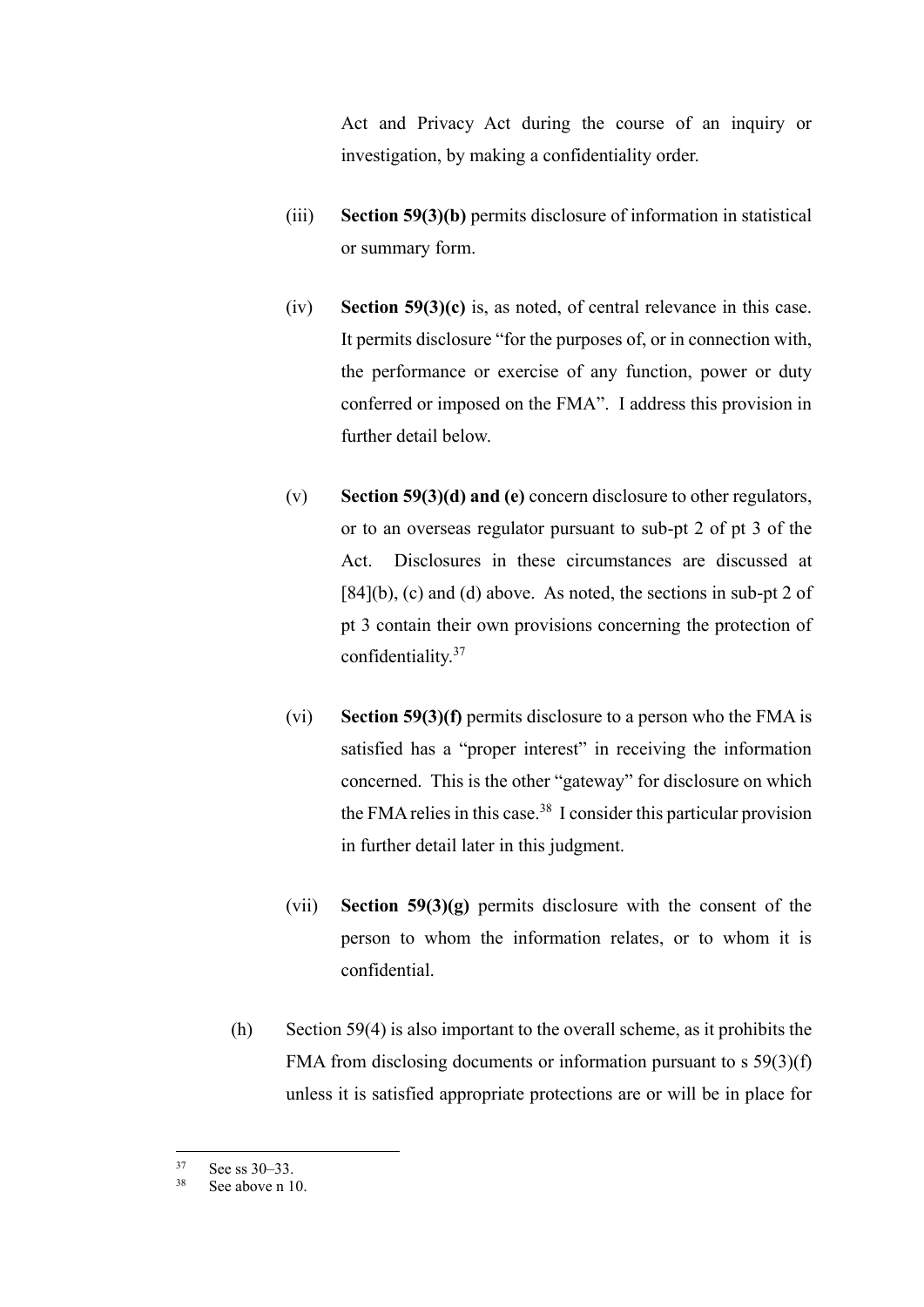the purpose of maintaining the confidentiality of anything provided. As noted, disclosures pursuant to ss 30 and 32 (which are indirectly referred to in s 59(3)(d) and (e)) already contain similar provisions to this effect.

- (i) Further, s 60 provides that if disclosure is to be made pursuant to s  $59(3)(c)$ , (f) or (g), the FMA may impose conditions on such disclosure and, in considering what conditions to impose, it must have regard to whether conditions are necessary or desirable to protect the privacy of any individual. It may impose conditions maintaining the confidentiality of the information to be provided. As s 60 does not apply to disclosures pursuant to  $s$  59(3)(a) and (b), it seems clear that the scheme does not envisage confidentiality concerns arising in respect of those permitted disclosures. Through s 60, together with the provisions of ss 30 and 32, all other permitted disclosures under s 59(3) envisage that conditions maintaining confidentiality *may* be required, and *must* be imposed when disclosing information under s 59(3)(f).
- (j) Finally, s 65 provides that no court or other person can compel the FMA (or persons acting on its behalf) to give evidence in any court or similar proceeding of anything coming to its (or his or her) knowledge in connection with the operations of the FMA. Nor is the FMA (or persons acting on its behalf) required to make discovery of or produce a document for inspection if the document was provided or obtained in connection with the operations of the FMA.<sup>39</sup>

[85] Issues concerning privacy and confidentiality are accordingly a core aspect of the Act's provisions regulating the FMA's powers to gather, use and disclose information.

<sup>39</sup> <sup>39</sup> Other than in the context of certain specified offence proceedings, not relevant for present purposes (see s  $65(2)$ ).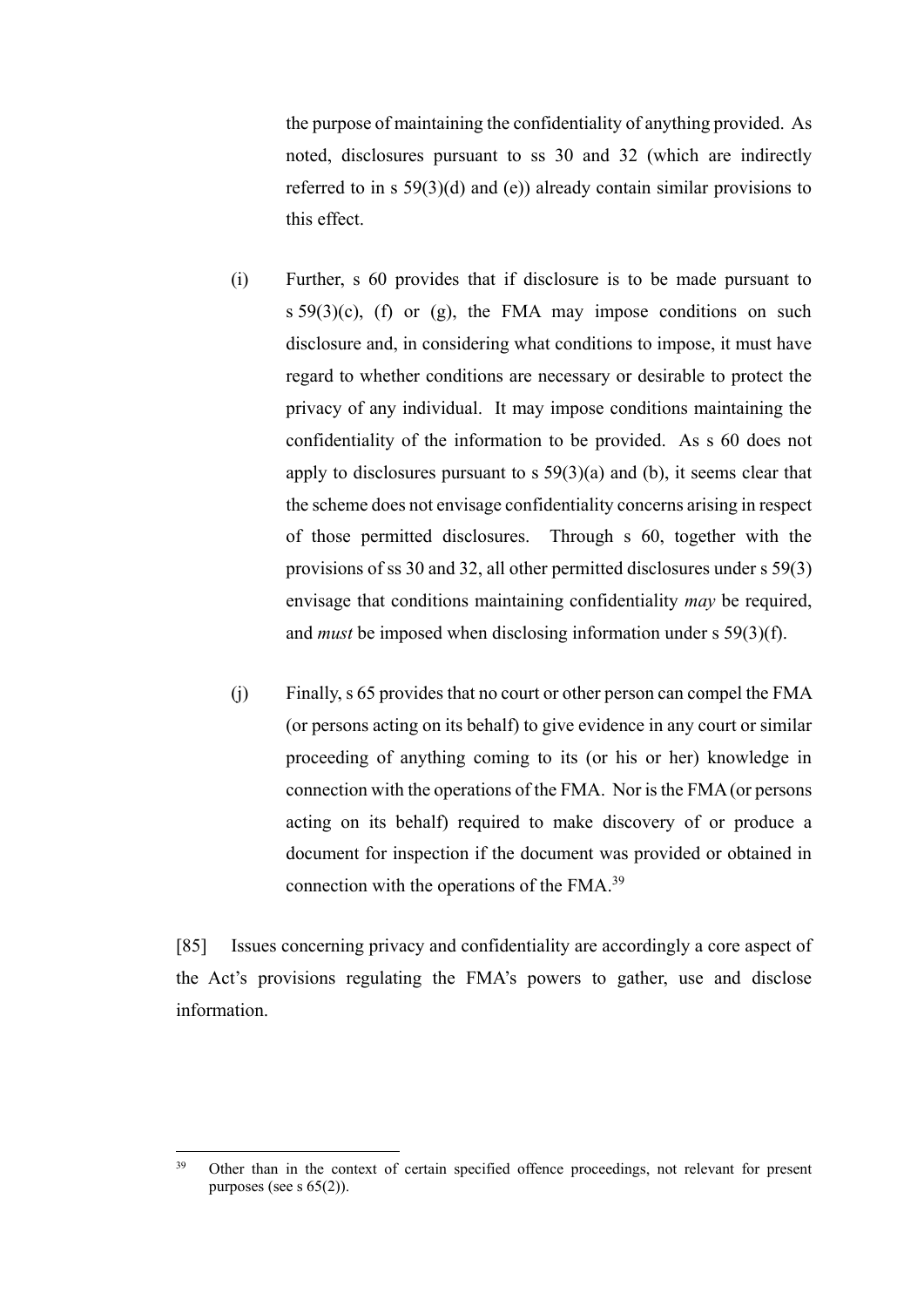## <span id="page-28-0"></span>*Section 34 — history and purpose*

<span id="page-28-1"></span>[86] Given the FMA's reliance on its power to bring proceedings on behalf of [Company X] investors under s 34 of the Act, it is necessary to traverse the history and purpose of this (relatively new) provision.

[87] The power to bring such claims stems from recommendations made by the Capital Market Development Taskforce ("Taskforce"), established in July 2008 to "develop a blueprint" for New Zealand's capital markets.<sup>40</sup> Part of the Taskforce's recommendations was the establishment of a new regulator of capital markets: $41$ 

…with a view to consolidating market functions, building scale and expertise and reducing regulatory gaps – so that enforcement of the law is swift, fair and visible.

[88] In the context of its recommendations on the appropriate regulatory institutions, the Taskforce recommended:<sup>42</sup>

… that, in order to improve investors' access to redress, the regulator be given the power to seek civil remedies on behalf of investors in the event that duties owed to them are breached (including by fund managers and financial advisers) and where other forms of redress (such as the forthcoming Approved Dispute Resolution Schemes) are inadequate. This includes the ability to initiate and coordinate class actions.

[89] In light of the Taskforce's recommendations, the FMA Establishment Board was created, to govern the operational establishment of the FMA. In the Regulatory Impact Statement prepared on what was to become s 34 of the Act, the following was noted in relation to the Establishment Board's views on the proposed new power:<sup>43</sup>

A key issue in establishing the FMA is whether it will have the necessary powers to achieve its objective of promoting fair, efficient and transparent markets.

The FMA will have the Securities Commission's current powers to enforce the criminal law. It will also be able to seek civil remedies on behalf of investors under the Securities Act and the Securities Markets Act in certain situations, for example where a prospectus or an investment statement

<sup>40</sup> <sup>40</sup> Capital Market Development Taskforce *Capital Markets Matter: Report of the Capital Market Development Taskforce* (December 2009) ["Taskforce Report"], at 3.

 $41$  At 13.

 $42$  At 88.

<sup>43</sup> Ministry of Economic Development *Regulatory Impact Statement: A power for the FMA to exercise an investor's right of action* (14 September 2010) ["Regulatory Impact Statement"] at 2.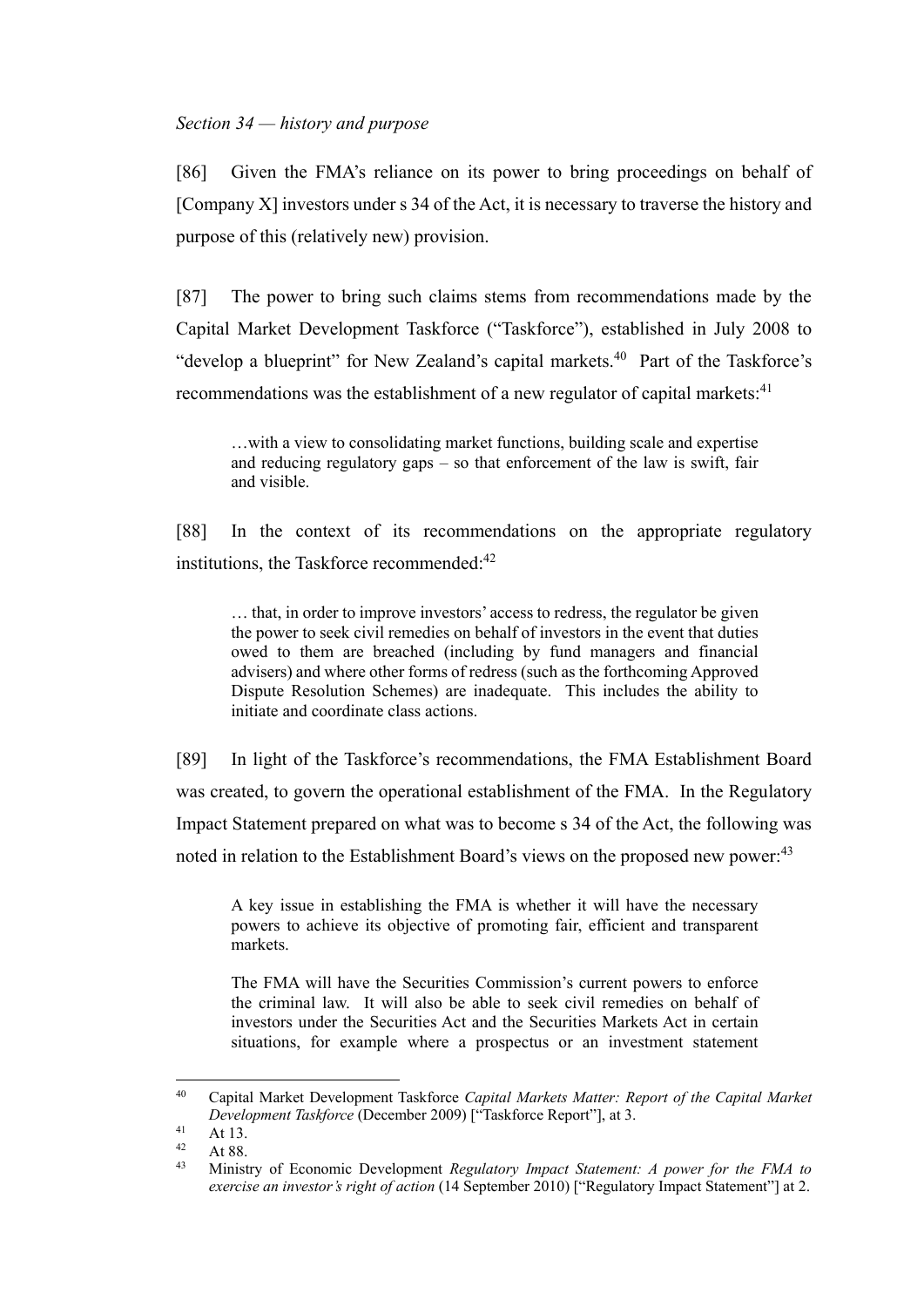contains an untrue statement or where a person has engaged in misleading or deceptive conduct in relation to any dealing in securities.

There are, however, situations where financial markets participants, auditors and other people regulated by the FMA may have acted in a manner that gives rise to a civil right of action, but the Commission is unable to act. These include cases of negligence, breach of trust and breach of statutory duty (e.g. directors' duties).

It is rarely in the interests of individual investors to act in these cases because of the costs and risks involved or, in the case of debenture holders, because they have limited legal standing. Further, in the case of closely held companies, the company and its shareholders may not have the right incentives to bring action against directors. This is likely to have been the case with a number of finance companies, for example.

A majority of the FMA Establishment Board's members consider that there is a material risk of a mismatch between expectations and powers if the FMA does not have a more general power to take cases on behalf of investors. This has the potential to undermine the credibility of the FMA, especially if important cases arise during the critical establishment period and the FMA is unable to act.

[90] The Regulatory Impact Statement noted that an alternative to the proposed s 34 power was to facilitate private enforcement, by reforming the law and procedures around class actions, and through greater funding of courts and legal aid.<sup>44</sup> The Statement ultimately recommended, however, that a new power be introduced, namely for the FMA, in certain circumstances, to be able to exercise another person's right of action.<sup>45</sup>

[91] The benefits of such a power were recorded as the possibility of greater compliance by financial markets participants involved in public offerings of financial products. Under such a power, civil cases would become possible that were not practical previously.<sup>46</sup> The Regulatory Impact Statement also noted that to require the FMA to be satisfied that taking such action would be in the public interest would guard against risks such as the FMA being looked upon to take action whenever investors lost money. The Statement stated that there was a risk that the FMA's actions might block private settlement and enforcement, which could be mitigated by requiring the FMA to obtain leave of the High Court to bring an action where the relevant investor objected to the FMA doing so, or was already bringing its own claim.

 $44$  $44$  At 1.

 $45$  At 6.

At  $3$ .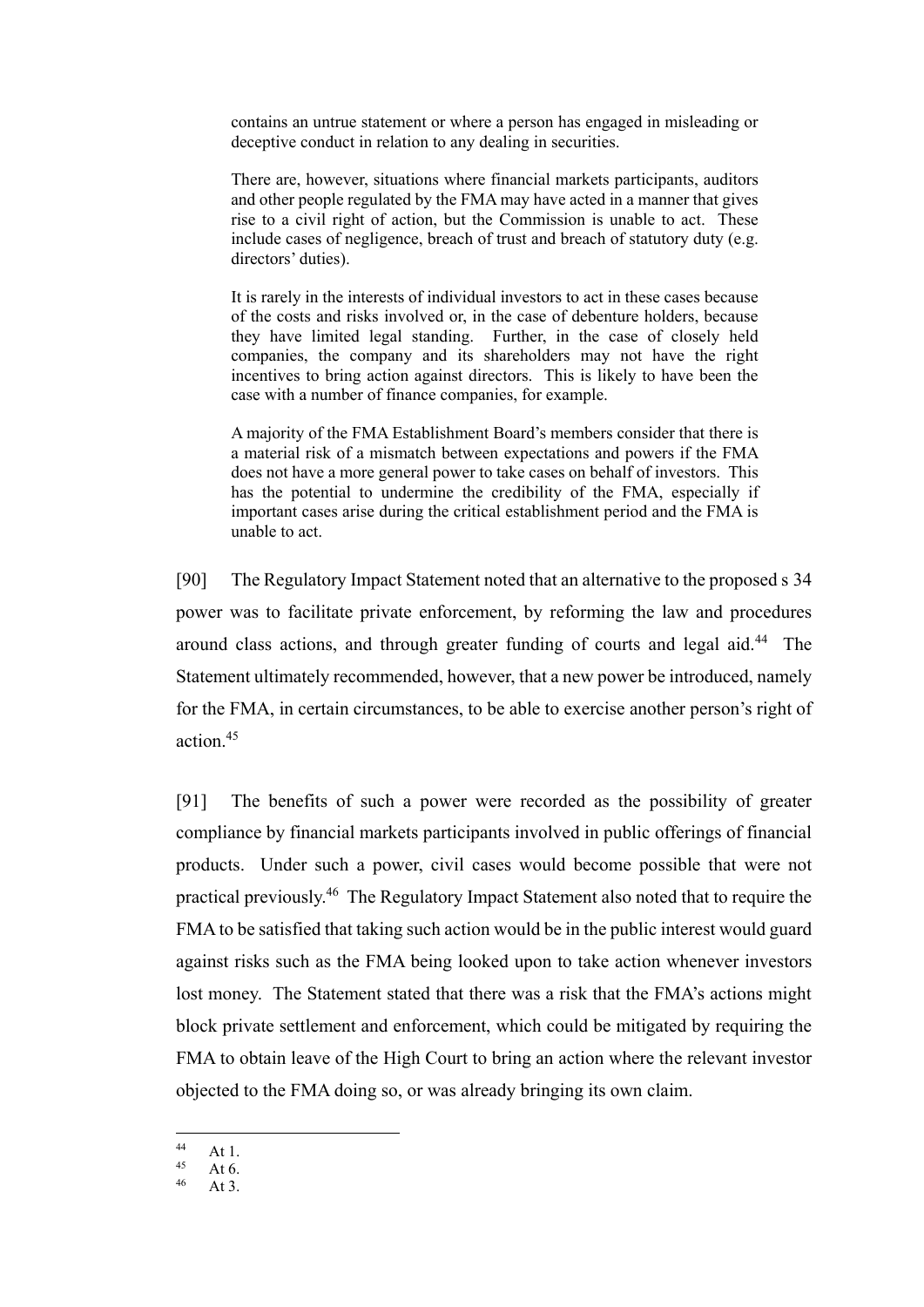[92] The explanatory note to the Financial Markets (Regulators and KiwiSaver) Bill 2010 (which later became the Act) also commented on the proposed new power: $47$ 

The Bill creates a new power enabling the FMA to exercise a person's civil right of action.

…

The power does not change the duties or liability of any person: its sole effect is to give the FMA standing to take up existing rights of action against certain persons in certain circumstances. **Its primary objective is to promote the public interest rather than to obtain redress for investors, although redress (for example, damages) would often follow if the FMA's action were successful.** The power is similar in scope to that available under section 50 of the Australian Securities and Investments Commission Act 2001 (Aust).

In assessing whether it is in the public interest to take action, the FMA will have to consider certain matters, including the FMA's objective of promoting fair, efficient and transparent markets, the likely effect of proceedings on future conduct, the effective and efficient use of its resources, the significance of the matter **and whether the action would be taken if the FMA did not act.** As a result, it is expected that the FMA will exercise the power infrequently.

(Emphasis added)

[93] Commentary to the Bill as reported back from the Commerce Committee recommended a number of changes to the draft power. These included allowing more time for investors to object to the FMA proposing to take action; preventing the FMA from exercising the power over the objection of an individual whose right of action was being exercised; and, after the FMA has commenced or taken over proceedings under its new powers, an obligation on the FMA to consult the person on whose behalf the FMA was taking action.<sup>48</sup>

<span id="page-30-0"></span>[94] As is evident from these extracts from the legislative materials, the FMA's s 34 power was modelled on s 50 of the Australian Securities and Investments Commission Act 2001 ("ASIC Act"). Section 50 is more "streamlined" than s 34, and simply confers on the Australian Securities and Investment Commission ("ASIC") the power to bring an action in another's name, subject to being satisfied that to do so is in the public interest. Section 50 does not, for example, expressly specify the matters ASIC is to take into account when considering whether exercising its power would be in the

<sup>47</sup> <sup>47</sup> Financial Markets (Regulators and KiwiSaver) Bill 2010 (211-1) (explanatory note) at 4.<br><sup>48</sup> Financial Markets (Regulators and KiwiSaver) Bill 2010 (211-2) el 40A; see s.40 of the

<sup>48</sup> Financial Markets (Regulators and KiwiSaver) Bill 2010 (211-2), cl 40A; see s 40 of the Act as enacted.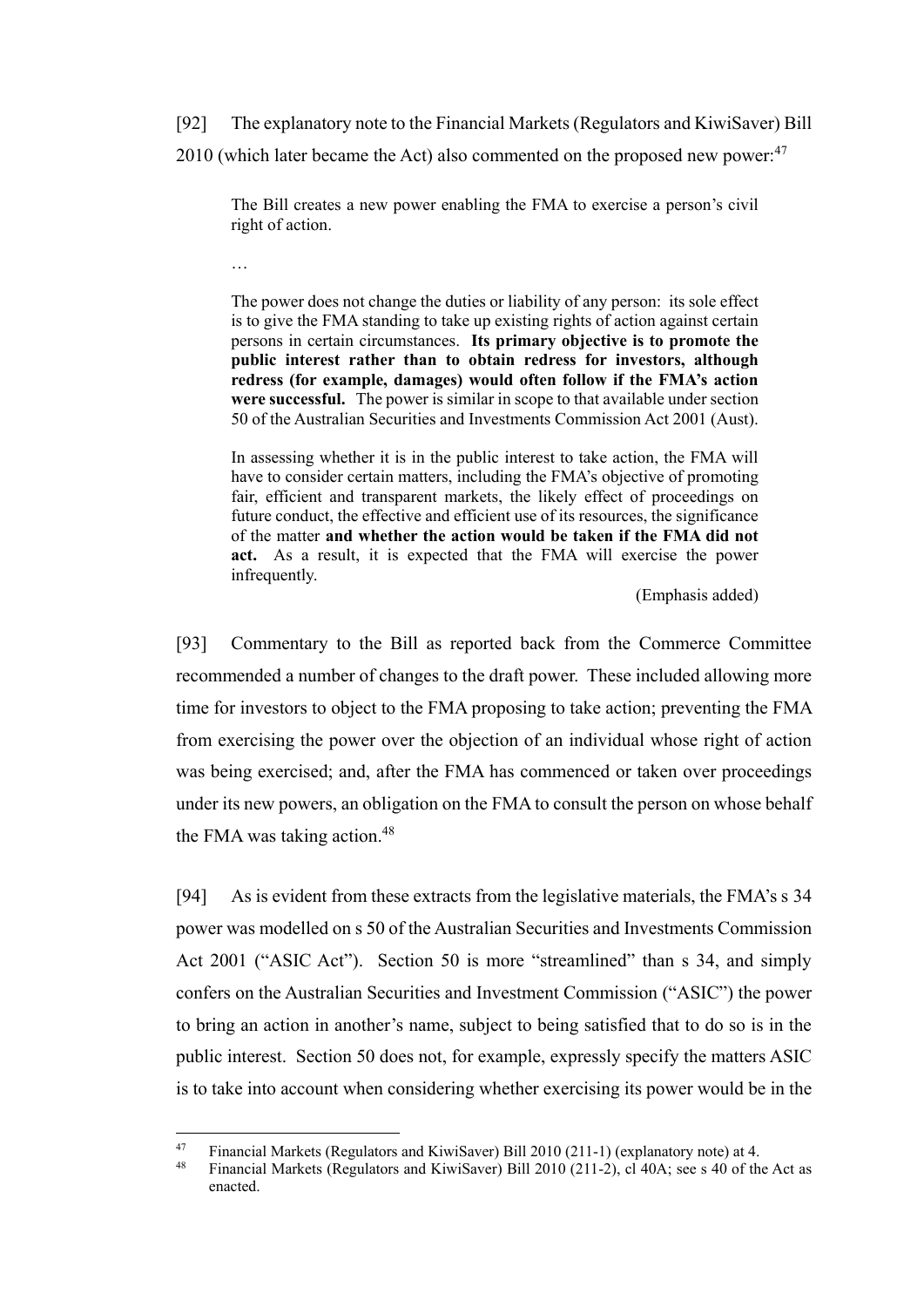public interest, in the same way that s 34(5) does. Nevertheless, in *Australian Securities Commission v Deloitte Touche Tohmatsu*, a leading decision on the Australian provision, a Full Court of the Federal Court of Appeal addressed a number of factors it considered relevant to ASIC's (then the Australian Securities Commission's) determination of whether exercising its power under s 50, including:<sup>49</sup>

- (a) The nature of the alleged breaches of duty and the strength of the claim;
- (b) The proposed remedy to be sought;
- (c) The likelihood of the proposed plaintiff bringing the claim;
- (d) Whether taking such action would support ASIC's primary objectives as set out in the ASIC Act; and
- (e) The broader public effect of the proposed action.
- <span id="page-31-1"></span>[95] Echoes of many of these factors can be seen in s 34(5) of the Act.

<span id="page-31-2"></span>[96] With that background in mind, I now turn to consider whether the Proposed Disclosure is permitted under either or both of ss  $59(3)(c)$  or s  $59(3)(f)$  of the Act.

#### <span id="page-31-0"></span>*Is the Proposed Disclosure permitted by s 59(3)(c)?*

[97] The full text of s 59 is set out in the schedule to this judgment. The words "for the purposes of … the performance or exercise of any function, power, or duty conferred or imposed on the FMA" in s 59(3)(c) are extremely broad and general terms. On their face, disclosure in any way related to any of the FMA's powers or functions, no matter how tenuous the connection might be, would be permitted under this provision. As Lord Toulson observed in *Ingenious Media* when considering similar statutory wording, this would lead to the protection afforded to individuals by the FMA's duty of confidentiality being significantly eroded by "words of the utmost

<sup>49</sup> <sup>49</sup> *Australian Securities Commission v Deloitte Touche Tohmatsu* (1996) 70 FCR 93 (FCAFC) at 124–127.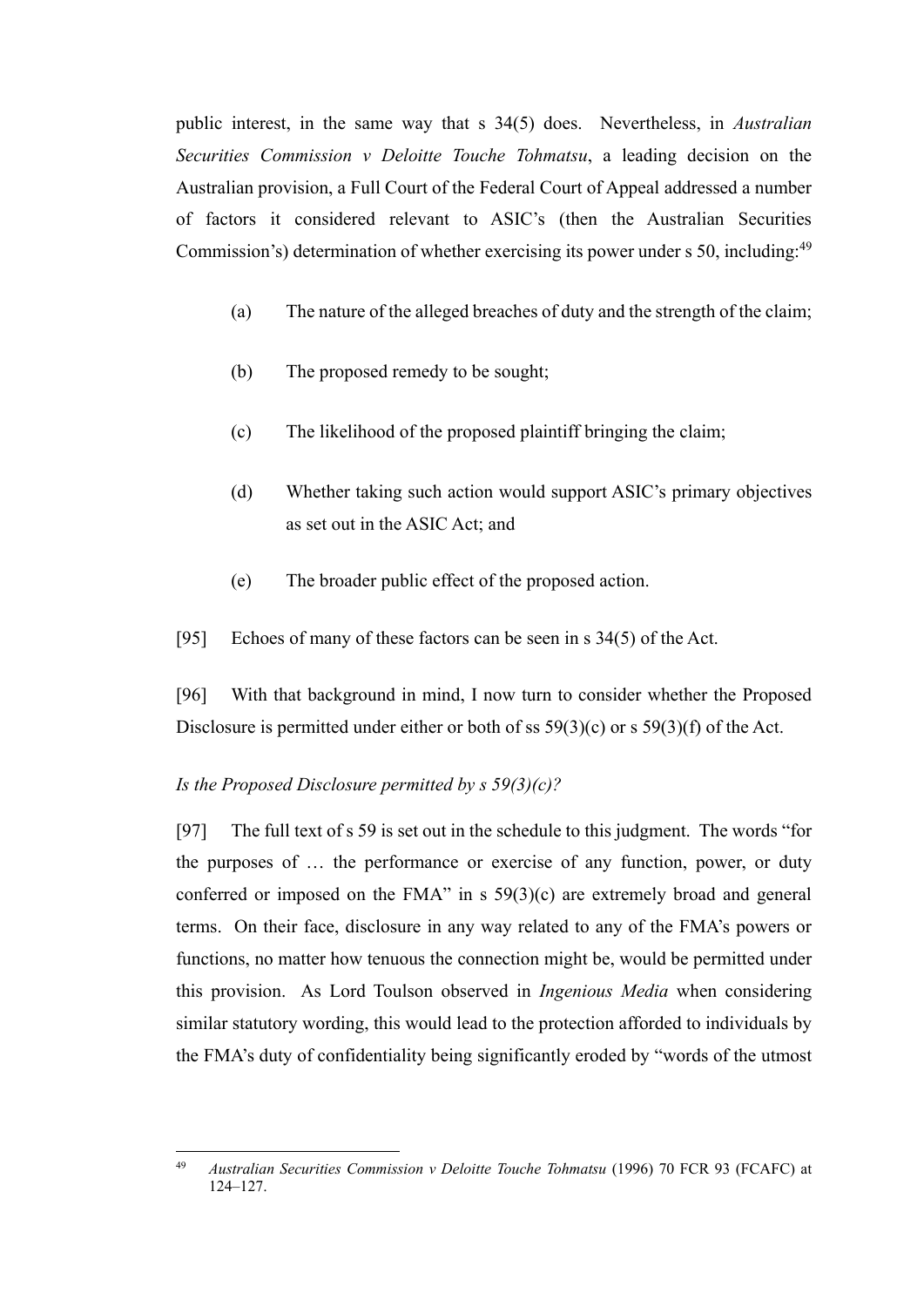vagueness".<sup>50</sup> As noted at [\[82\]](#page-23-2) above, it was for this reason Lord Toulson concluded that similar wording used in the statute in issue in that case was properly interpreted as permitting disclosure "reasonably necessary" for HMRC's primary functions.

[98] Similarly, the words "in connection with," under their plain meaning, are also of the widest import. As the Court of Appeal confirmed in *Sportzone Motorcycles Ltd (in liq) v Commerce Commission*, that phrase must take its meaning from the relevant statutory context, which can drive a broad or restrictive interpretation.<sup>51</sup> I have set out above the relevant statutory context in this case, and the importance of confidentiality to its overall scheme.

[99] I therefore consider that s  $59(3)(c)$  permits disclosure:

- (a) when disclosure is reasonably necessary for the purposes of the performance or exercise of any function, power or duty conferred or imposed on the FMA by the Act or any other enactment; or
- (b) where there is a close connection or nexus between the disclosure and the performance or exercise of the FMA's relevant function, power or duty.

[100] I do not consider this approach injects words into the section which do not exist, or otherwise adds an unjustifiable gloss. Rather, given the legislative and broader context discussed above,<sup>52</sup> this approach is, in my view, embodied in the very concept of the disclosure being "for" or "in connection with" the particular power, function or duty. I do not consider Parliament intended disclosure to be permitted so long as there was *some* link or connection to a power, function or duty of the FMA, no matter how tenuous or weak.

 $\overline{a}$ 

<sup>50</sup> *R (Ingenious Media Holdings plc) v Revenue and Customs Commissioners* [2016] UKSC 54, [2016] 1 WLR 4164 at [19].

<sup>51</sup> *Sportzone Motorcycles Ltd (in liq) v Commerce Commission* [2015] NZCA 78, [2015] 3 NZLR 191 at [52]. See also *IAG New Zealand Ltd v John F Jackson* [2013] NZCA 302 at [24], where Miller J, writing for the Court, noted that "the phrase 'in connection with' plainly requires a nexus between one thing and another, but the nature and closeness of the required connection always depends on context and purpose." Miller J cited a decision of the Federal Court of Appeal as authority for that proposition: *Hadfield v Health Insurance Commission* (1987) 15 FCR 487 (FCA) at 491.

<sup>52</sup> Se[e \[73\]](#page-20-2)[–\[95\]](#page-31-1) above.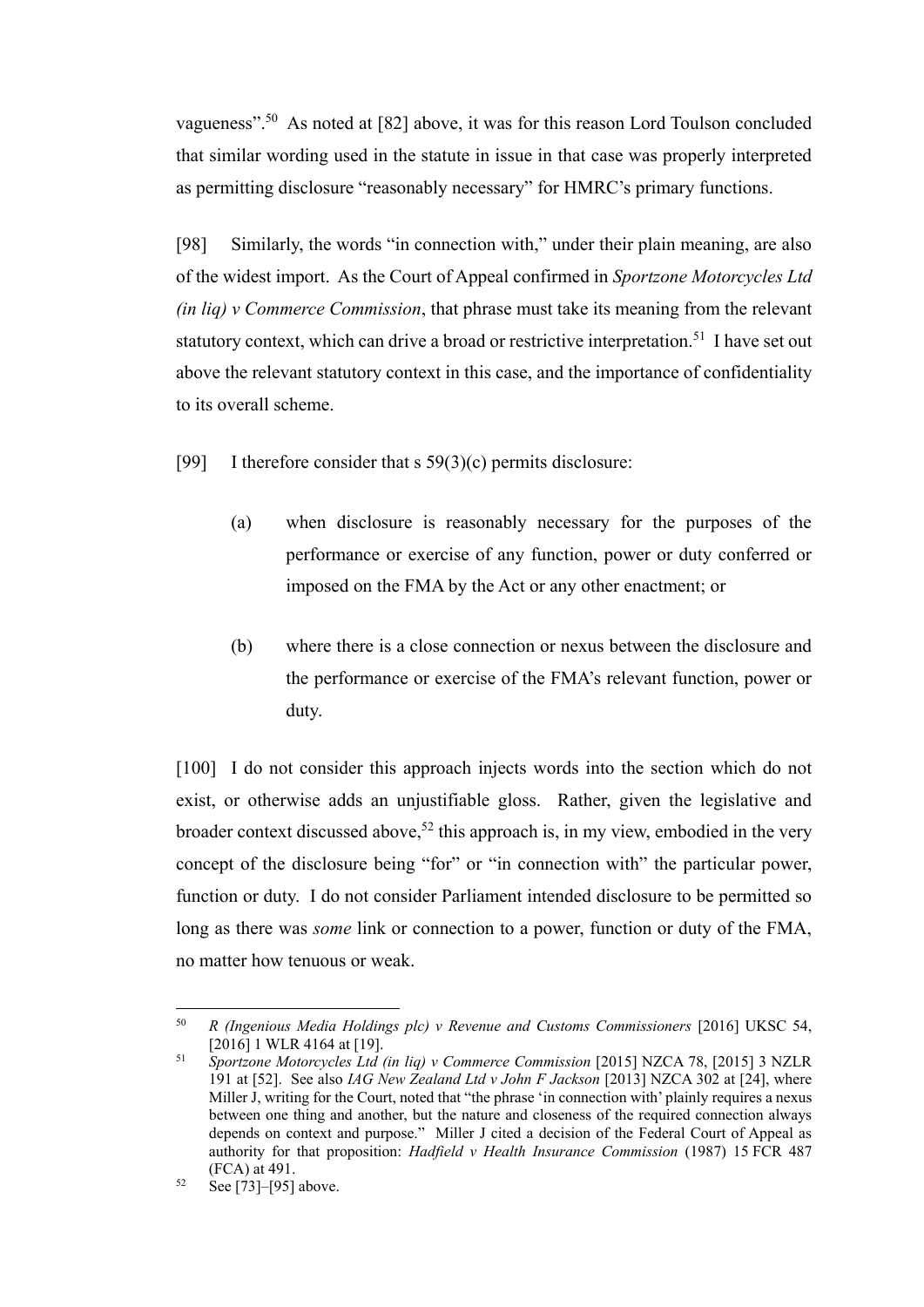[101] In this context, therefore, is the Proposed Disclosure reasonably necessary for the purposes of the FMA's decision-making under s 34, or is there a close connection or nexus between the Proposed Disclosure and the FMA's decision-making under s 34? In my view, the answer is "no".

[102] As noted, the FMA submits the Proposed Disclosure is necessary because, under s 34(5), the FMA must have regard to the likelihood of Person A commencing the proceedings and diligently continuing them. The FMA says that for it properly to have regard to these matters, and given it is ultimately Person A's claim, it needs to be able to have an informed dialogue with Person A, which in turn necessitates the Proposed Disclosure. I disagree.

[103] I do not accept it is implicit in having regard to the "likelihood" of Person A commencing the proceedings that the FMA *must* consult with that person and, even if it does, that the FMA is required or permitted to disclose to Person A information obtained through the exercise of its statutory powers. Section 34 does not expressly refer to or require such engagement. Section 35, which provides Person A the right to object to the FMA's intention to bring proceedings under s 34, only requires the FMA to give written notice of the FMA's intention to commence proceedings. Further, the only express duty to consult with Person A arises under s 40, *after* the FMA has made a decision under s 34 and has commenced proceedings. Moreover, the FMA having regard to the "likelihood" of Person A commencing the proceedings, is different to the FMA *knowing* whether Person A *will* (or will not) commence the proceedings (only the latter requiring some form of engagement, in the absence of a public statement on those matters by Person A).

[104] I accept that, in practice, the FMA may wish to engage with Person A, in the context of assessing the likelihood of Person A commencing the proceedings. Mr Galbraith accepted, rightly in my view, that there could be no objection in those circumstances of disclosing the fact the FMA was contemplating bringing proceedings, particularly given s 34(5)(e)'s reference to "the" proceedings, rather than some broader potential claim against the proposed defendant. But it is a significant additional step, in my view, to make disclosure of the type proposed in this case. There is no suggestion, either on the face of s 34, or in any of the commentary on its history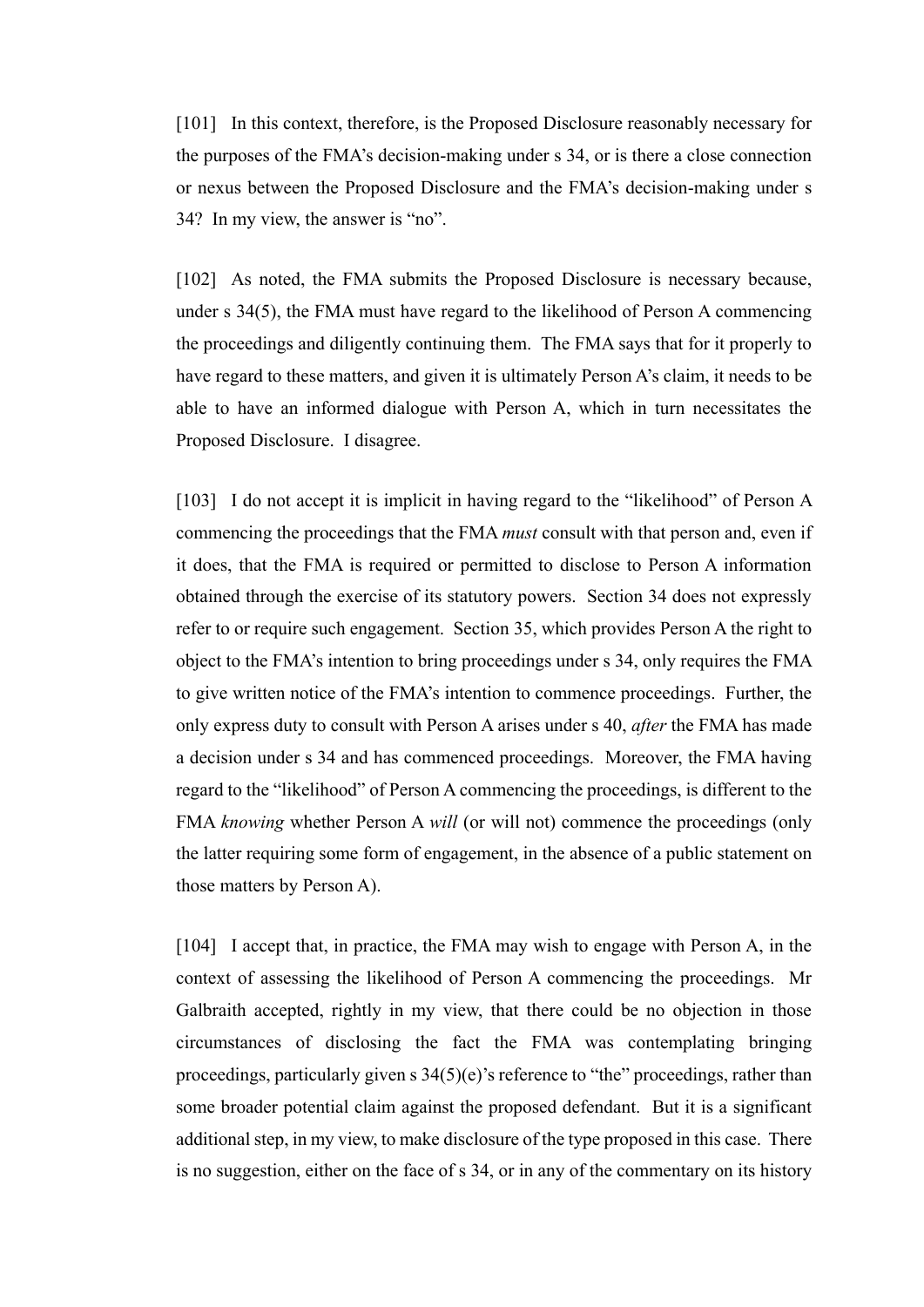and purpose, that in having regard to the likelihood of Person A commencing the proceedings, disclosure of materials held on a confidential basis is required or envisaged. Had that been envisaged, it might have been expected to be a matter specifically considered in the lead up to s 34's enactment, and expressly addressed in s 34 (or s 59), given the Act's focus on confidentiality of information obtained through the exercise of the FMA's powers.<sup>53</sup>

[105] Further, by giving disclosure such as that proposed in this case, the likelihood of Person A commencing proceedings will no doubt be increased from what would have otherwise been the case. In effect, the disclosure itself will drive, enhance or, at the very least, affect the likelihood of Person A commencing the proceedings. In my view, s 34(5)(e) is aimed at the FMA making an assessment of the likelihood of Person A commencing the proceedings, independent of the FMA's own investigation and the particular information it may have learned as a result. As I raised with Mr Rennie at the hearing, prospective plaintiffs are required every day to form a view on whether to commence proceedings, based on information they then have at their disposal. Disclosure such as that proposed in this case would place Person A in a quite different and indeed privileged position to other litigants making the same sorts of decisions.

[106] I do not consider that result was intended through the requirement that, when considering whether to exercise its powers under s 34, the FMA have regard to the "likelihood" of Person A commencing the proceedings. In addition, the record demonstrates that an operative purpose of the Proposed Disclosure in this case is to enable the [Company X] investors *to form their own view*, with the benefit of the information and documents obtained through the FMA's inquiry, on whether they *will* bring proceedings against ANZ, rather than *the FMA* making its own assessment of the *likelihood* of the [Company X] investors doing so. Section 34 explicitly requires the FMA to make the second of those assessments, but it is silent as to the first.

<span id="page-34-0"></span>[107] There are also practical considerations. The FMA has given careful and proper attention to maintaining the confidentiality of the documents and information concerned. It proposes that a condition of the Proposed Disclosure is that [the third

<sup>53</sup> See the discussion of the statutory scheme regarding confidentiality at [\[84\]–](#page-23-1)[85] above.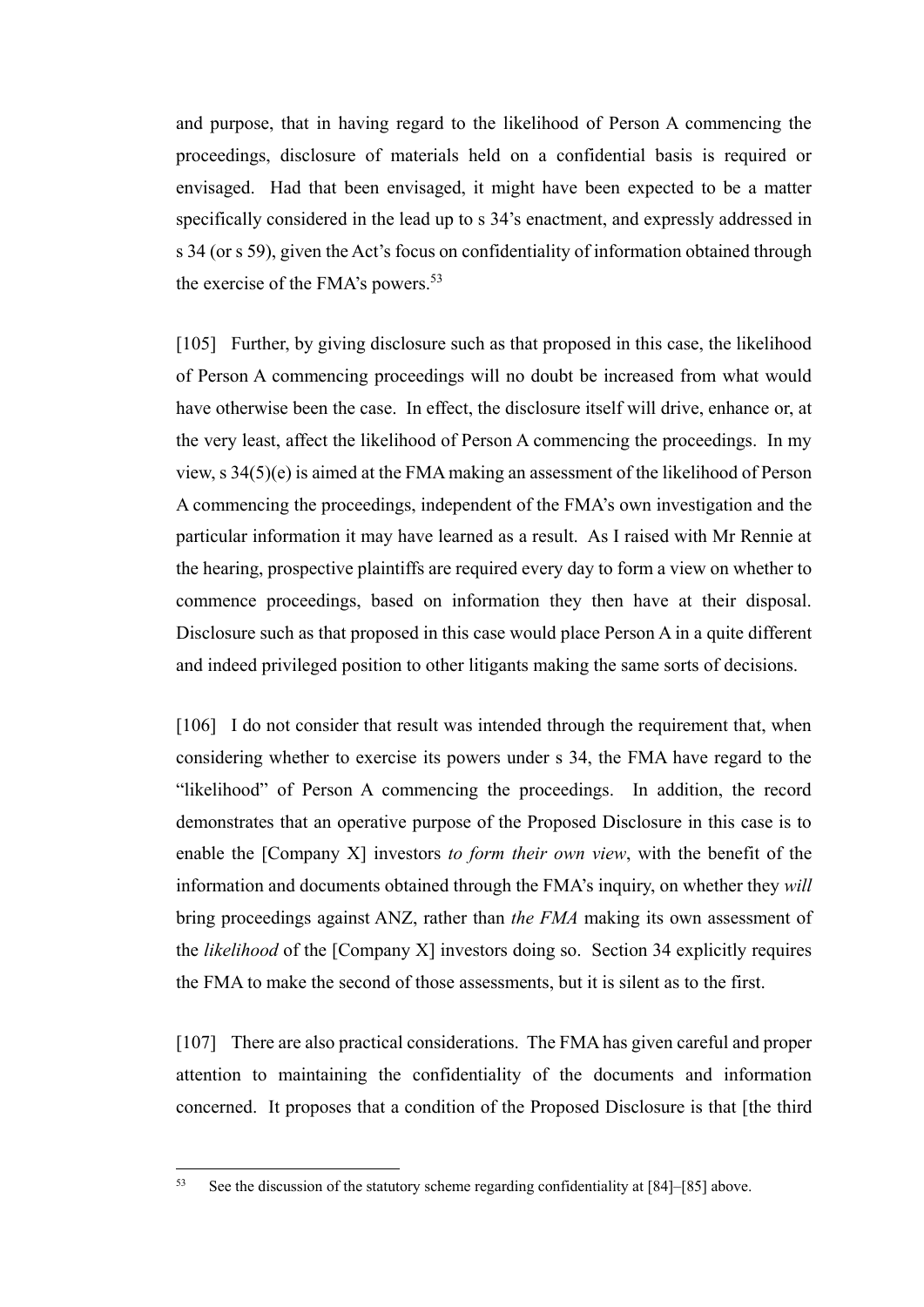party] will be restricted from using any of the disclosed documents and information for any purpose other than considering a potential claim against ANZ and liaising with the FMA. But once [the third party] are in possession or have knowledge of the documents and information, it is unclear how this condition would operate in practice. If, for example, following the Proposed Disclosure, the [Company X] investors did decide to commence proceedings against ANZ, would they be required to ignore the very information on which their decision to bring the claim was based when formulating their statement of claim? Similarly, when formulating requests for discovery, would the categories of documents to be discovered by ANZ need to ignore the information already held by [Company X] investors?

[108] Additionally, the Proposed Disclosure is, at least initially, to be made in a limited form and to a limited class of persons.<sup>54</sup> However, the FMA recognises that it is not aware of what steps the [third party] may need to take for its own decisionmaking process, including the potential scope of any further disclosure that may be required. For these reasons, the Proposed Disclosure is described in the FMA's papers as "an initial process only". Presumably this envisages that the documents and information may need to be communicated more widely across the [Company X] investor group. How confidentiality would be appropriately maintained in those circumstances is not addressed in the underlying papers. This point, and that addressed in the preceding paragraph, reinforce Brennan J's cautionary observation in *Johns* that given information is intangible, once it has been disclosed it can be disseminated or used in ways which are alien to the underlying purpose for which it was originally obtained.<sup>55</sup>

[109] I am conscious that, if the [Company X] investors were to commence proceedings against ANZ, they may acquire the documents which are the subject of the Proposed Disclosure in any event, through the discovery process. Why then should there be any objection to the same information being disclosed to them now by the FMA?

<sup>54</sup>  $55$  See [41] above.

<sup>55</sup> *Johns v Australian Securities Commission* (1993) 178 CLR 408 at 423.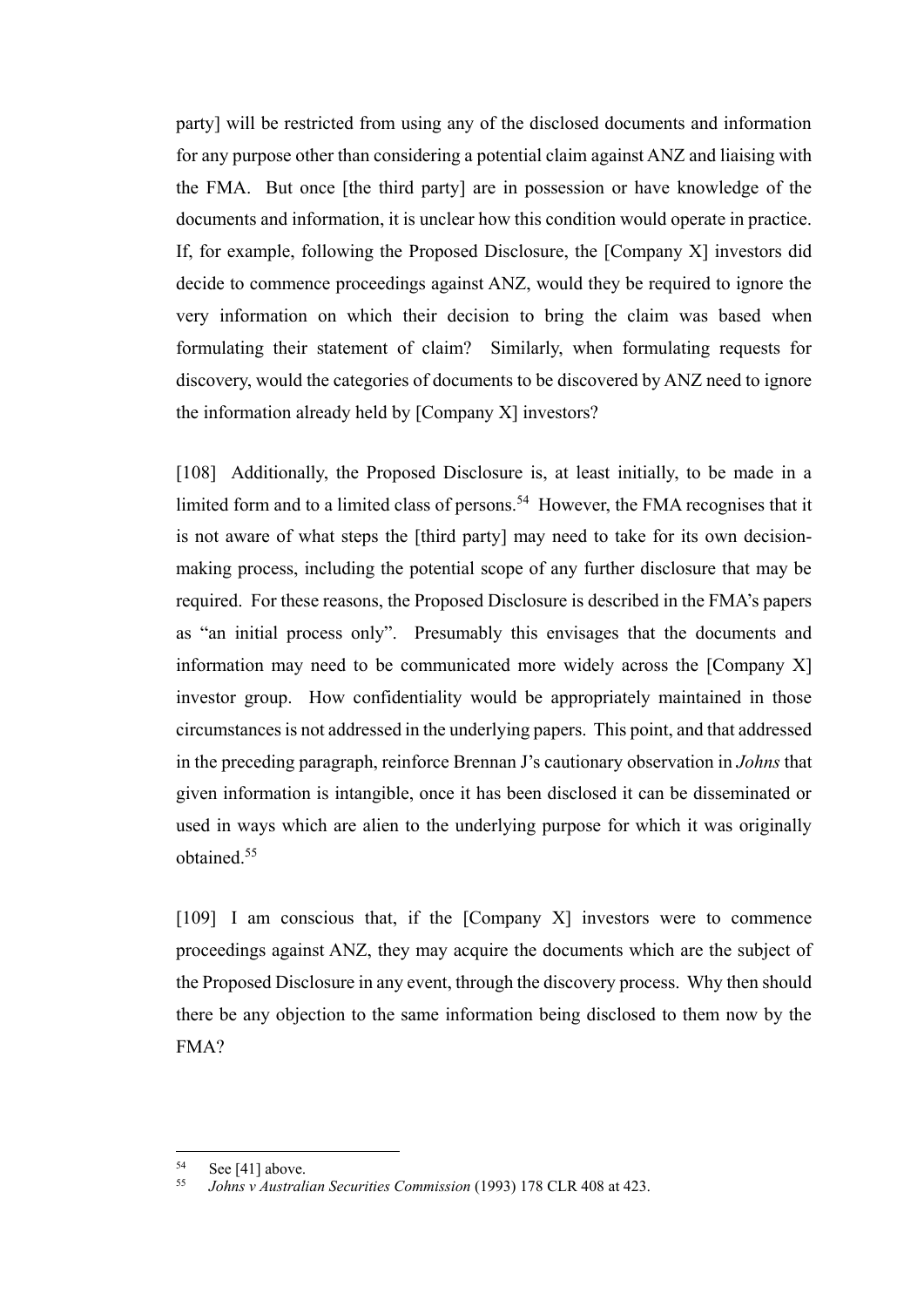<span id="page-36-0"></span>[110] A similar point was considered by the Court of Appeal in *Marcel*.<sup>56</sup> The Court concluded that the police in that case *were* required to disclose the documents in question to the plaintiff in civil proceedings in response to a subpoena, partly on the basis that the person from whom the police had seized the documents would have been required to produce them in response to a subpoena in any event. However:

- (a) All members of the Court of Appeal in *Marcel* agreed with Sir Nicholas Browne-Wilkinson VC that it was not within police powers to *voluntarily* disclose information acquired during its investigations to assist a plaintiff in private civil litigation.<sup>57</sup>
- (b) In addition, and as noted above, the position under the Act is quite different to that considered by the Court of Appeal in *Marcel*, given s 65 specifically prohibits the FMA from being required to produce documents by way of discovery or otherwise in civil proceedings.
- (c) Further, whether the information to be disclosed would be available to Person A (via discovery) if they were to commence proceedings is not certain. That would depend on the scope of the pleadings and thus the matters in issue, which may or may not align with the scope and purpose of the inquiry or investigation in connection with which the information was obtained by the FMA.
- (d) Finally, if the documents were to be obtained by Person A through the discovery process, that process would be subject to the Court's control and oversight, including the obligation not to use or disclose the documents for any purpose other than the relevant proceeding.<sup>58</sup> And while in this particular case the FMA proposes to impose conditions on the use to which the information and documents can be put, and to

<sup>56</sup> <sup>56</sup> *Marcel v Commissioner of Police of the Metropolis* [1992] Ch 225 (CA).

<sup>57</sup> At 235 per Sir Nicholas Browne-Wilkinson VC; 256 per Dillon LJ; 260 per Nolan LJ; and 263 per Sir Christopher Slade.

<sup>58</sup> High Court Rules 2016, r 8.30(4).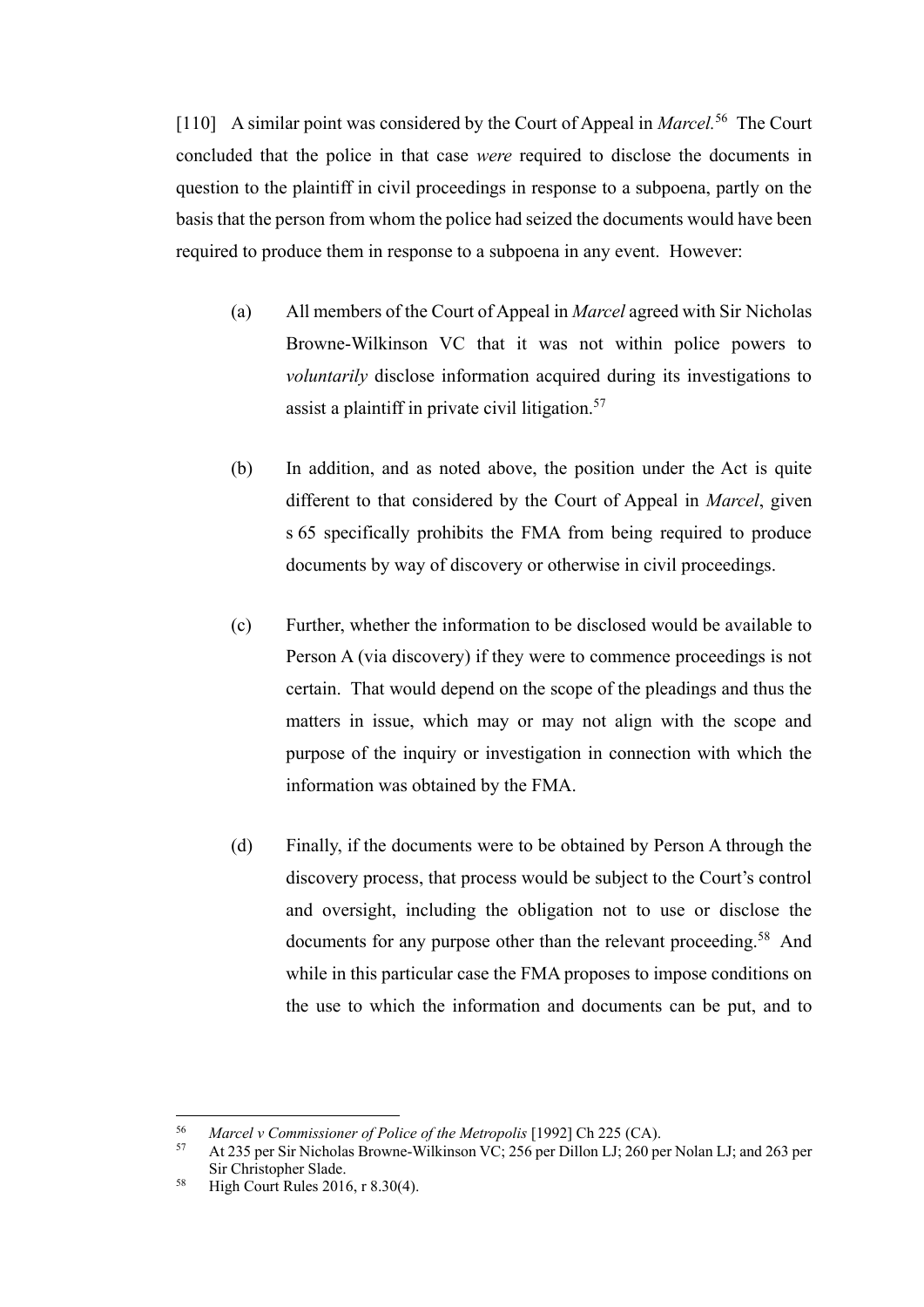maintain confidentiality, there is no requirement under  $s$  59(3)(c) for it to do so. $59$ 

[111] As will be evident from the above discussion, there are no authorities directly addressing the issue arising on this aspect of ANZ's claim. However, I note that a (somewhat) similar point arose, at least at first instance, in *Australian Securities Commission v Deloitte Touche Tohmatsu*. 60 That case came about following the collapse in 1990 of a group of companies known as "Adsteam". The Australian Securities Commission ("ASC") (now ASIC), conducted an investigation into the collapse. Accounting irregularities were discovered. As a result of its investigation, ASC resolved to commence proceedings in the name of Adsteam under s 50 of the ASIC Act, against Adsteam's former directors and Adsteam's auditors, Deloitte Touche Tohmatsu ("Deloitte"). Those proceedings were commenced, but were stayed pending resolution of Deloitte's application for judicial review of ASC's decision to commence the proceedings.

[112] ASC had engaged with the (new) directors of Adsteam before making its decision to commence the proceedings. Adsteam, through its new directors, opposed ASC commencing the proceedings. The primary ground of Deloitte's application for judicial review was that when considering whether commencing the proceedings was in the public interest, ASC failed to consider the policy of general law that it is a matter for the directors of a wronged company to determine whether proceedings ought to be commenced in its name (referred to in the judgment as "the *Foss v Harbottle* consideration").<sup>61</sup>

[113] At first instance, Lindgren J granted Deloitte's application for judicial review, finding that ASC was bound to take into account the *Foss v Harbottle* consideration when making a decision under  $s$  50.<sup>62</sup> This conclusion was overturned on appeal. The Court of Appeal (unanimously) held there was no justification for importing such a consideration into s 50, given its remedial nature. As noted above, the Court of Appeal

<sup>59</sup> <sup>59</sup> That is because s 59(3)(c) is not subject to s 59(4). Rather, the FMA has the *discretionary* power to impose conditions on disclosure pursuant to s 59(3)(c); see s 60.

<sup>60</sup> *Australian Securities Commission v Deloitte Touche Tohmatsu* (1996) 70 FCR 93 (FCAFC).

<sup>61</sup> See *Foss v Harbottle* (1843) 2 Hare 461, 67 ER 189 (Ch).

<sup>62</sup> *Deloitte Touche Tohmatsu v Australian Securities Commission* (1996) 136 ALR 453 (FCA).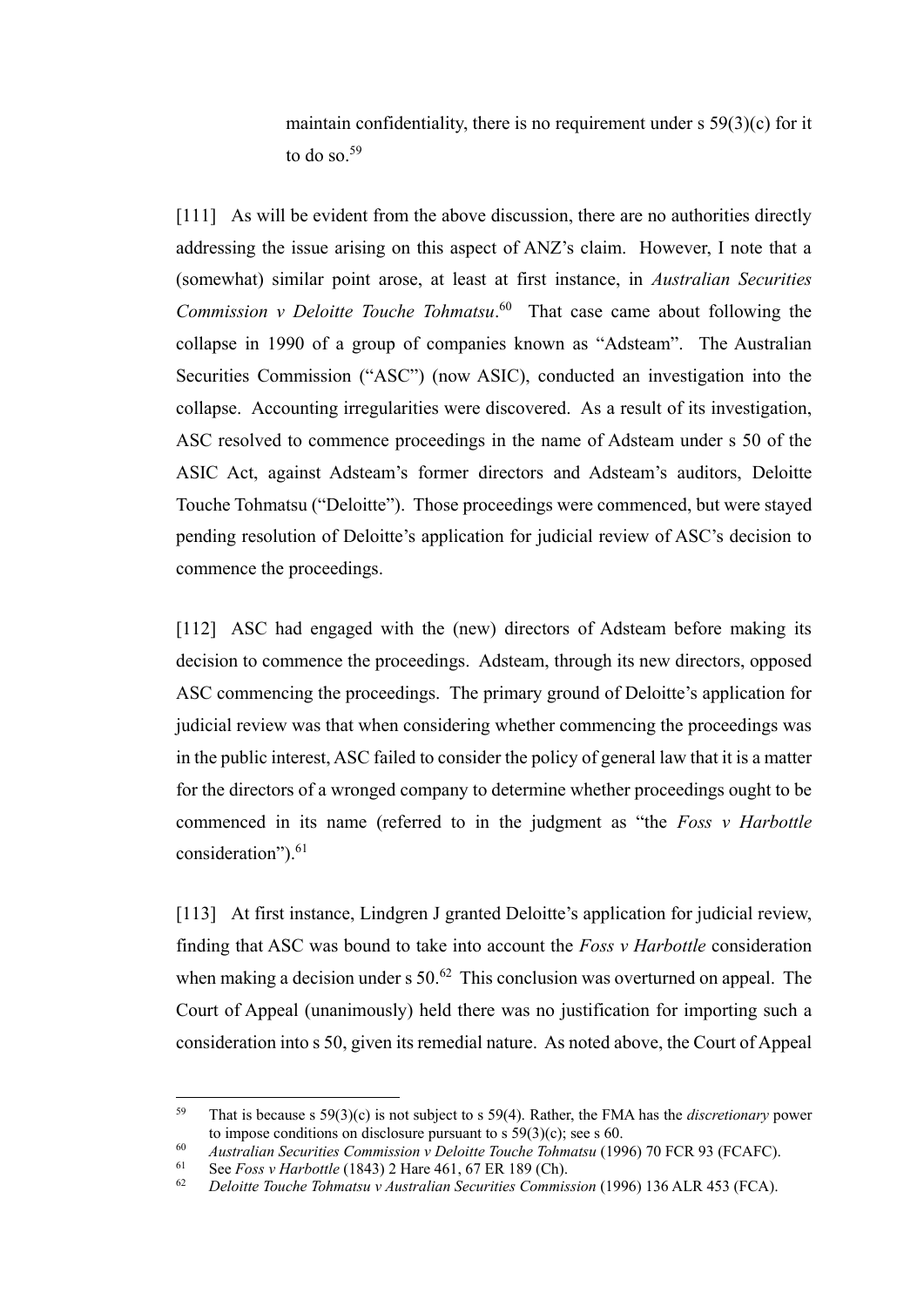also set out a range of matters which it considered to be relevant considerations to be taken into account when making a decision under  $s$  50.<sup>63</sup>

[114] For present purposes, relevant aspects of the decision are Lindgren J's observations at first instance of the consultation between ASC and Adsteam's directors before ASC made its decision under s 50. Adsteam had been asked by ASC for its views on ASC commencing the proceedings in Adsteam's name. Meetings and correspondence had taken place and passed between the parties in this regard. The last two paragraphs of Adsteam's letter to ASC dated 10 March 1994 are of particular relevance. In response to ASC's request for Adsteam's views on ASC commencing the proceedings, Adsteam wrote:<sup>64</sup>

Up to a point these are preliminary reactions because **ASC officers were not prepared at last Thursday's meeting to disclose to Adsteam the facts which the ASC investigation has apparently established. Adsteam is therefor unable to form its own view as to whether it is in the company's interest to bring civil proceedings.** It is possible that the case against the former directors is strong enough to warrant civil proceedings by Adsteam itself – although this seems highly unlikely, given Adsteam's present position and the company's present interests, and given also that the ASC has apparently concluded that the evidence is not strong enough to initiate criminal proceedings.

Adsteam's view is that the decision whether or not civil action should begin in the company's name is a decision for Adsteam in the first instance, and a decision to be taken in the light of the company's interests (not the wider public interest, as you seem to suggest; on our advice it is in the public interest that proceedings should be commenced once it has been determined that it is in the company's interest to commence them).

(Emphasis added)

[115] No substantive response was provided by ASC to the matters raised in the penultimate paragraph of the 10 March 1994 letter. Lindgren J described the correspondence by that point as having "led to an an impasse."<sup>65</sup> The Court of Appeal agreed.<sup>66</sup> In its subsequent internal submission paper on whether or not to commence the proceedings, ASC officials noted that "it is apparently unlikely that the current

<sup>63</sup>  $\begin{array}{c} 63 \ 64 \end{array}$  Se[e \[94\]](#page-30-0) above.

<sup>64</sup> *Deloitte Touche Tohmatsu v Australian Securities Commission* (1996) 136 ALR 453 (FCA) at 471.

 $65$  At 474.

<sup>66</sup> *Australian Securities Commission v Deloitte Touche Tohmatsu* (1996) 70 FCR 93 (FCAFC) at 125.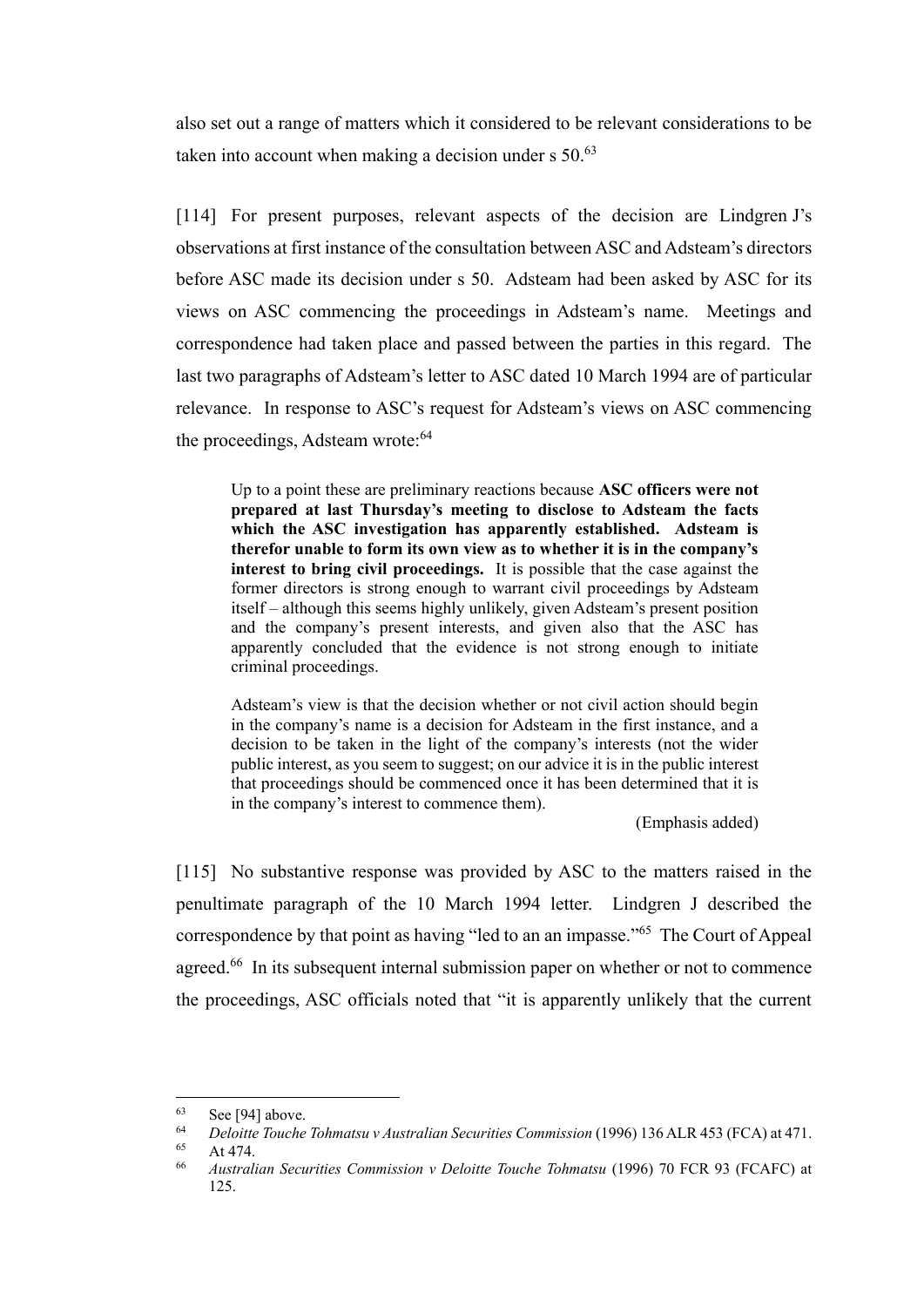board of Adsteam will bring any proceedings itself in respect of the improper conduct", referring, inter alia, to the correspondence of 10 March 1994.<sup>67</sup>

[116] In his decision at first instance, Lindgren J commented on the matters raised in Adsteam's letter of 10 March 1994 in the following terms:<sup>68</sup>

Neither the officers nor the members [of the ASC] ever grappled with the issue raised by [Adsteam] in the last two paragraphs of its letter dated 10 March. It will be recalled that that letter did two things. First it gave "preliminary" reactions" to the ASC officers' request for [Adsteam's] observations on the question whether the proceedings being proposed by ASC officers would cause [Adsteam] commercial problems. Secondly, and in my view more significantly, in the last two paragraphs [Adsteam] volunteered a statement of its own position which was that ASC should provide it with "the facts which the ASC investigation ha[d] apparently established" so the directors could form their own view as to whether it was in the company's interest to bring civil proceedings. The paragraphs made it clear that [Adsteam] desired to have that information in order to enable its directors to assess, no doubt with legal and accounting advice, the strength of [Adsteam's] case. It would hardly be in [Adsteam's] interest to pursue lengthy proceedings against its former directors and auditors, albeit at the cost of ASC, only to fail.

[117] Lindgren J further stated: $69$ 

It is clear that the view taken by ASC was that the view expressed by [Adsteam] in the last two paragraphs of its letter dated 10 March were at odds with the terms of s 50 and that the significance of [Adsteam's] letter dated 10 March was to be found only in its submission as to "commercial inconvenience".

[118] His Honour concluded:<sup>70</sup>

This approach pays too little regard to the fact that the causes of action referred to in s 50(a), like the property referred to in s 50(b), belong to the company or other person referred to in s 50, not to ASC. …

I infer that ASC at no time gave to [Adsteam] an account of the evidence which it had concluded was available from its inspection of the documents and examination of the individuals, enabling [Adsteam] to decide whether or not to commence, or consent to the commencement of proceedings. Nor did ASC ever reveal to [Adsteam] the nature of the accounting or legal advice which it had obtained. ASC could have waived, subject to appropriate constraints, the legal professional privilege attached to the legal advice which it had obtained, in order to enable the directors to be acquainted with the effect of that advice, particularly as to the strength of [Adsteam's] causes of action.

<sup>67</sup> At 109.

<sup>68</sup> *Deloitte Touche Tohmatsu v Australian Securities Commission* (1996) 136 ALR 453 (FCA) at 477.

At 478.

<sup>70</sup> At 478.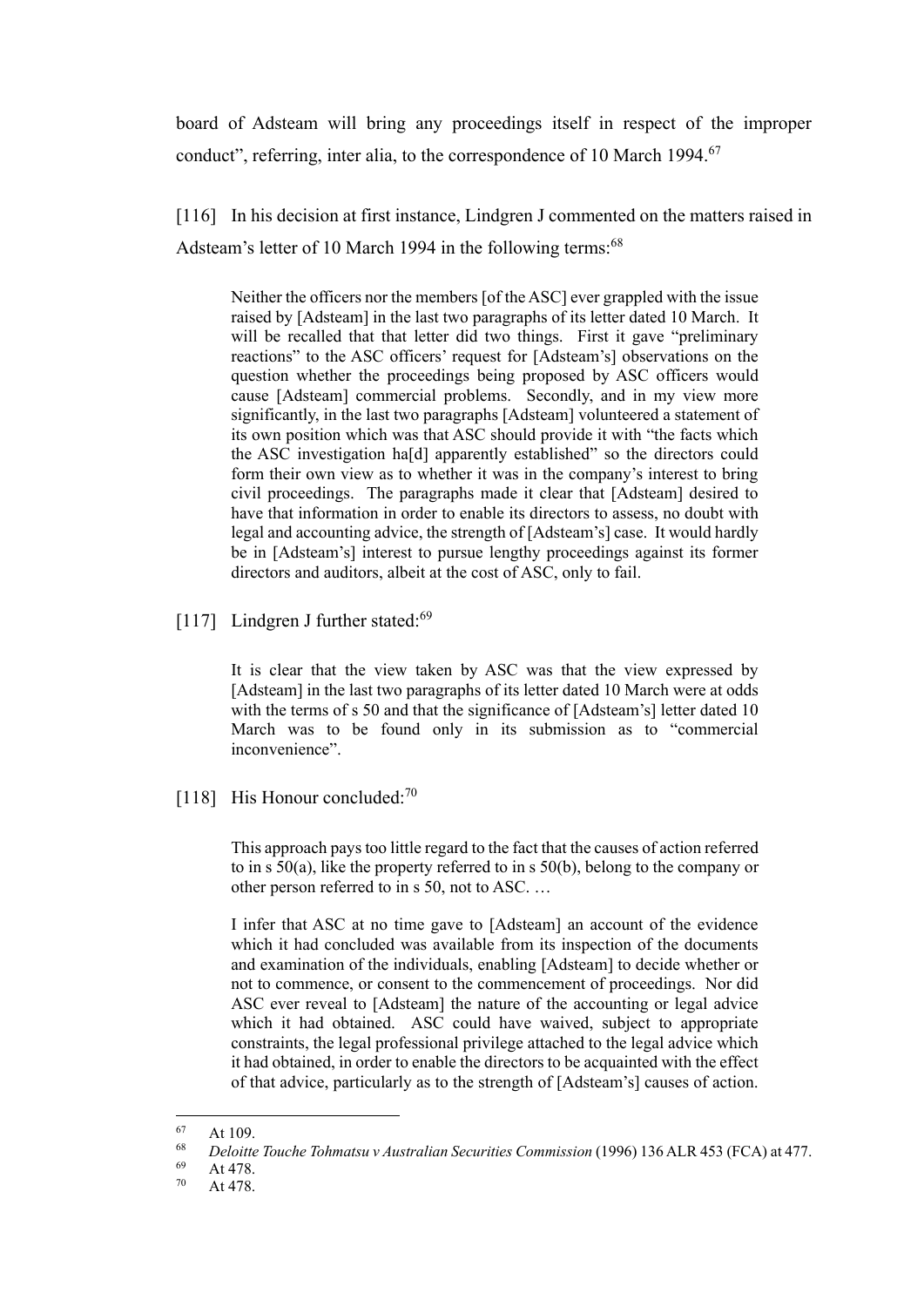In relation to the accounting advice, [Deloitte] called for production of it on the hearing but it was not produced for the reason that privilege was claimed in respect of it.

[119] The Judge did not consider the evidence satisfactorily explained why ASC did not provide Adsteam the information it requested. His Honour did not specifically address confidentiality, but noted that ASC would have been permitted to disclose ASC's internal report about Adsteam to Adsteam under s 18(3) of the Act. And in terms of documents obtained through its investigation, and a copy of the record of examinations it had conducted, Lindgren J noted that ASC would have been permitted to disclose those to Adsteam under s  $25(1)$  and s  $37(7)$  of the ASIC Act.<sup>71</sup>

[120] In relation to those provisions:

- (a) Under s 18(3) of the ASIC Act, if a report or part of a report relates to a person's affairs (in that case, Adsteam), ASC/ASIC may, at that person's request, or of its own motion, give that person a copy of the report.
- (b) Section 25(1) provides that ASC/ASIC may give a copy of a written record of an examination of a person conducted in connection with ASC/ASIC's investigation to "a person's lawyer if the lawyer satisfies ASC/ASIC that the person is carrying on, or is contemplating in good faith, a proceeding in respect of a matter to which the examination related." Further, s 25(2) provides that if such a written record is disclosed under s 25(1), the record must not be used or disclosed other than in connection with preparing, beginning or carrying on a proceeding (breach of which is a strict liability offence subject to penalties including imprisonment for three months).
- (c) Section 37(7) is again a specific permitted disclosure in defined circumstances, to the effect that where books have been produced to ASC/ASIC, it must permit another person to inspect those books in

 $71$ <sup>71</sup> At 478. The wording of the relevant provisions of the Act at the time of the Federal Court of Appeal's judgment continues to apply.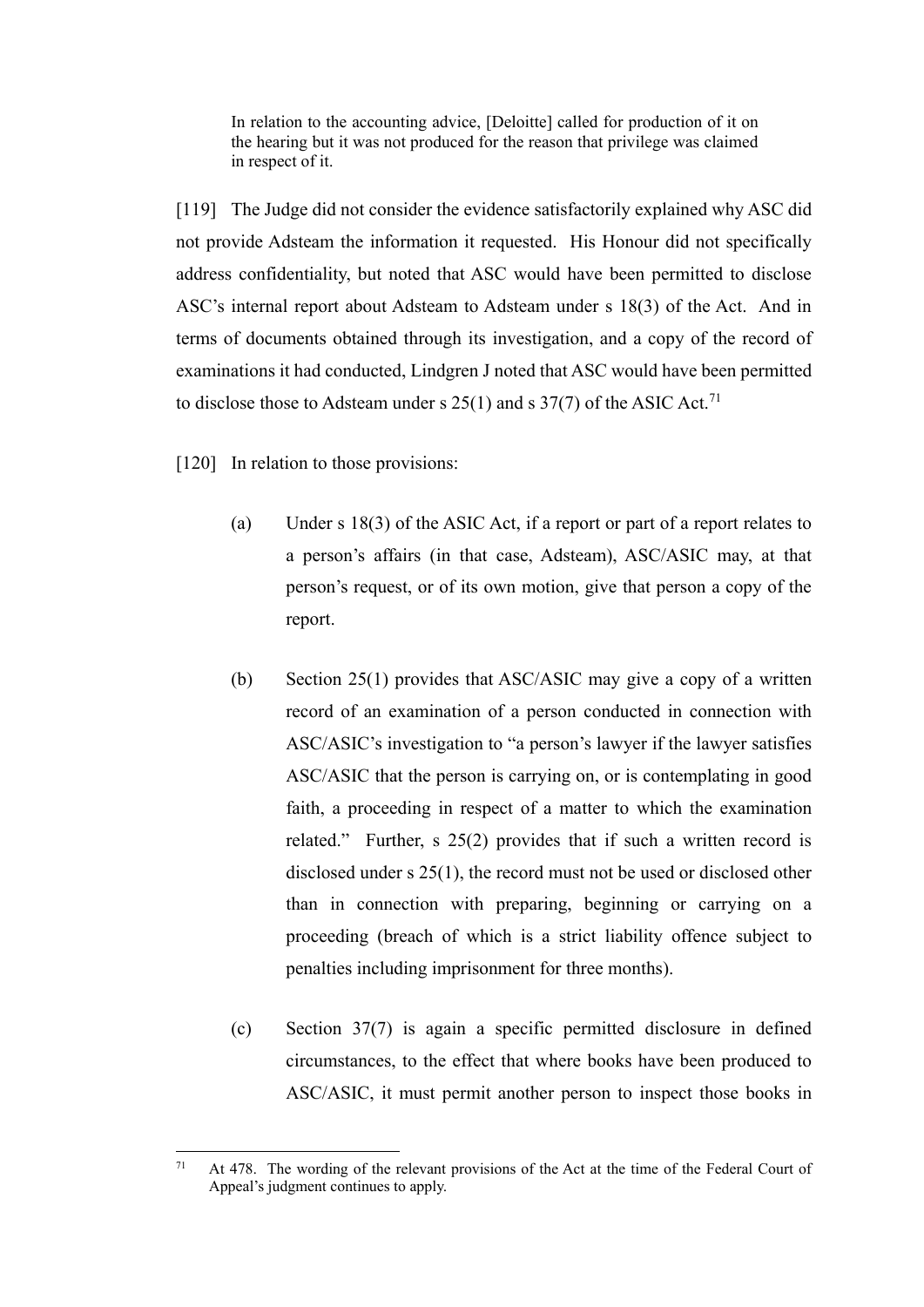cases where they would have been entitled to inspect them and may permit another person to inspect the books in other circumstances.

[121] Lindgren J accordingly concluded that: $^{72}$ 

By not meeting [Adsteam's] request referred to in the penultimate paragraph of [its] letter dated 10 March, ASC deprived itself of the opportunity of giving genuine consideration to the question of whether [Adsteam] was failing to enforce its causes of action for such a reason that ASC was justified doing so in its name without consent. Expressed differently, ASC deprived itself of the opportunity of genuinely considering whether the circumstances were exceptional ones in which, consistently with the policy underlying s 50, it was appropriate for ASC to assume the role of enforcing [Adsteam's] cause of action.

[122] As noted however, Lindgren J's conclusions were overturned on appeal.<sup>73</sup> The Court of Appeal rejected the conclusion that ASC was bound to take into account the *Foss v Harbottle* consideration when making a decision under s 50. It found that the likelihood of Adsteam commencing the proceedings was a relevant consideration in ASC exercising its discretion under s 50. Indeed, the Court stated:<sup>74</sup>

…it is extremely significant that although, as we have seen, lengthy correspondence was exchanged [between Adsteam and ASC], the directors at no stage suggested that they might resolve to take action against the auditors.

[123] However, neither in this context, nor in any other aspect of the judgment, did the Court of Appeal suggest that ASC's assessment of the likelihood of Adsteam commencing proceedings was deficient because it had not acceded to Adsteam's request to provide the information sought in Adstream's 10 March 1994 letter.

[124] I appreciate the matters I am required to determine on this aspect of ANZ's claim were not directly in issue in *Australian Securities Commission v Deloitte Touche Tohmatsu*. Nevertheless, the matters discussed above reinforce my conclusion that there is nothing implicit in s 34 itself which requires or permits the FMA to disclose to Person A information obtained by the FMA through the exercise of its statutory powers. I therefore conclude the Proposed Disclosure is neither reasonably necessary for the purpose of the FMA's decision-making under s 34, nor is there a sufficiently

<sup>72</sup> <sup>72</sup> *Deloitte Touche Tohmatsu v Australian Securities Commission* (1996) 136 ALR 453 (FCA) at 479.

<sup>73</sup> *Australian Securities Commission v Deloitte Touche Tohmatsu* (1996) 70 FCR 93 (FCAFC).

At 125.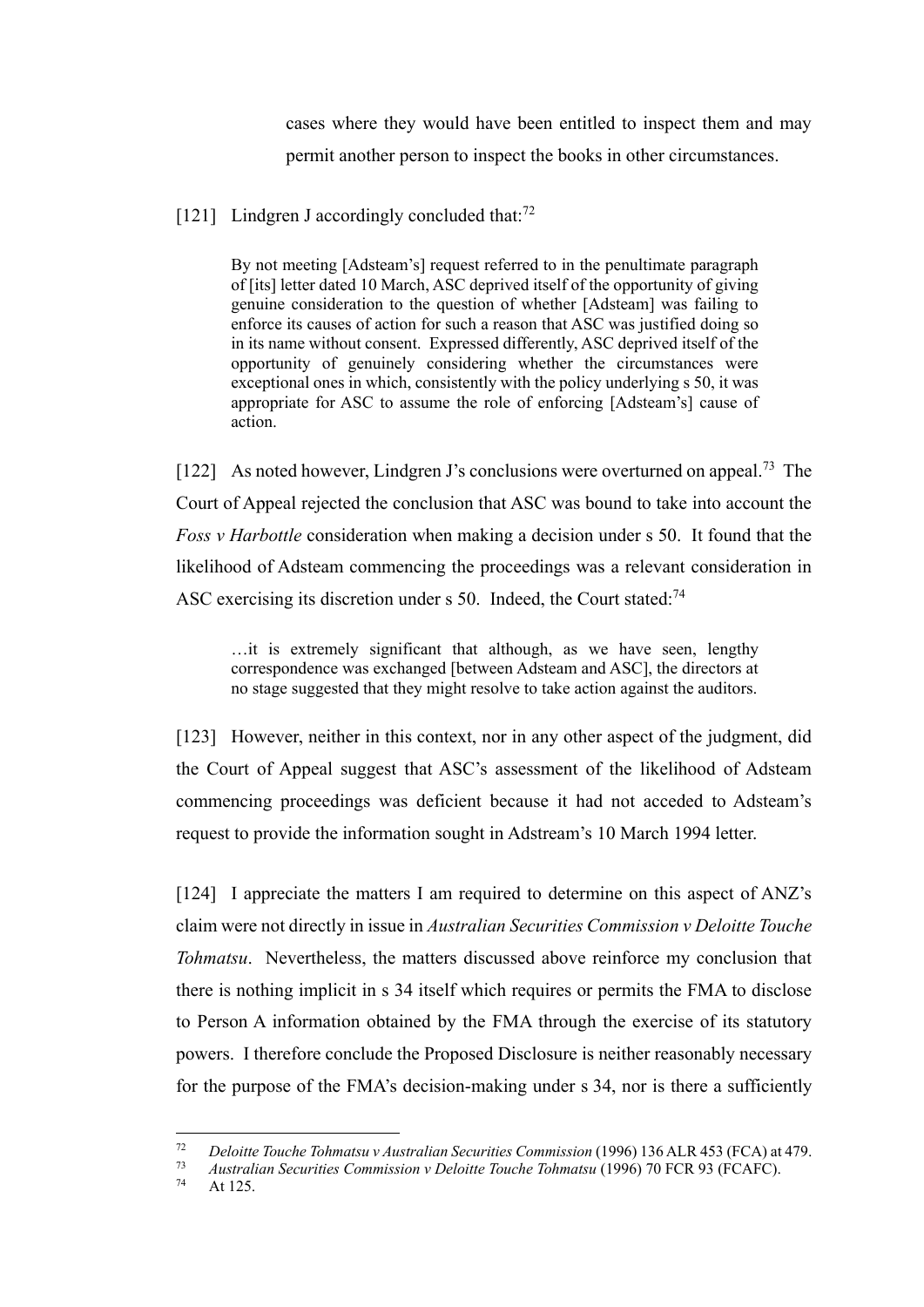close connection between the Proposed Disclosure and the FMA's decision-making under s 34.

[125] The FMA further submits the Proposed Disclosure is permitted by  $s$  59(3)(c), given a purpose of the Proposed Disclosure is to obtain responses and any additional information from the [Company X] investors to the information received from ANZ (the first purpose). However, I have already found that that purpose was a secondary (non-operative) purpose only.<sup>75</sup> Accordingly, I accept ANZ's submission that if I find the FMA may not release the documents and information for the operative purposes of disclosure (namely the second and third purposes), the decision to disclose cannot be "saved" by a non-operative purpose.<sup>76</sup>

[126] For the reasons set out above, I am satisfied that the material reasons for the FMA's decision to make the Proposed Disclosure were the second and third purposes. In other words, but for the second and third purposes, the decision to make the Proposed Disclosure would not have been made. It is accordingly not necessary to consider the first purpose in any detail.

[127] For completeness, however, I observe that the first purpose appears, with respect, to be somewhat of a makeweight argument. The record of the FMA's decision-making outlined above does not touch on, in any substantive way at least, why the Proposed Disclosure is reasonably necessary for, or even linked to, the first purpose. As stated above (at [\[45\]\)](#page-12-1), the scope of material to be disclosed was not determined by *any* reference to the first purpose, but only by reference to the second (and consequently) the third purposes.<sup>77</sup> Disclosure of confidential material which has been compulsorily acquired through the exercise of the FMA's statutory powers for a purpose unconnected with that material, would thwart the policy and objectives of the Act.

 $\overline{a}$ 

 $\frac{75}{76}$  Se[e \[45\]\(a\)](#page-12-2) above.

<sup>76</sup> In accordance with *Poananga v State Services Commission* [1985] 2 NZLR 385 (CA) at 393-394 per Cooke J; and *Unison Networks Ltd v Commerce Commission* [2007] NZSC 74, [2008] 1 NZLR 42 at [50]–[55]. The FMA did not dispute this approach as a matter of principle.

<sup>&</sup>lt;sup>77</sup> The documents to be disclosed being the FMA's external advice on a potential claim against ANZ and, to enable that advice to read in its proper context, the documents referred to in it. As noted at [40] above, the FMA considers this the minimum material required "allow the recipients to make informed decisions relate (sic) to any potential claim."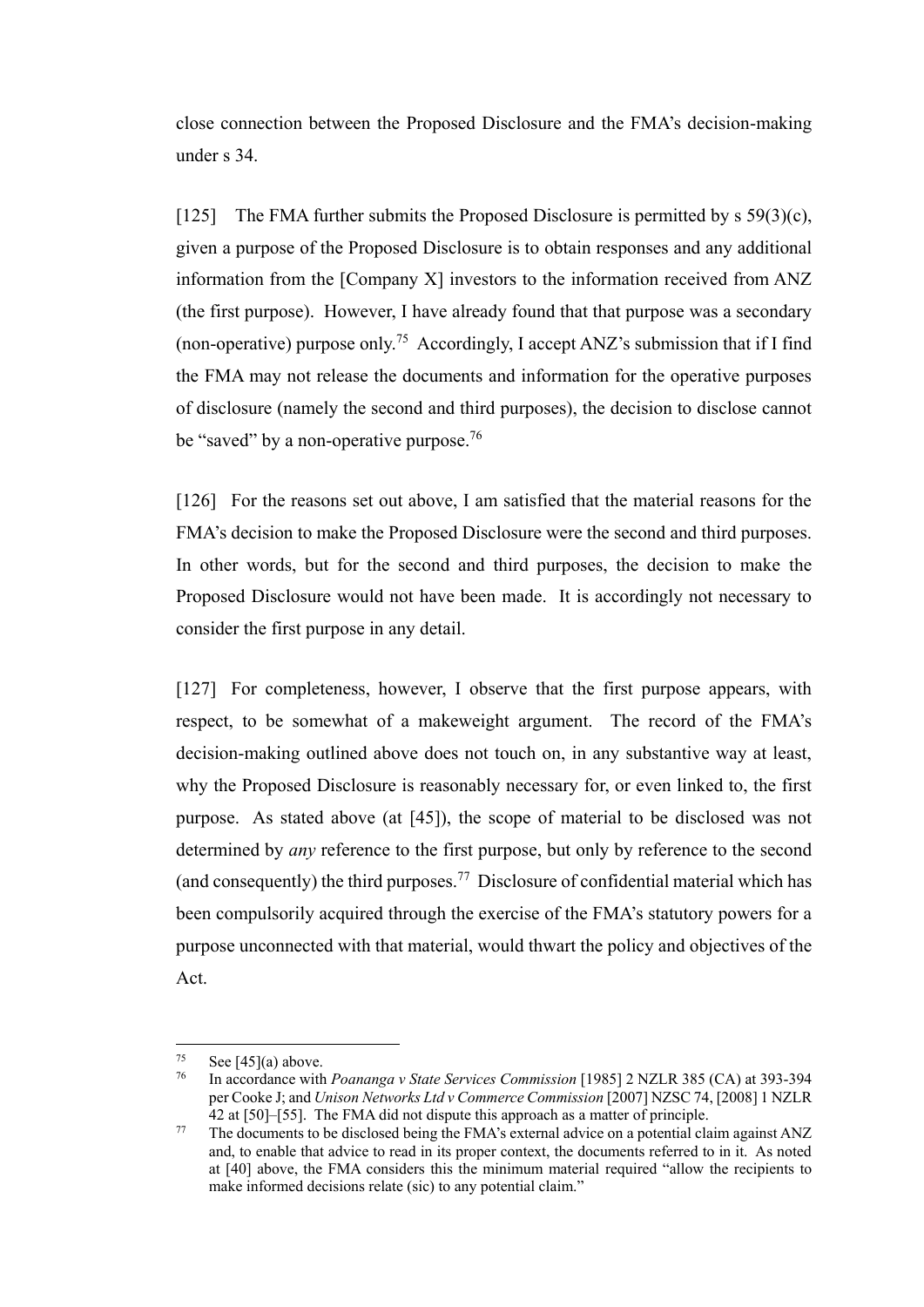[128] If the first purpose *had* been a material reason for the FMA's decision to make the Proposed Disclosure, then a court would ordinarily be hesitant to intervene, given it would be intervening in the exercise of a broadly-expressed power conferred on the FMA in the context of equally broadly-expressed objectives to which that power is directed. So, for example, whether it was reasonably necessary for the purpose of an ongoing FMA investigation to disclose certain confidential information to a third party, would ordinarily be a matter for the FMA, being the body with expertise in the underlying investigation and surrounding subject matter. A court's hesitancy to intervene is of course not without its limits.<sup>78</sup> However, given my finding on the nature of the first purpose as it concerns the FMA's decision to make the Proposed Disclosure, it is not necessary to comment any further on this issue.

[129] I accordingly turn to consider whether the Proposed Disclosure is permitted by s 59(3)(f) of the Act.

### <span id="page-43-0"></span>*Is the Proposed Disclosure permitted by s 59(3)(f)?*

[130] This aspect of ANZ's claim turns on the concept of disclosure to a person with a "proper interest". For the reasons outlined above, the interpretation of a broad concept such as a "proper interest" will turn on purpose and context.

[131] The starting point when considering when an interest will be a "proper" interest under s 59(3)(f) of the Act are the purposes of the section and the Act. The relevant purposes are to establish the FMA, state the FMA's main objectives and functions, and provide for the FMA's information gathering powers.<sup>79</sup>

[132] Also relevant are the FMA's objectives and functions. The FMA's "main" objective" is to "promote and facilitate the development of fair, efficient, and transparent financial markets".<sup>80</sup>

 $\overline{a}$ 

<sup>78</sup> As explained by the Supreme Court in *Unison Networks Ltd v Commerce Commission* [2007] NZSC 74, [2008] 1 NZLR 42 at [53], a statutory power is subject to limits even if it is conferred in unqualified or broadly framed terms.

<sup>79</sup> Financial Markets Authority Act 2011, s 3.

<sup>80</sup> Section 8.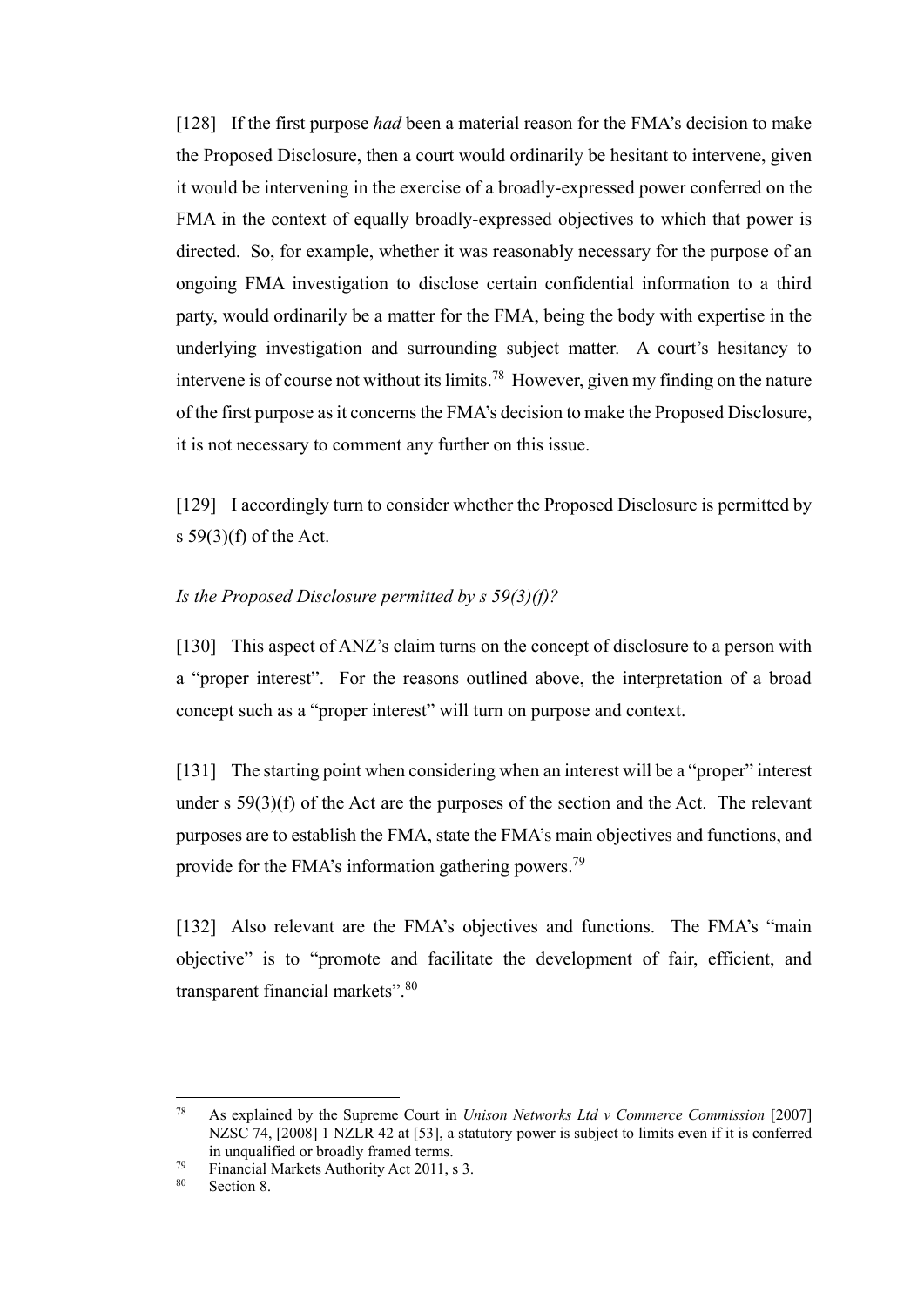[133] The FMA's functions are listed in s 9 of the Act. Relevant for present purposes are the FMA's functions to:

- (a) Promote the confident and informed participation of businesses, investors and consumers in the financial markets; $81$
- (b) Perform and exercise the functions, powers and duties conferred on it under the financial markets legislation; $82$
- (c) Monitor compliance with, investigate conduct that constitutes or may constitute a contravention of certain Acts;<sup>83</sup> and
- (d) Monitor, and conduct inquiries and investigations into any matters relating to, financial markets or the activities of financial markets participants or of other persons engaged in conduct relating to those markets<sup>84</sup>

[134] I have already addressed earlier in this judgment the FMA's key information gathering powers under s 25, and its powers and duties in relation to s 34.<sup>85</sup>

[135] There is no doubt the FMA is a public body and that its core objectives and functions are public in nature. Ultimately, its functions, powers and duties are aimed at driving its main *public* objective, namely promoting and facilitating the development of fair, efficient, and transparent financial markets. It is not a primary objective or function of the FMA to drive or promote purely private interests.

[136] A useful example of this public/private divide is found in s 34 itself. As noted above, when consideration was given to including s 34 in the Act, a key issue was whether the FMA, once established, would have the "necessary powers to achieve its objective of promoting fair, efficient and transparent markets".<sup>86</sup> For this reason,

<sup>81</sup> <sup>81</sup> Section 9(1)(a).<br><sup>82</sup> Section 9(1)(b)

<sup>&</sup>lt;sup>82</sup> Section 9(1)(b).<br><sup>83</sup> Section 9(1)(c).

Section  $9(1)(c)$ .

 $\frac{84}{85}$  Section 9(1)(d).

Se[e \[84\]](#page-23-1)[–\[96\]](#page-31-2) above.

<sup>86</sup> Regulatory Impact Statement at 2.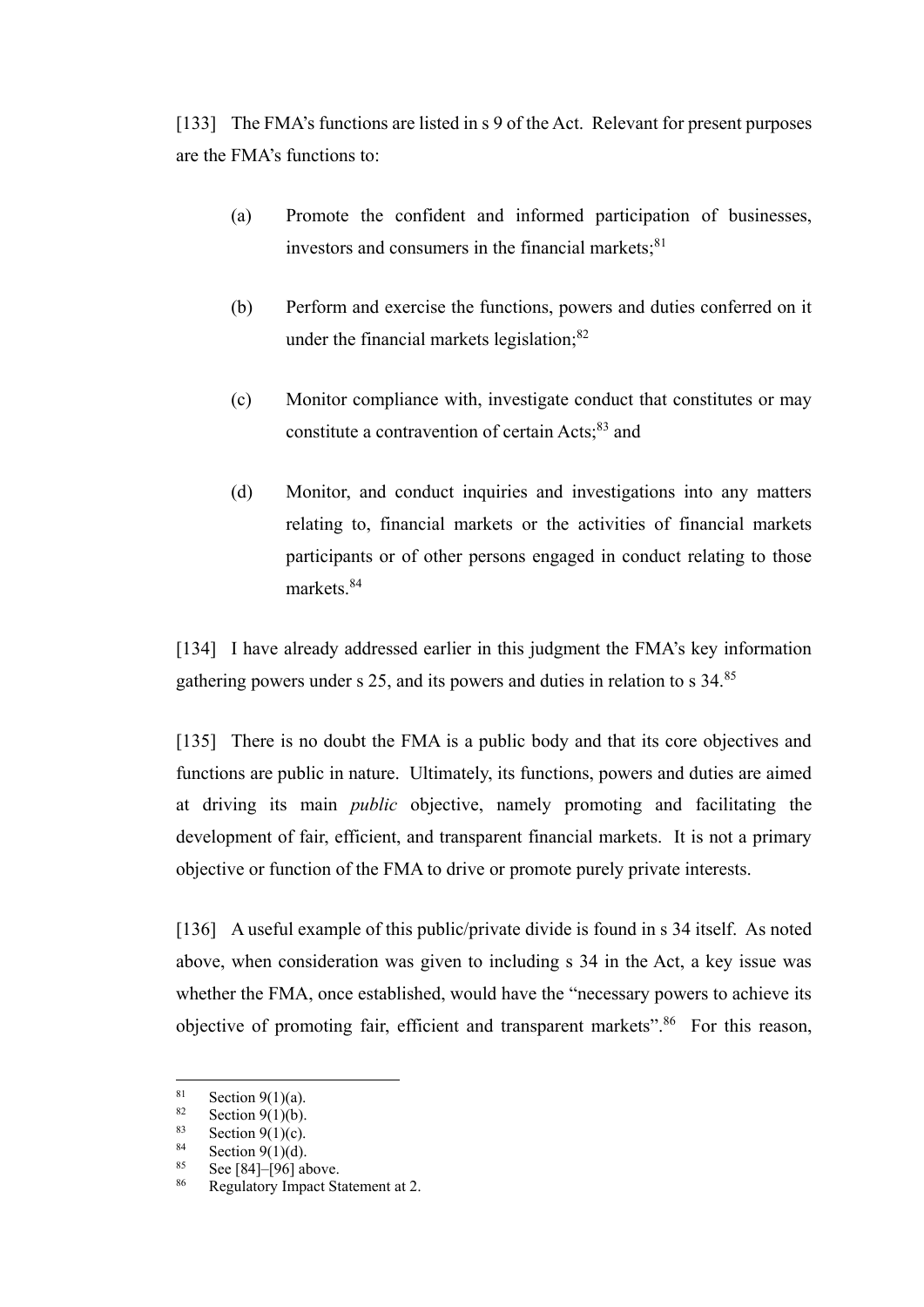introducing a new power such as that contained in s 34 was seen as a means of "benefit[ing] investor confidence in the regulator and financial markets".<sup>87</sup> It was not seen as serving the (private) purpose of securing redress for investors.

[137] This tension between the FMA's public interests and investors' private interests was highlighted in commentary to the Bill as it passed through the House. Again, as noted earlier, in the Explanatory Note to the Bill, the "primary objective" of the proposed new power was said to be to promote the public interest, rather than to obtain redress for investors (though redress might be a secondary consequence of the promotion of the public interest).<sup>88</sup> It was because of this tension that further amendments were made to the Bill by the Commerce Committee, to "strengthen the rights of individuals".<sup>89</sup>

[138] Ultimately, whether a person has a "proper interest" in receiving information for the purposes of s 59(3)(f) will be fact specific, and will turn on the nature of that person's interest in any given case. It is therefore not helpful to seek to formulate a generic and broad approach to what will and will not amount to a "proper interest" under s 59(3)(f). But given the purposes of the Act, and the FMA's core objectives and functions, coupled with the strict limits on the circumstances in which the FMA is permitted to disclose confidential information obtained through the exercise of its statutory powers, I do not consider disclosure to a person who has a purely *private* interest in receipt of the materials, divorced from any of the public purposes of the Act, or the public objectives and functions of the FMA, would be disclosure to a person with a "proper interest".

[139] Such an approach is consistent with the approach taken in *Marcel*.<sup>90</sup> At first instance and on appeal, the Courts held that disclosure of documents obtained by a *public* body (in that case the police) for *public* purposes could not be voluntarily disclosed to *private* individuals for *private* purposes. A similar conclusion was

<sup>87</sup>  $\begin{array}{c} 87 \\ 88 \\ \hline \end{array}$  At 2.

<sup>&</sup>lt;sup>88</sup> Financial Markets (Regulators and KiwiSaver) Bill 2010 (211-1), Explanatory Notes at 4.<br><sup>89</sup> Financial Markets (Regulators, and *ViviSaver*), Bill 2010 (211.2), Evropetary Notes

<sup>89</sup> Financial Markets (Regulators and KiwiSaver) Bill 2010 (211-2), Explanatory Notes at 4, including the right of Person A to object to the FMA taking a proceeding on their behalf, and including a duty on the FMA to consult with Person A after the FMA had commenced proceedings in Person A's name.

<sup>90</sup> *Marcel v Commissioner of Police of the Metropolis* [1992] Ch 225 (CA).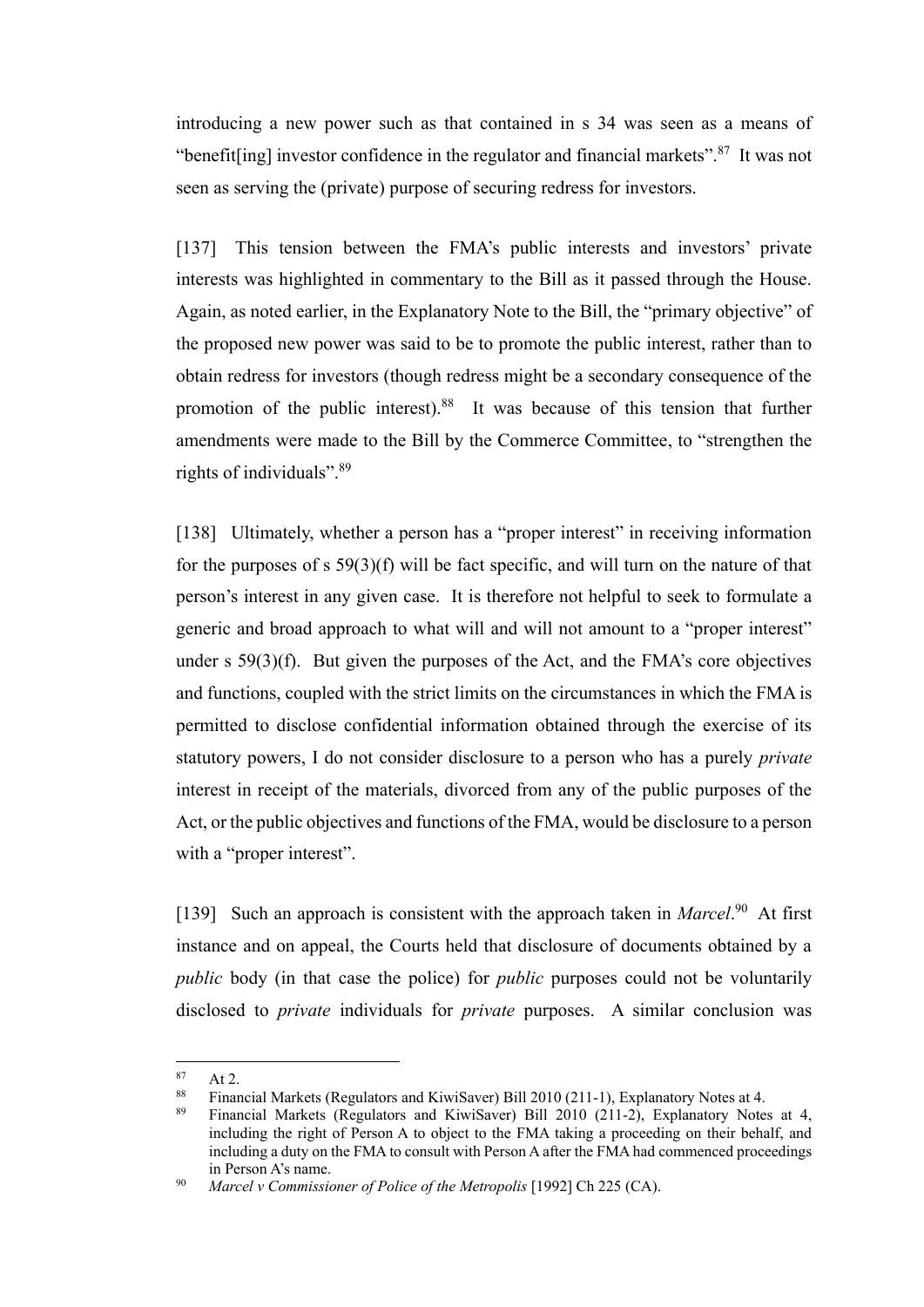reached by Harrison J in *Stepping Stones*, where his Honour concluded that disclosure of documents obtained by the police was not permitted for the purpose of assisting a private party in civil proceedings against the person from whom the documents had been obtained<sup>91</sup>

[140] Mr Rennie submits that unlike the entities being considered in *Marcel* and *Stepping Stones* (the police), the FMA's functions extend to facilitating purely private interests, and that the Act is "replete with measures enabling the FMA to assist investors recover money where they have wrongfully suffered loss". Measures referred to by the FMA include:

- (a) Acceptance and enforcement of compensation undertakings under s 46A of the Act;
- (b) Intervening in civil proceedings in s 48 of the Act;
- (c) Obtaining declarations of contravention in ss 486 to 488 of the Financial Markets Conduct Act 2013 ("FMC Act") designed to facilitate claims for compensation by investors;
- (d) Obtaining compensatory orders under ss 494 and 495 of the FMC Act for investors who have suffered loss because of a contravention of a civil liability provision;
- (e) Obtaining "other civil liability orders" under ss 497 and 498 of the FMC Act for investors who have suffered loss because of a contravention of a civil liability provision;
- (f) Obtaining asset preservation orders under ss 522 to 524 of the FMC Act;
- (g) Obtaining compensatory orders under s 42 of the Financial Markets Supervisors Act 2011; and

 $\overline{a}$ <sup>91</sup> *The Stepping Stones Nursery Ltd v Attorney-General* [2002] 3 NZLR 414 (HC).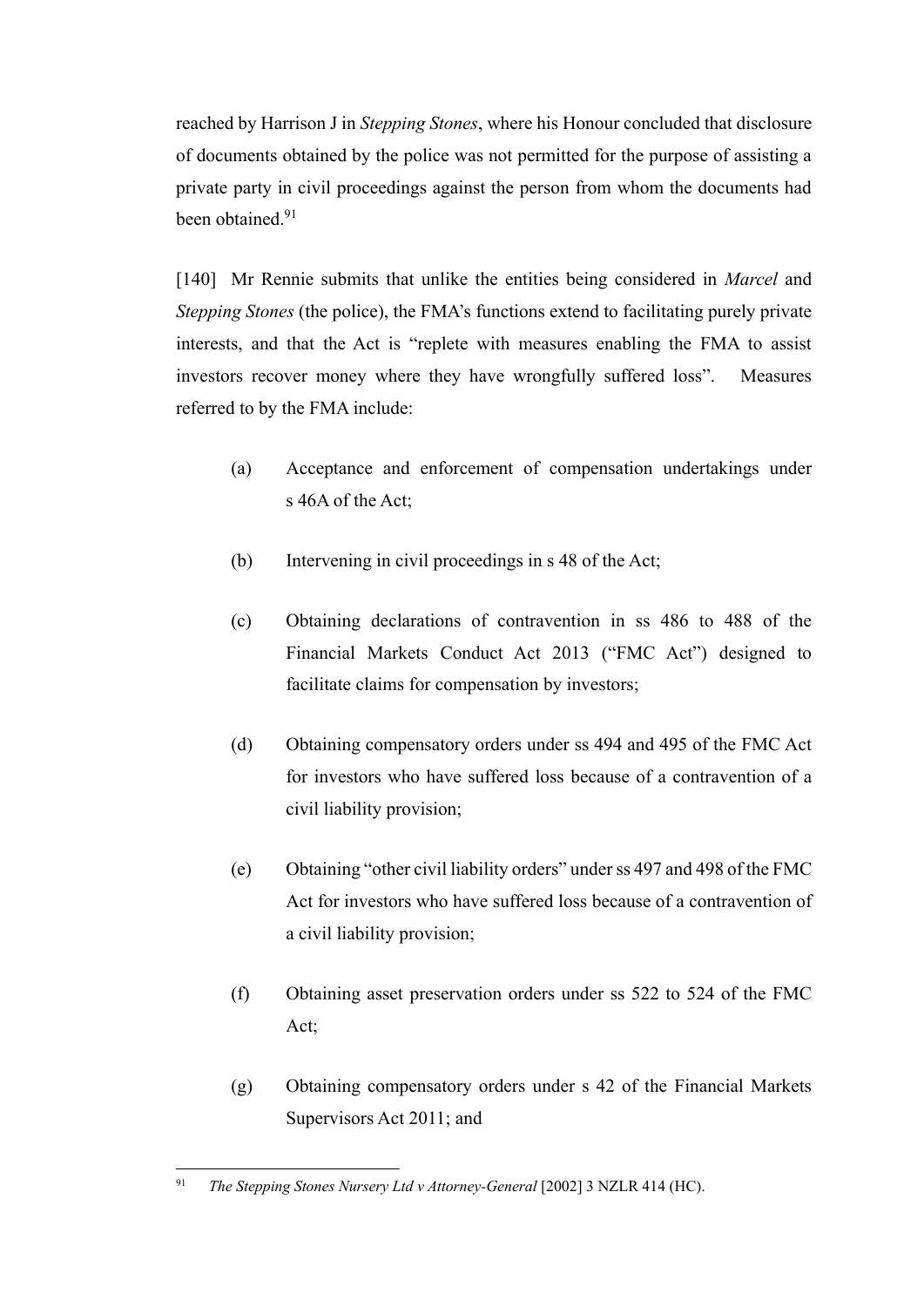(h) The acceptance and enforcement of compensation undertakings under s 82(1) and (2)(c) of the Anti-Money Laundering and Countering of Financing of Terrorism Act 2009.

[141] I accept the functions of the FMA are different to and broader in some respects than the functions of the police. Nevertheless, the above functions and powers of the FMA are ancillary to and for the purpose of achieving the FMA's primary *public* objective set out in s 8 of the Act. Moreover, these examples of the FMA assisting or being involved in securing civil redress are expressly and carefully addressed in the relevant statutes, rather than enabled through general and ultimately vague words. They also involve the FMA itself taking steps or actions to obtain or facilitate that redress.

[142] Turning to the specific bases upon which the FMA says the [Company X] investors have a proper interest in this case, the FMA first says that the investors' interest in receiving the information is "referable to their interest in the FMA's ongoing investigation". I disagree that interest amounts to a "proper interest" for the purposes of s 59(3)(f). In the context of any investigation or inquiry conducted by the FMA, there will be a multitude of parties with an interest in the ongoing investigation or inquiry. If this were a sufficient foundation for disclosure under s 59(3)(f), that would amount to a very significant exception to the FMA's primary obligation not to disclose information obtained as a result of the exercise of its statutory powers. I do not consider Parliament intended such a broad exception through the use of the general words in  $s$  59(3)(f).

[143] The FMA further submits the [Company X] investors have a proper interest in receiving the documents given the prospect the FMA might exercise their cause of action under s 34. However, I have already held that disclosure for the purposes of enabling the FMA to carry out its own decision-making under s 34 of the Act is not a permitted disclosure under s 59(3)(c). Accordingly, I do not consider the [Company X] investors have a "proper interest" in receipt of the information and documents when such disclosure is not reasonably necessary or sufficiently connected with the FMA's own decision-making functions under s 34.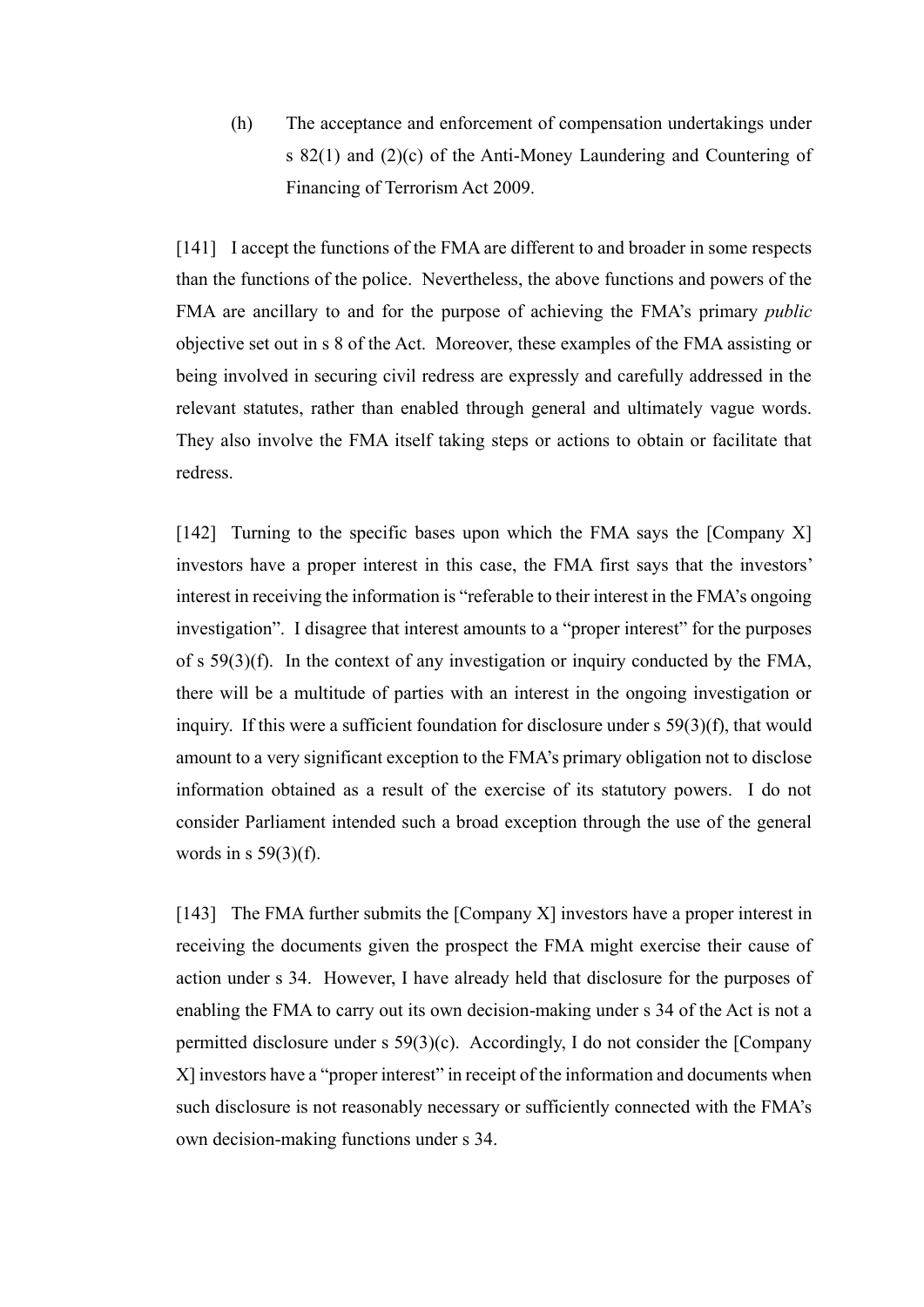[144] Finally, the FMA says disclosure to enable the [Company X] investors to evaluate [Redacted] causes of action is consistent with the policies and objectives of the Act and accordingly gives the investors a "proper interest" in receipt of the material concerned. It is in this context the FMA relies on what it says is the absence of the sharp public/private divide, as discussed above.

[145] Such disclosure, however, does not involve the FMA *itself* taking action to secure or assist in securing redress for investors, which would be consistent with its primary public objective and functions. A regulator taking steps in appropriate circumstances to seek redress signals the regulator has strength, and in turn drives confidence in the financial markets. That was the very purpose of enacting s 34, which provides the appropriate mechanism for securing investors' access to compensation when to do so would be in the public interest.<sup>92</sup> Conversely, investors' private interests in independently pursuing their own claims are not sufficiently connected or linked to the FMA's public functions and objectives to mean they have a "proper interest" in disclosure for the purposes of s 59(3)(f).

[146] The conclusions reached in the preceding paragraphs are reinforced by the requirement in s 59(4) of the Act that the FMA must not make disclosure under s 59(3)(f) unless it is satisfied appropriate protections are or will be in place for the purpose of maintaining the confidentiality of the information or documents concerned. As a mechanism to assist investors to *obtain* compensation, the information disclosed would ultimately need to be deployed in the proceedings seeking such compensation. In those circumstances, it is difficult to see how the FMA could be satisfied at the preliminary disclosure stage that the information would remain confidential. The practical issues relating to confidentiality discussed a[t \[107\]](#page-34-0) to [\[110\]](#page-36-0) above would also be relevant.

[147] I am reinforced in reaching my conclusion by the terms of s 65. It would be unusual for Parliament to prohibit a party who is seeking redress from a market participant in private proceedings from obtaining the information from the FMA through discovery (or the issue of a subpoena), but nonetheless intend the FMA to be

<sup>92</sup> See the history and purpose of s 34 at [\[86\]–](#page-28-1)[\[96\]](#page-31-2) above.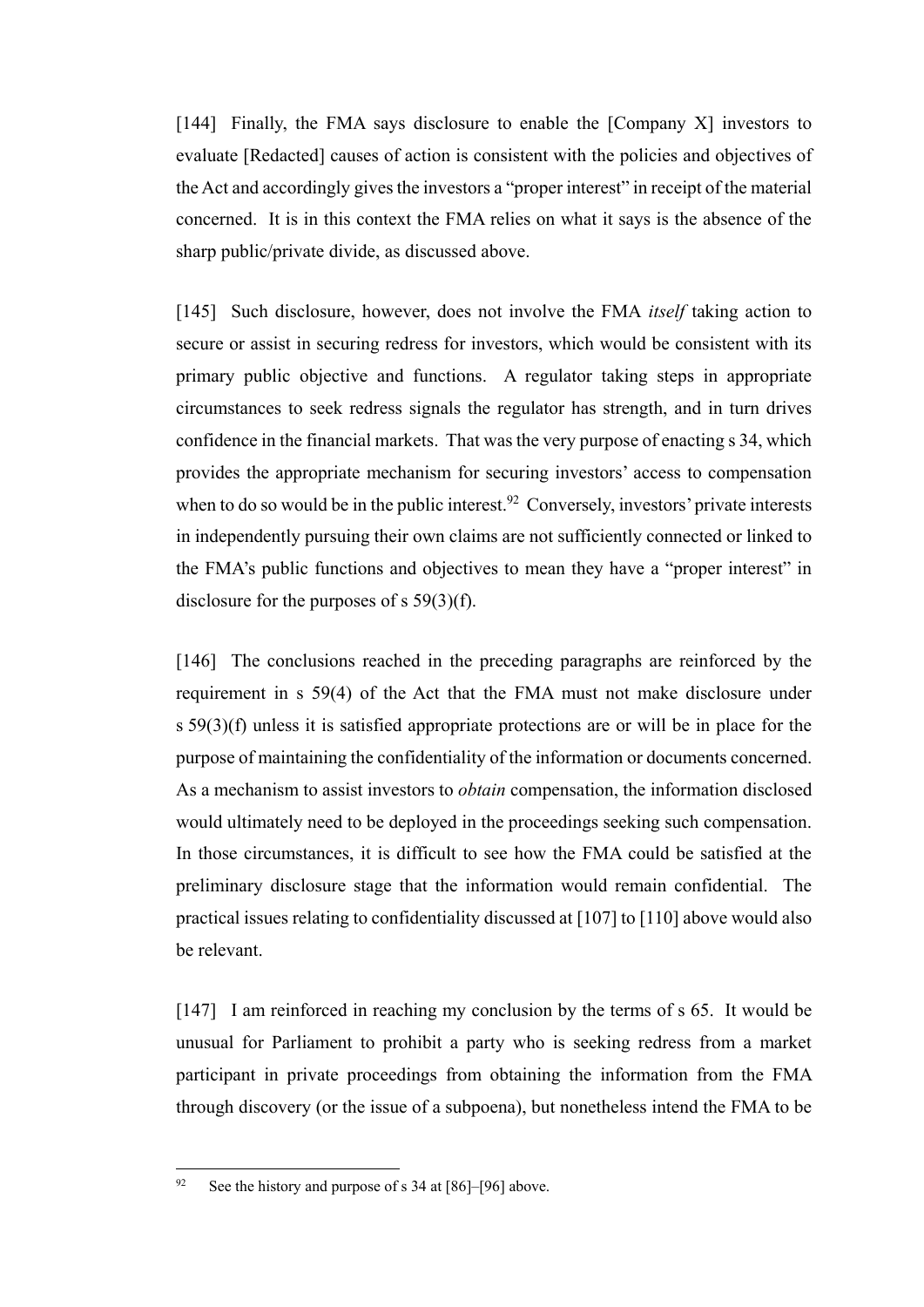able to voluntarily provide the same information to that party for the purpose of assisting it obtain such redress.

[148] There is also a concern that if disclosure to assist a person obtain compensation (in circumstances where the FMA does not itself take steps to obtain such compensation) gave that person a proper interest under s 59(3)(f), this would have a negative effect on market participants' cooperation with the FMA in the conduct of its inquiries and investigations. Section 59 is not limited to information obtained compulsorily by the FMA, but extends to *any* information obtained by the FMA under the Act. This would include information voluntarily provided to the FMA in the course of an inquiry or investigation. A market participant would no doubt be hesitant to voluntarily provide documents and information to the FMA if it understood that, if the FMA considered the information supported a claim by a third party against the market participant, the FMA would be permitted to disclose that information to the third party. Such concerns would also likely drive a strict and "black letter" approach to compliance with statutory notices seeking documents and information. I do not consider Parliament intended such negative outcomes through the permission granted in s  $59(3)(f)$ .

[149] For these reasons, I conclude the Proposed Disclosure is not to a person with a proper interest for the purposes of s 59(3)(f).

[150] I now turn to make some brief concluding observations on ANZ's first and third causes of action.

#### <span id="page-49-0"></span>*First cause of action*

[151] ANZ's first cause of action pleads that the Proposed Disclosure is outside the functions of the FMA as conferred by s 9 of the Act (and supplemented by s 14 Crown Entities Act 2004) and inconsistent with the purpose for which the s 25 powers are conferred.

[152] Section 59 of the Act is a carefully calibrated regime in relation to the confidentiality of information obtained by the FMA, and prescribed circumstances in which that information may be disclosed. Given this, it is difficult to see, and the FMA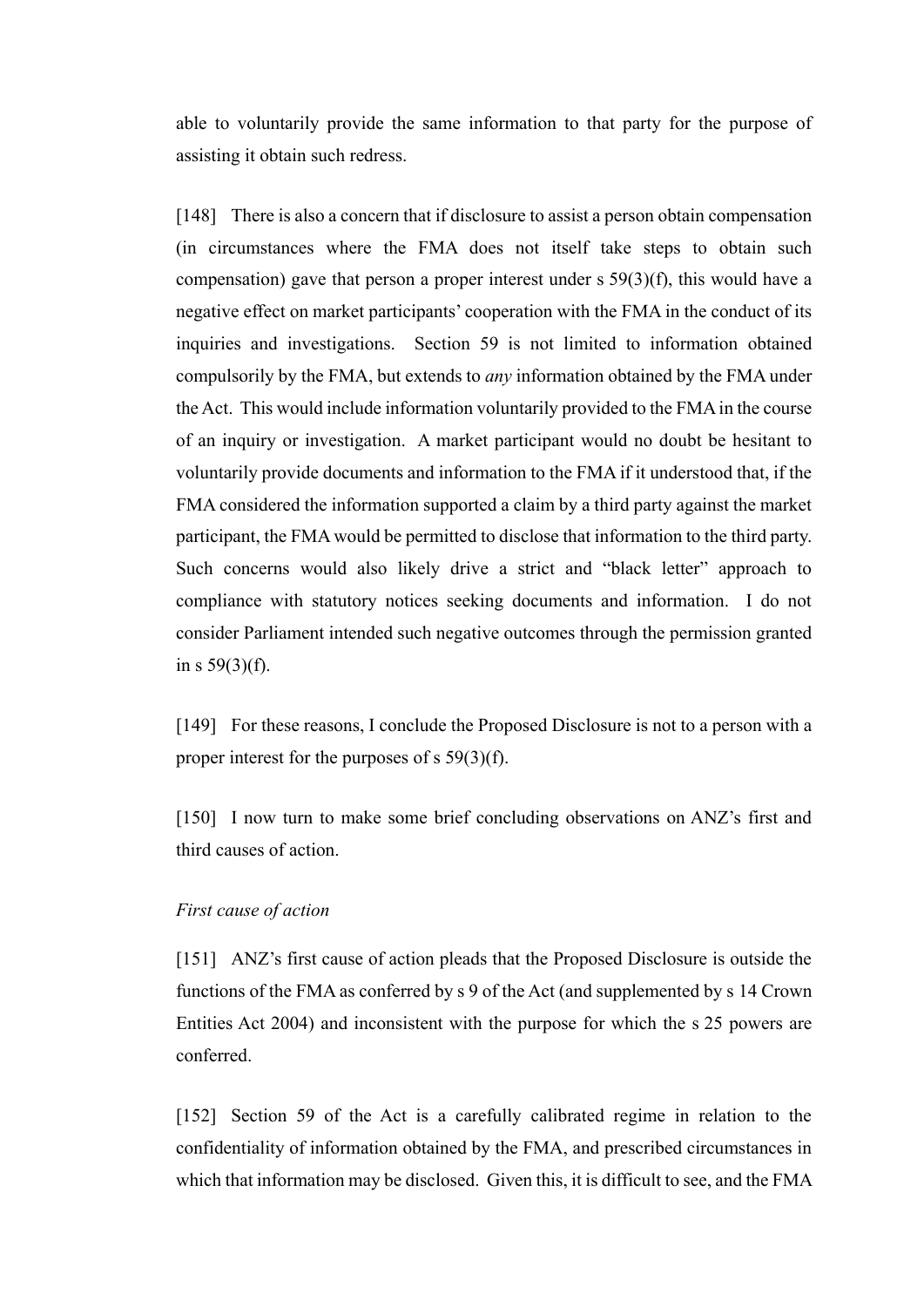did not seek to suggest, that if the Proposed Disclosure was not permitted under s 59(3), it was nevertheless permitted through some broader approach to the FMA's powers and functions.

[153] As I have found the Proposed Disclosure is not permitted by s 59(3), it follows that the Proposed Disclosure is not otherwise permitted by the broader functions of the FMA as conferred by s 9 of the Act.

[154] I do not consider, however, that if the Proposed Disclosure is inconsistent with s 25 of the Act, it is therefore ultra vires and unlawful. This is because the Act goes further than simply specifying that material obtained through the exercise of the FMA's powers under s 25 can only be used or disclosed for the purposes for which it is obtained. Instead, it lists, in s 59(3), seven scenarios in which disclosure is permitted, only one of which could be argued to be the "flip side" of s 25 (namely, s  $59(3)(c)$ ). Thus, the mere fact that disclosure of information might be "inconsistent" with the purpose for which the information was obtained would not render that disclosure ultra vires or unlawful, if nevertheless permitted by s 59(3).

[155] In light of these observations, and given my conclusion that the Proposed Disclosure is not permitted by s 59(3), I need not say anything further on this cause of action.

#### <span id="page-50-0"></span>*Third cause of action*

[156] The third cause of action, breach of confidence, adds little, if anything, to the first two causes of action. Scant attention was given to it in either party's submissions, written or oral.

[157] There is no dispute that the documents and information in question are confidential. ANZ submits that under common law and the Act, the FMA is required to treat ANZ's information as confidential unless it has a statutory basis for release. The FMA does not dispute that. To the extent authority is required as to the position at common law, Lord Toulson stated in *Ingenious Media*: 93

<sup>93</sup> <sup>93</sup> *R (Ingenious Media Holdings plc) v Revenue and Customs Commissioners* [2016] UKSC 54, [2016] 1 WLR 4164 at [28].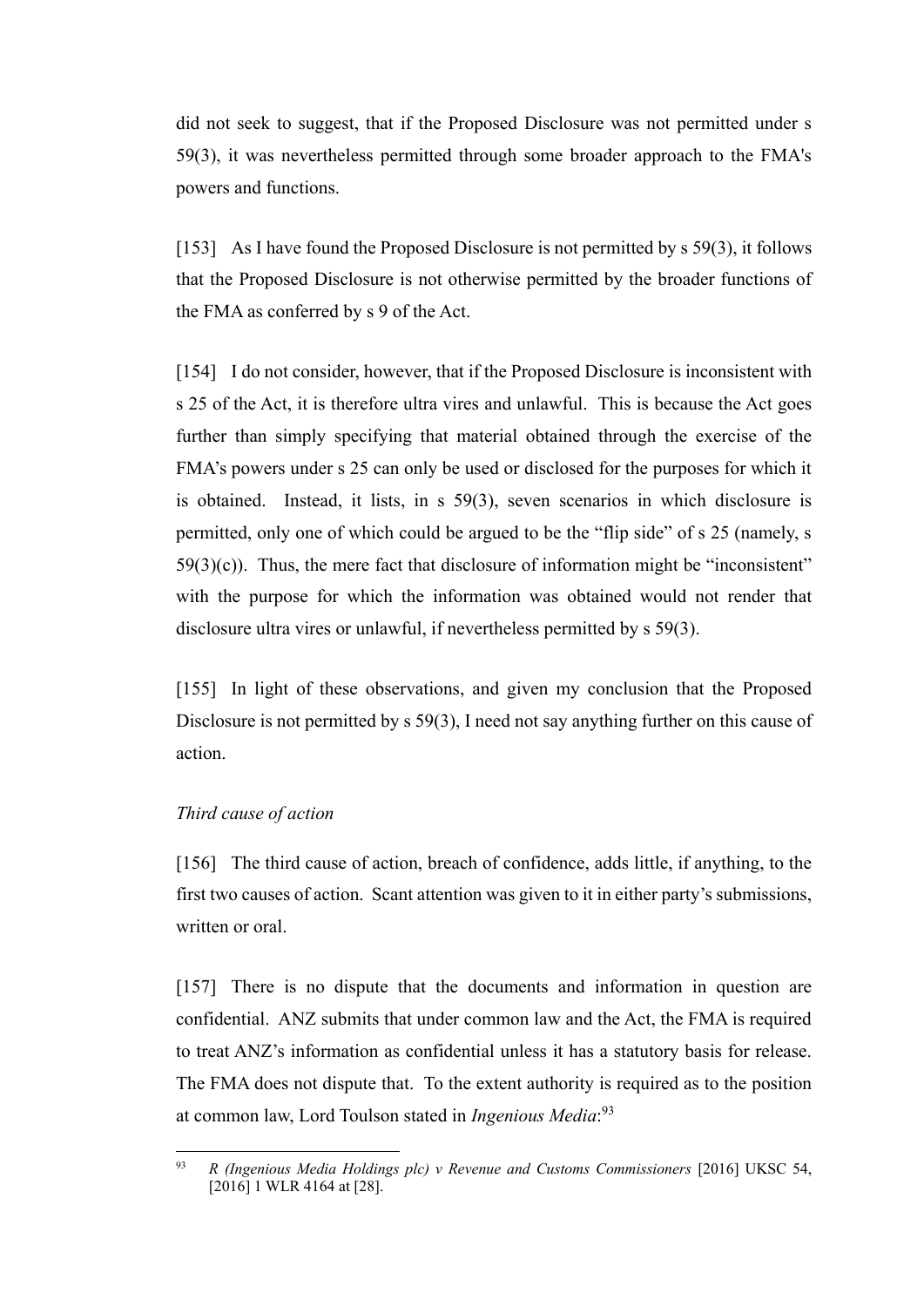It is important to emphasise that public bodies are not immune from the ordinary application of the common law, including in this case the law of confidentiality.

[158] I have found that the Proposed Disclosure is not permitted by the terms of the Act. Accordingly, the Proposed Disclosure would be in breach of the FMA's duty of confidence to ANZ.

[159] The relief sought on this (equitable) cause of action is a declaration that the Proposed Disclosure is in breach of confidence and a permanent injunction restraining the FMA from making the Proposed Disclosure. Given the orders I propose to make on the second cause of action (see [\[161\]](#page-51-2) below), I do not consider it necessary to make these additional orders.

#### <span id="page-51-0"></span>**Result and costs**

<span id="page-51-1"></span>*Result*

- <span id="page-51-2"></span>[160] The Proposed Disclosure is not permitted by ss  $59(3)(c)$  or  $59(3)(f)$  of the Act.
- [161] There are accordingly orders:
	- (a) quashing the FMA's decision to make the Proposed Disclosure; and
	- (b) prohibiting the FMA from making the Proposed Disclosure.

[162] I should emphasise that the above orders are obviously aimed at the FMA's decision to make the Proposed Disclosure only. They do not extend to any future potential disclosure of some or all of the material which is the subject of the Proposed Disclosure for other purposes (for example, disclosure in the context of any consultation under s 40, or in the context of the FMA prosecuting any proceedings against ANZ, were the FMA to exercise its powers under s 34). That is not to signal that disclosure for those or other purposes would necessarily be lawful; whether disclosure for any other purpose is a permitted disclosure under s 59(3) of the Act (or at law) would need to be considered on its own merits.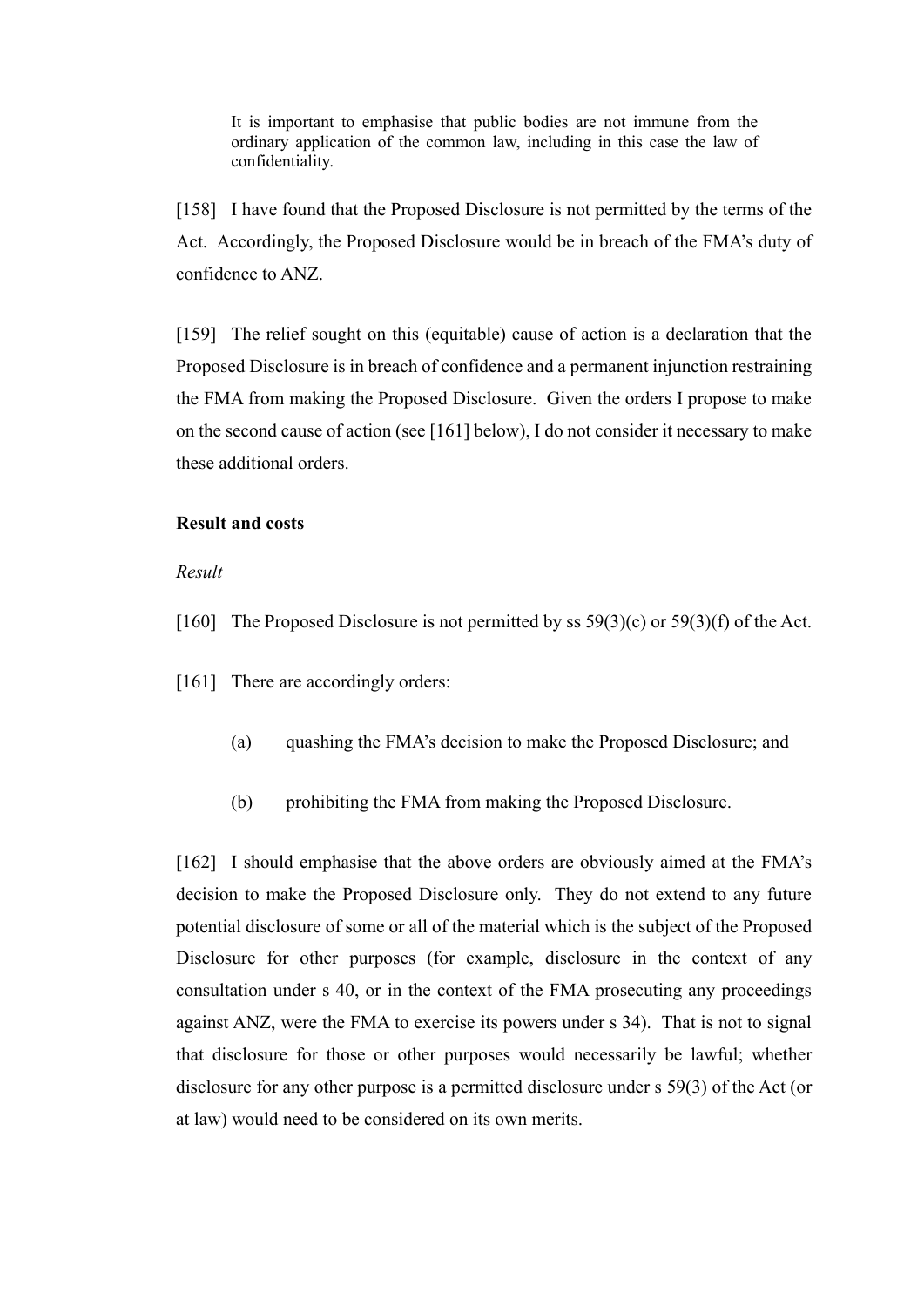#### <span id="page-52-0"></span>*Costs*

[163] Given the result of this proceedings, costs ought to follow the event in the ordinary way, in favour of ANZ.

[164] If the parties are unable to agree on costs, memoranda (no longer than five pages) may be filed; ANZ's memorandum within 15 working days of the date of this judgment, the FMA's within a further five working days. The parties had suggested in an earlier case management memorandum that the proceeding be categorised as a category 3 proceeding for costs purposes. I agree that is appropriate. I flag that I am minded to certify for second counsel, but not third.

Fitzgerald J

 $\overline{\phantom{a}}$  , where  $\overline{\phantom{a}}$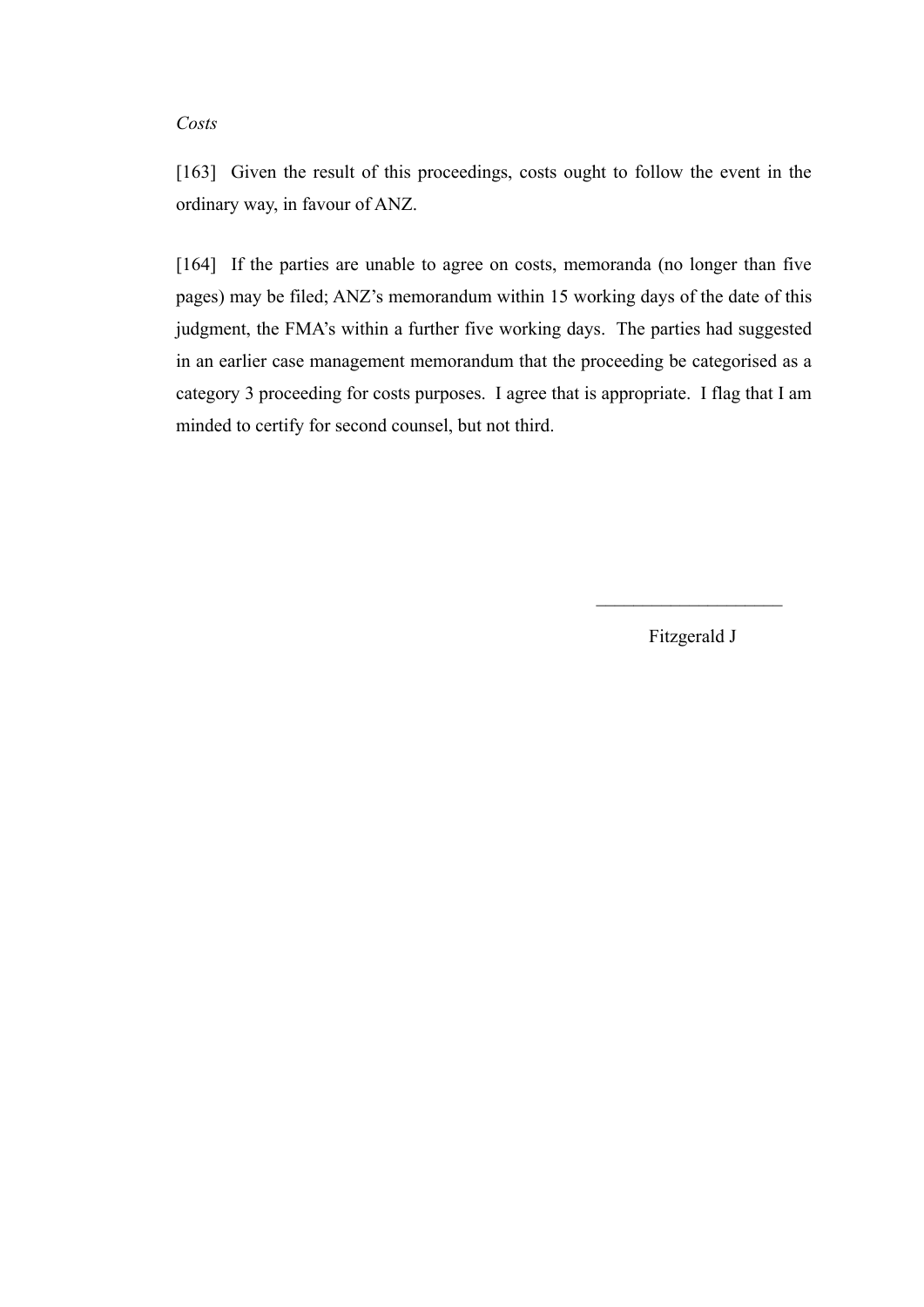## <span id="page-53-0"></span>**8 FMA's main objective**

The FMA's main objective is to promote and facilitate the development of fair, efficient, and transparent financial markets.

## **9 FMA's functions**

- (1) The FMA's functions are as follows:
	- (a) to promote the confident and informed participation of businesses, investors, and consumers in the financial markets, including (without limitation) by—
		- (i) collecting and disseminating information or research about any matter relating to those markets:
		- (ii) issuing warnings, reports, or guidelines, or making comments, about any matter relating to those markets, financial markets participants, or other persons engaged in conduct relating to those markets (including in relation to 1 or more particular persons):
		- (iii) providing information about its functions, powers, and duties under this Act and other enactments (including promoting awareness by investors that all investments involve risks and that it is not the role of the FMA to remove those risks):
		- (iv) providing, or facilitating the provision of, public information and education about any matter relating to those markets:
		- (v) stating whether or not, or in what circumstances, the FMA intends to take or not take action over a particular state of affairs or particular conduct (for example, to give a person some level of certainty that the FMA will take no further action in relation to a matter):
	- (b) to perform and exercise the functions, powers, and duties conferred or imposed on it by or under the financial markets legislation and any other enactments:
	- (c) to monitor compliance with, investigate conduct that constitutes or may constitute a contravention or an involvement in a contravention of, and enforce [the Acts referred to in Schedule 1] …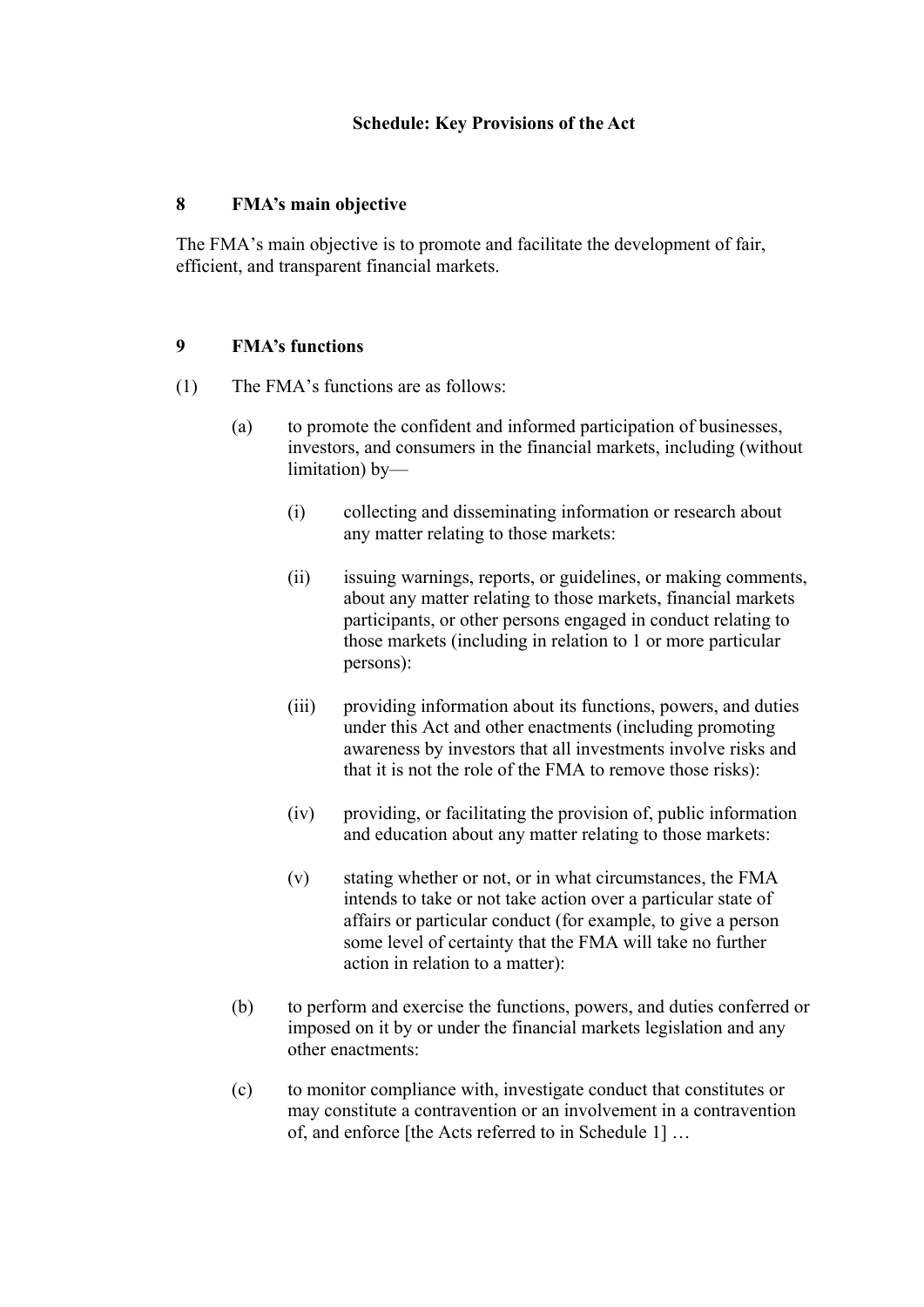- (d) to monitor, and conduct inquiries and investigations into any matter relating to, financial markets or the activities of financial markets participants or of other persons engaged in conduct relating to those markets:
- (e) to keep under review the law and practices relating to financial markets, financial markets participants, and other persons engaged in conduct relating to those markets:

## **25 FMA may require person to supply information, produce documents, or give evidence**

- (1) If the FMA considers it necessary or desirable for the purposes of performing or exercising its functions, powers, or duties under this Act or any provision of the financial markets legislation, the FMA may, by written notice served on any person, require the person—
	- (a) to supply to the FMA, within the time and in the manner specified in the notice, any information or class of information specified in the notice; or
	- (b) to produce to the FMA, or to a person specified in the notice acting on its behalf in accordance with the notice, any document or class of documents specified in the notice (within the time and in the manner specified in the notice); or
	- (c) if necessary, to reproduce, or assist in reproducing, in usable form, information recorded or stored in any document or class of documents specified in the notice (within the time and in the manner specified in the notice); or
	- (d) to appear before the FMA, or a specified person, at a time and place specified in the notice to give evidence, either orally or in writing, and produce any document or class of documents specified in the notice.
- (2) The FMA may also exercise its powers under subsection (1) for the purposes of complying with the request of an overseas regulator under section 31 or otherwise co-operating with an overseas regulator.
- (3) Information supplied in response to a notice under subsection  $(1)(a)$  must be—
	- (a) given in writing; and

…

(b) signed in the manner specified in the notice.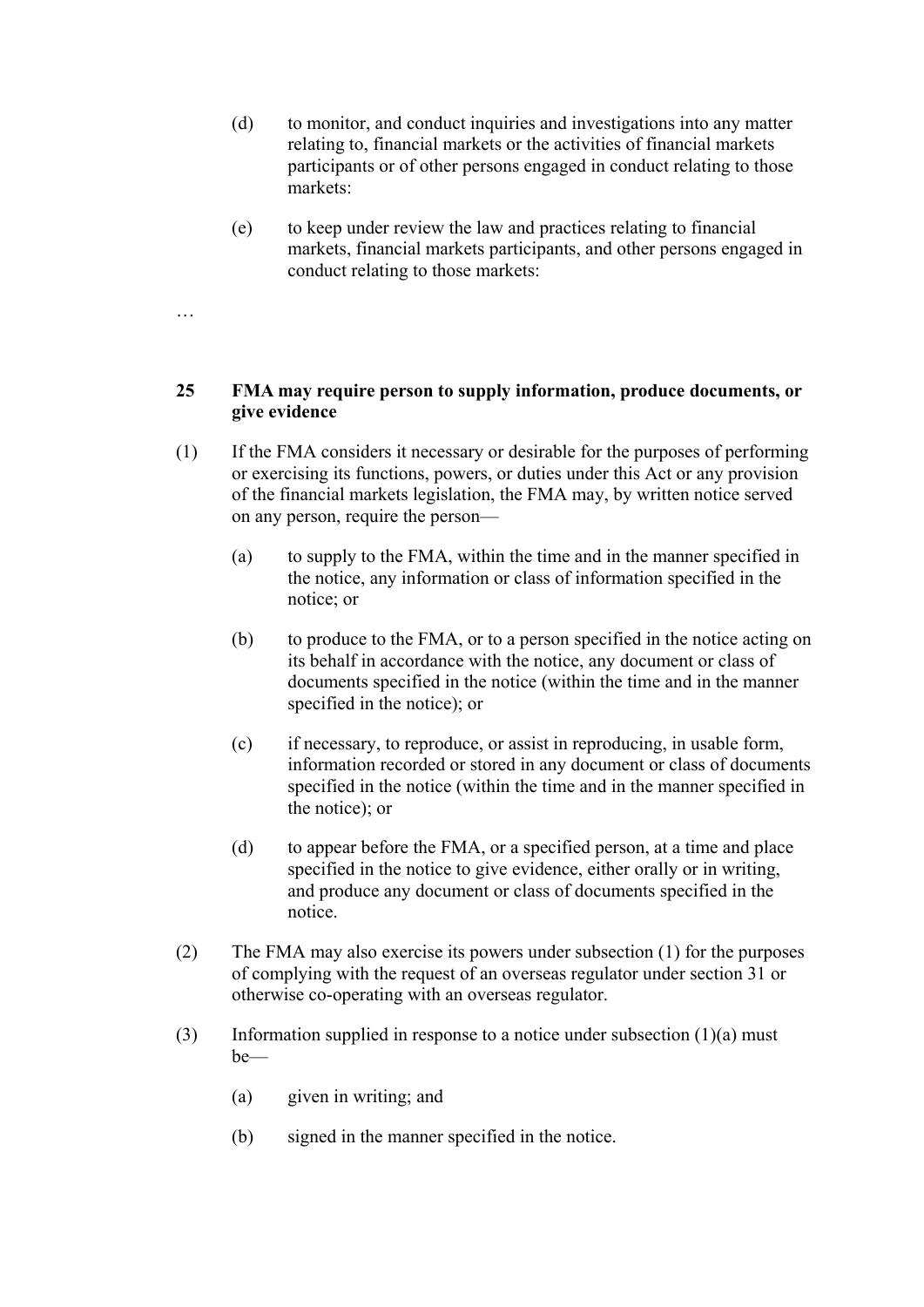- (4) If a document is produced in response to a notice under subsection (1), the FMA, or the person to whom the document is produced, may—
	- (a) inspect and make records of that document; and
	- (b) take copies of the document or extracts from the document.
- (5) In this section and sections 26 and 27, *specified person* means—
	- (a) a member or an employee of the FMA; or
	- (b) another person to whom the board of the FMA has delegated the power to receive the relevant evidence (being a person that the FMA is satisfied is suitably qualified or trained, or is a member of a class of persons who are suitably qualified or trained, to exercise the power).
- (6) Subpart 5 contains miscellaneous provisions relating to the powers in this subpart.

## **34 FMA may exercise person's right of action**

- (1) If, as a result of an inquiry or investigation carried out by the FMA, the FMA considers that it is in the public interest for it to do so, the FMA may, in accordance with this subpart,—
	- (a) exercise the right of action that a person (**person A**) has against a person who is or has been a financial markets participant by commencing and controlling specified proceedings against the person who is or has been a financial markets participant; or
	- (b) take over specified proceedings that have been commenced by a person (**person A**) against a person who is or has been a financial markets participant for the purpose of continuing the proceedings.
- (2) In this subpart, *specified proceedings* means any of the following kinds of proceedings:
	- (a) proceedings under, or in respect of, any financial markets legislation (other than criminal proceedings):
	- (b) proceedings seeking damages or other relief for a contravention, an involvement in a contravention, fraud, negligence, breach of duty, or other misconduct, committed in connection with a matter to which the inquiry or investigation referred to in subsection (1) related.
- (3) In exercising a power under this section, the FMA must act in the public interest, but (subject to that duty) may take into account the interests of—
	- (a) person A; and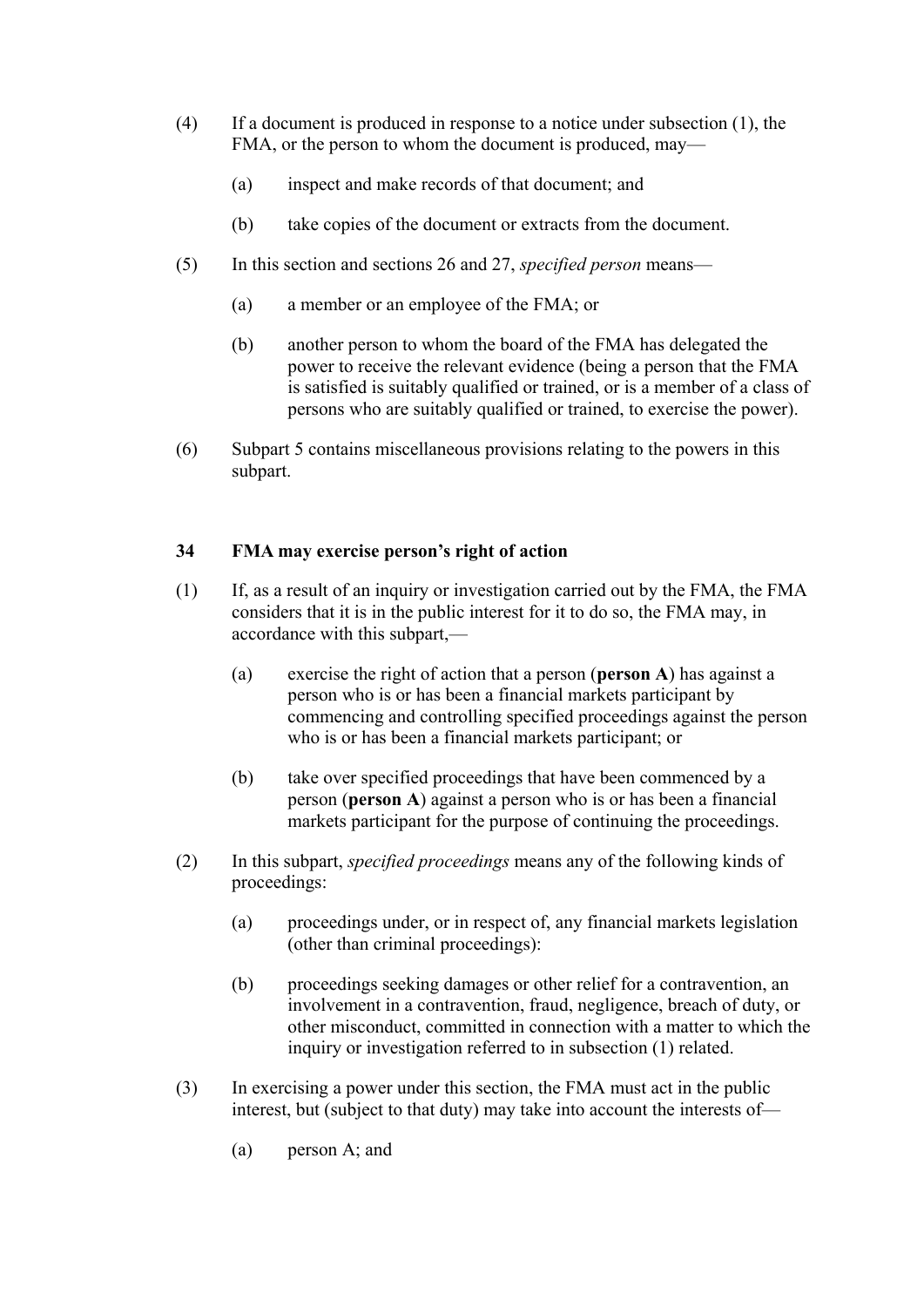- (b) the shareholders, members, and creditors of person A; and
- (c) if person A is an issuer, any product holders of financial products issued by person A.
- (4) [Repealed]
- (5) The FMA must, when considering whether exercising a power under this section is in the public interest, have regard to—
	- (a) its main objective under section 8; and
	- (b) the likely effect of the proceedings on the future conduct of financial markets participants in connection with the financial markets; and
	- (c) whether exercising the powers is an efficient and effective use of the FMA's resources; and
	- (d) the extent to which the proceedings involve matters of general commercial significance or importance to the financial markets; and
	- (e) the likelihood of person A commencing the proceedings (if those proceedings have not yet been commenced) and diligently continuing the proceedings; and
	- (f) any other matters it considers relevant.

## **59 Confidentiality of information and documents**

- (1) This section applies to the following information and documents:
	- (a) information and documents supplied or disclosed to, or obtained by, the FMA under this Act or any financial markets legislation:
	- (b) information and documents supplied or disclosed to, or obtained by, a person authorised under section 52 (an *authorised person*) under subpart 1:
	- (c) information derived from information and documents referred to in paragraph (a) or (b).

…

- (3) The FMA must not publish or disclose, or direct an authorised person to publish or disclose, any information or document to which this section applies unless—
	- (a) the information or document is available to the public under any enactment or is otherwise publicly available; or
	- (b) the information is in a statistical or summary form; or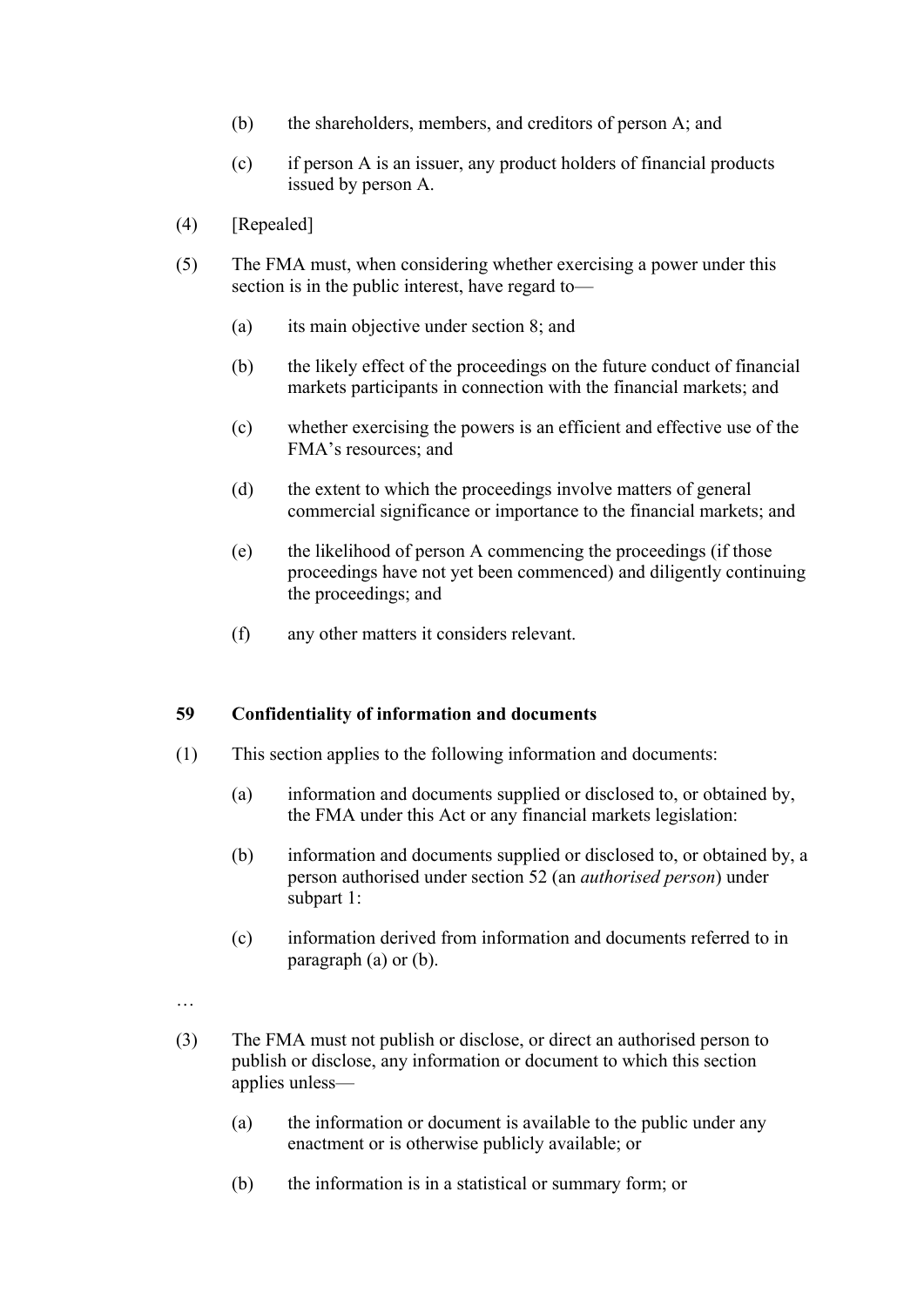- (c) the publication or disclosure of the information or document is for the purposes of, or in connection with, the performance or exercise of any function, power, or duty conferred or imposed on the FMA by this Act or any other enactment; or
- (d) the publication or disclosure of the information or document is to a law enforcement or regulatory agency under subpart 2; or
- (e) the publication or disclosure of the information or document is to an overseas regulator under subpart 2 or otherwise for the purpose of assisting the FMA to co-operate with an overseas regulator; or
- (f) the publication or disclosure of the information or document is to a person who the FMA is satisfied has a proper interest in receiving the information or document; or
- (g) the publication or disclosure of the information or document is with the consent of the person to whom the information or document relates or of the person to whom the information or document is confidential.
- (4) The FMA must not publish or disclose, or direct an authorised person to publish or disclose, any information or document under subsection (3)(f) unless the FMA is satisfied that appropriate protections are or will be in place for the purpose of maintaining the confidentiality of the information or document (in particular, information that is personal information within the meaning of the Privacy Act 1993).

# **60 Conditions relating to publication or disclosure of information or documents**

- (1) The FMA may, by written notice to a person to whom any information or document is published or disclosed under section  $59(3)(c)$ , (f), or (g), impose any conditions in relation to the publication, disclosure, or use of the information or document by the person.
- (2) The FMA must, in considering what conditions to impose, have regard to whether conditions are necessary or desirable in order to protect the privacy of any individual.
- (3) Conditions imposed under subsection (1) may include, without limitation, conditions relating to—
	- (a) maintaining the confidentiality of anything provided (in particular, information that is personal information within the meaning of the Privacy Act 1993):
	- (b) the storing of, the use of, or access to anything provided:
	- (c) the copying, returning, or disposing of copies of documents provided.